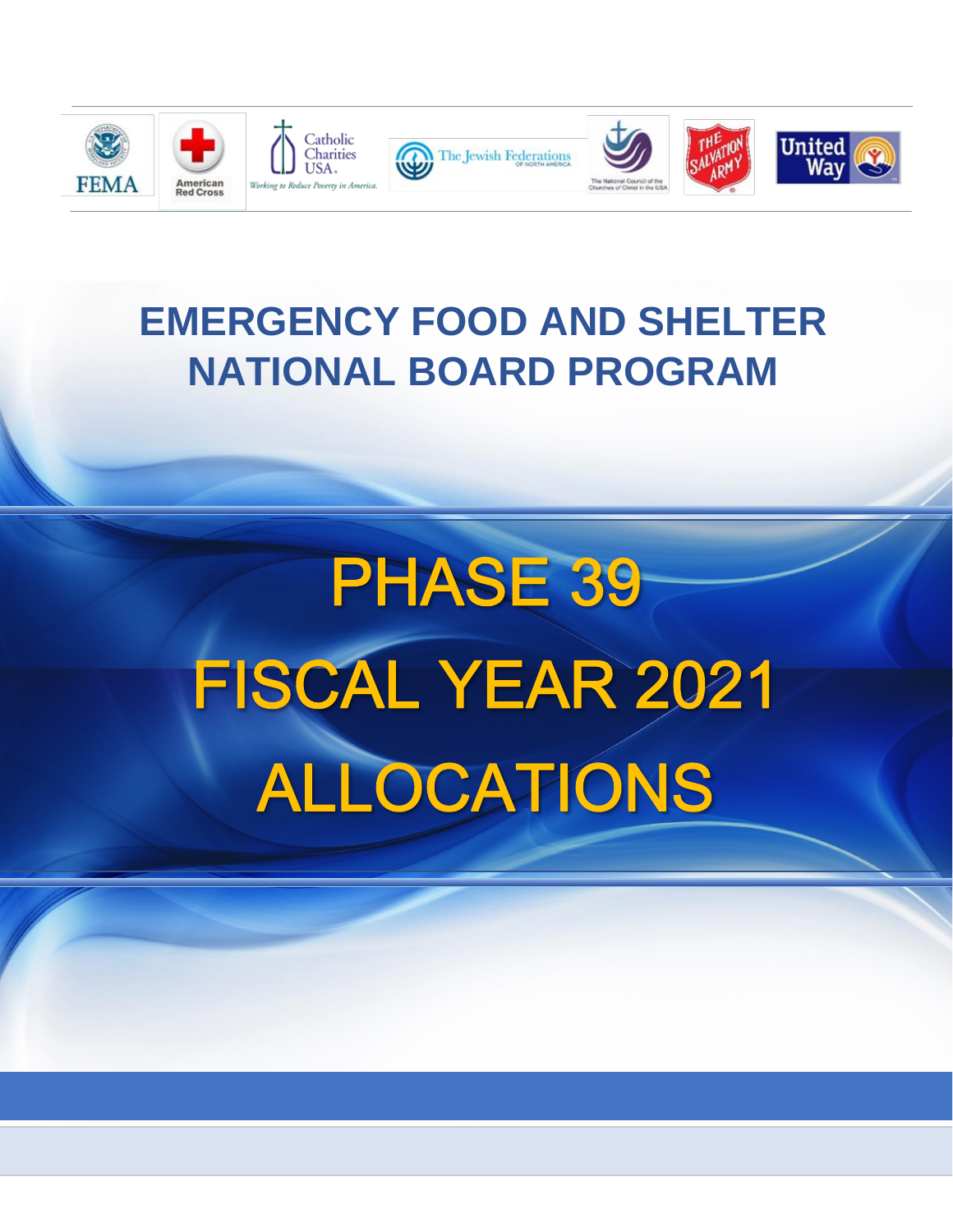| <b>Emergency Food and Shelter National Board Program</b><br><b>Fiscal Year 2021</b><br><b>ALABAMA</b> |                          | <b>Phase 39 Allocations</b><br>Public Law 116-260<br><b>Award Amount</b> |
|-------------------------------------------------------------------------------------------------------|--------------------------|--------------------------------------------------------------------------|
|                                                                                                       |                          |                                                                          |
| 39-0034-00                                                                                            | <b>Barbour County</b>    | \$6,580                                                                  |
| 39-0038-00                                                                                            | <b>Blount County</b>     | \$8,177                                                                  |
| 39-0042-00                                                                                            | <b>Butler County</b>     | \$6,802                                                                  |
| 39-0044-00                                                                                            | <b>Calhoun County</b>    | \$26,602                                                                 |
| 39-0046-00                                                                                            | <b>Chambers County</b>   | \$8,310                                                                  |
| 39-0050-00                                                                                            | <b>Chilton County</b>    | \$7,837                                                                  |
| 39-0054-00                                                                                            | <b>Clarke County</b>     | \$6,521                                                                  |
| 39-0060-00                                                                                            | <b>Coffee County</b>     | \$8,310                                                                  |
| 39-0062-00                                                                                            | <b>Colbert County</b>    | \$12,835                                                                 |
| 39-0068-00                                                                                            | <b>Covington County</b>  | \$6,329                                                                  |
| 39-0072-00                                                                                            | <b>Cullman County</b>    | \$12,436                                                                 |
| 39-0074-00                                                                                            | Dale County              | \$9,316                                                                  |
| 39-0076-00                                                                                            | <b>Dallas County</b>     | \$14,861                                                                 |
| 39-0078-00                                                                                            | De Kalb County           | \$10,824                                                                 |
| 39-0082-00                                                                                            | <b>Escambia County</b>   | \$8,044                                                                  |
| 39-0084-00                                                                                            | <b>Etowah County</b>     | \$22,594                                                                 |
| 39-0088-00                                                                                            | <b>Franklin County</b>   | \$4,939                                                                  |
| 39-0094-00                                                                                            | <b>Hale County</b>       | \$4,865                                                                  |
| 39-0098-00                                                                                            | <b>Houston County</b>    | \$22,343                                                                 |
| 39-0102-00                                                                                            | Jackson County           | \$8,976                                                                  |
| 39-0110-00                                                                                            | <b>Lauderdale County</b> | \$18,188                                                                 |
| 39-0112-00                                                                                            | Lawrence County          | \$5,841                                                                  |
| 39-0114-00                                                                                            | Lee County               | \$30,357                                                                 |
| 39-0116-00                                                                                            | <b>Limestone County</b>  | \$15,378                                                                 |
| 39-0118-00                                                                                            | Lowndes County           | \$4,821                                                                  |
| 39-0120-00                                                                                            | <b>Macon County</b>      | \$6,935                                                                  |
| 39-0122-00                                                                                            | <b>Madison County</b>    | \$71,110                                                                 |
| 39-0126-00                                                                                            | Marengo County           | \$4,643                                                                  |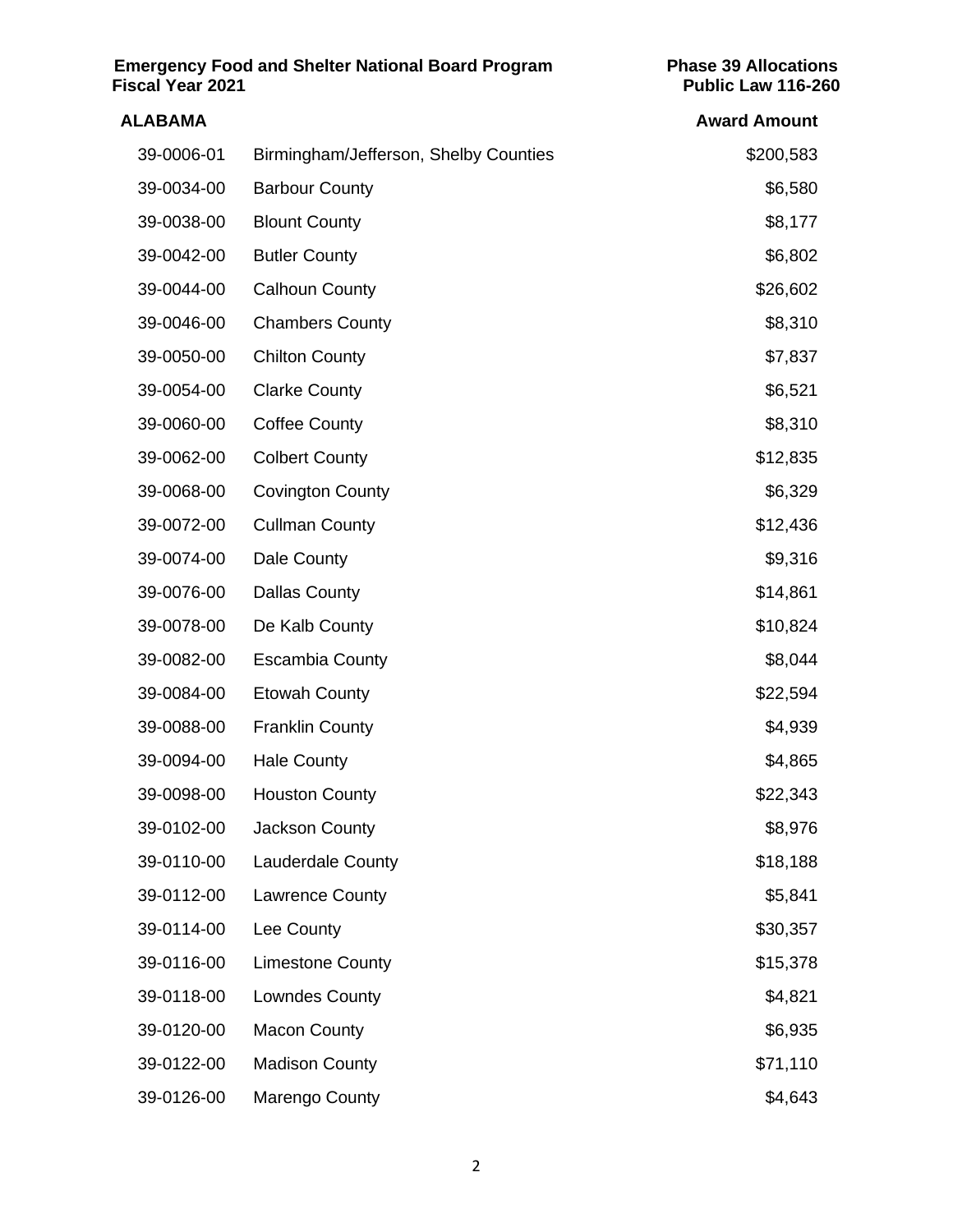| <b>Emergency Food and Shelter National Board Program</b><br>Fiscal Year 2021<br><b>ALABAMA</b> |                               | <b>Phase 39 Allocations</b><br>Public Law 116-260<br><b>Award Amount</b> |
|------------------------------------------------------------------------------------------------|-------------------------------|--------------------------------------------------------------------------|
| 39-0128-00                                                                                     | <b>Marion County</b>          | \$5,279                                                                  |
| 39-0130-00                                                                                     | <b>Marshall County</b>        | \$14,772                                                                 |
| 39-0132-00                                                                                     | <b>Mobile County</b>          | \$130,198                                                                |
| 39-0136-00                                                                                     | <b>Monroe County</b>          | \$5,870                                                                  |
| 39-0138-00                                                                                     | <b>Montgomery County</b>      | \$75,502                                                                 |
| 39-0142-00                                                                                     | Morgan County                 | \$21,382                                                                 |
| 39-0148-00                                                                                     | <b>Pike County</b>            | \$7,157                                                                  |
| 39-0152-00                                                                                     | <b>Russell County</b>         | \$9,863                                                                  |
| 39-0160-00                                                                                     | <b>Talladega County</b>       | \$20,746                                                                 |
| 39-0162-00                                                                                     | <b>Tallapoosa County</b>      | \$10,366                                                                 |
| 39-0164-00                                                                                     | <b>Tuscaloosa County</b>      | \$51,754                                                                 |
| 39-0168-00                                                                                     | <b>Walker County</b>          | \$12,524                                                                 |
| 39-0176-00                                                                                     | State Set-Aside Committee, AL | \$91,412                                                                 |
|                                                                                                | ALABAMA Total                 | \$1,032,182                                                              |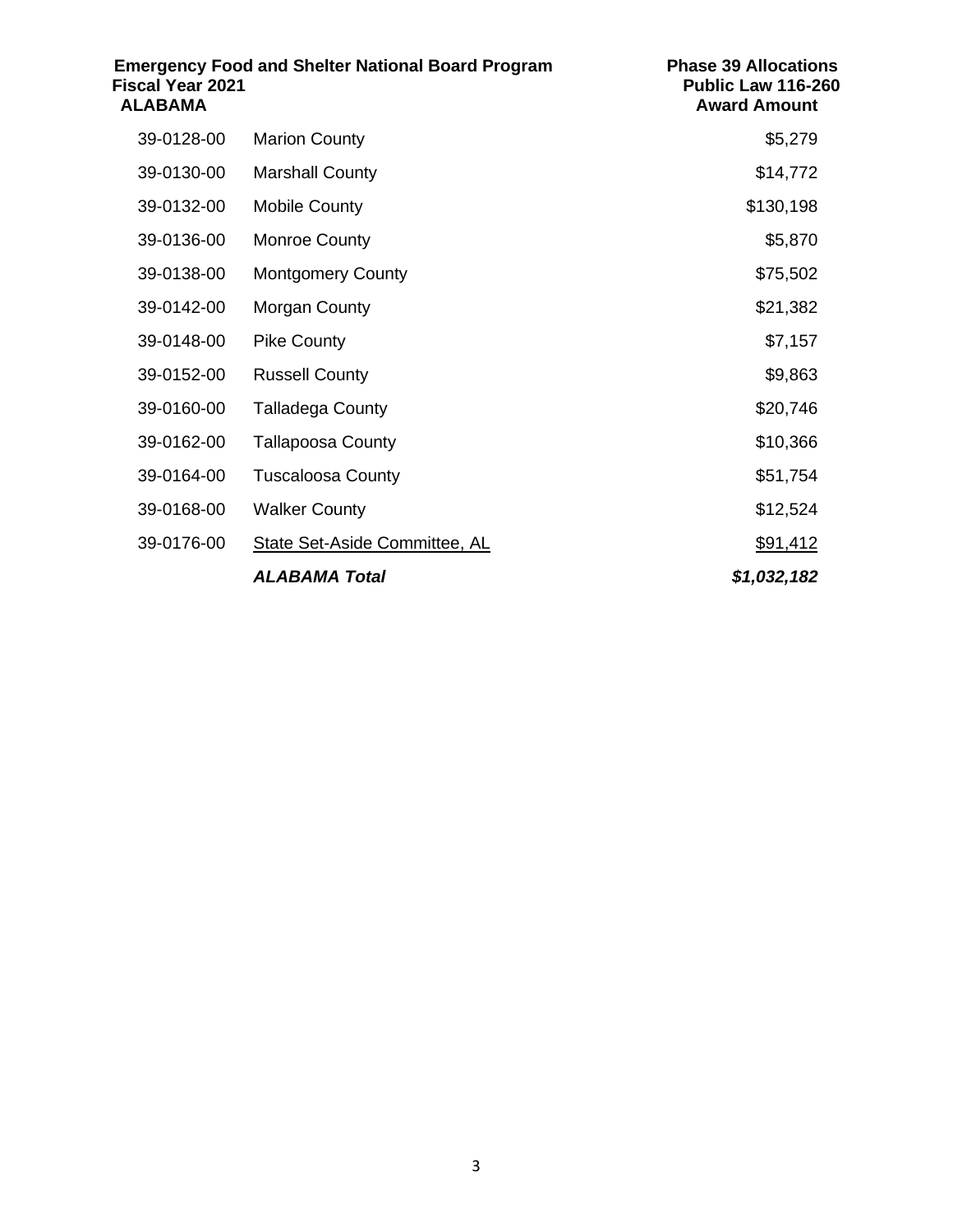**Emergency Food and Shelter National Board Program Phase 39 Allocations Fiscal Year 2021 Public Law 116-260**

| ALASKA     |                                      | <b>Award Amount</b> |
|------------|--------------------------------------|---------------------|
| 39-0188-00 | Anchorage Borough                    | \$126,309           |
| 39-0190-00 | <b>Bethel Census Area</b>            | \$12,717            |
| 39-0196-00 | Fairbanks North Star Borough         | \$32,324            |
| 39-0202-00 | Kenai Peninsula Borough              | \$28,893            |
| 39-0204-00 | Ketchikan Gateway Borough            | \$6,979             |
| 39-0208-00 | Kodiak Island Borough                | \$5,486             |
| 39-0210-00 | Matanuska-Susitna Census Area        | \$47,052            |
| 39-0212-00 | Nome Census Area                     | \$5,530             |
| 39-0214-01 | Northwest Arctic Borough             | \$4,732             |
| 39-0224-00 | Valdez-Cordova Census Area           | \$4,924             |
| 39-0226-00 | Kusilvak Census Area                 | \$6,625             |
| 39-0232-00 | <b>State Set-Aside Committee, AK</b> | \$25,784            |
|            | <b>ALASKA Total</b>                  | \$307,355           |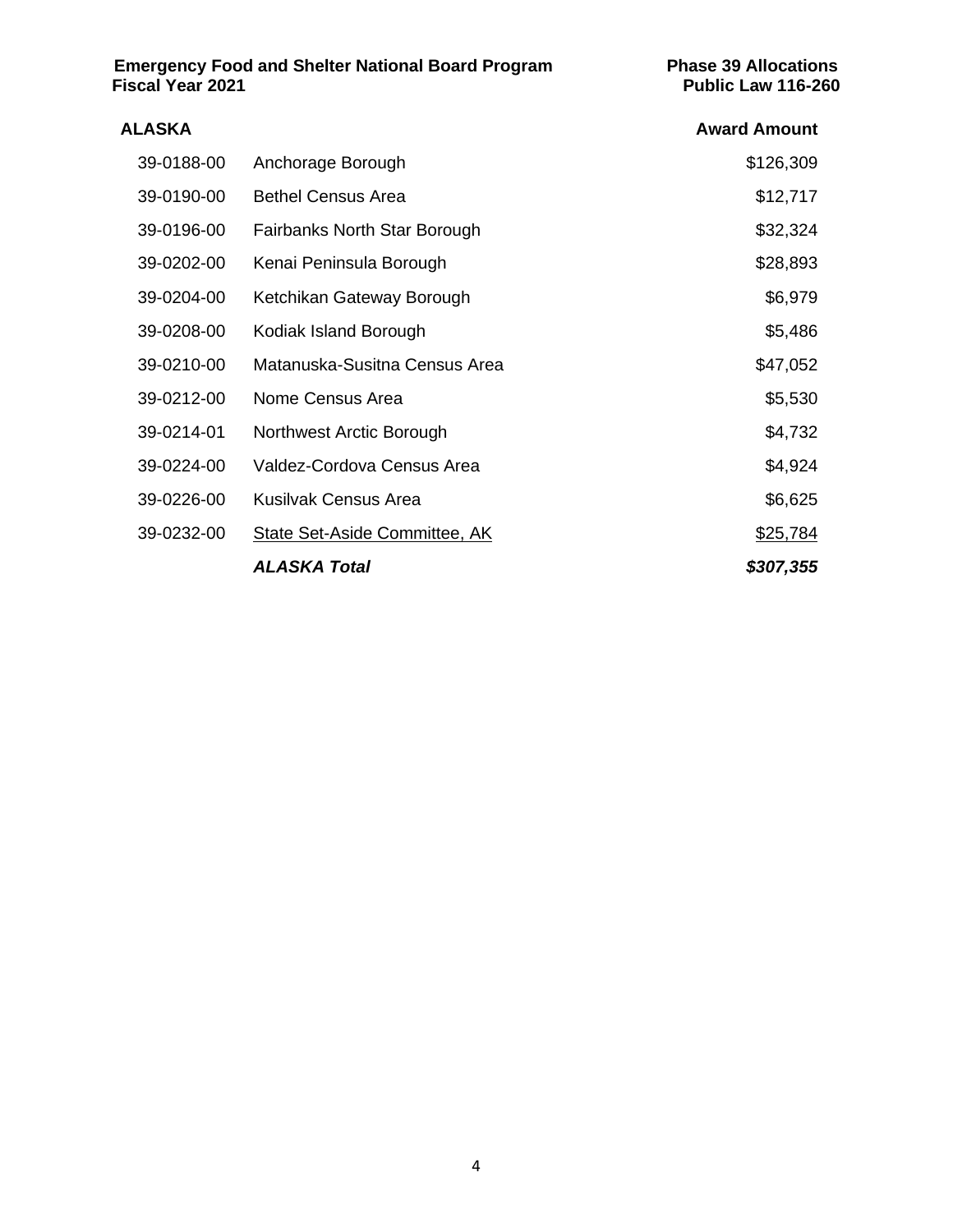| <b>ARIZONA</b> |                                      | <b>Award Amount</b> |
|----------------|--------------------------------------|---------------------|
| 39-0242-00     | <b>Apache County</b>                 | \$30,875            |
| 39-0244-00     | <b>Cochise County</b>                | \$42,616            |
| 39-0246-00     | Coconino County                      | \$79,701            |
| 39-0248-00     | Gila County                          | \$18,587            |
| 39-0250-00     | <b>Graham County</b>                 | \$11,992            |
| 39-0254-00     | La Paz County                        | \$7,926             |
| 39-0256-00     | Maricopa County                      | \$1,893,663         |
| 39-0268-00     | <b>Mohave County</b>                 | \$87,361            |
| 39-0270-00     | Navajo County                        | \$46,682            |
| 39-0272-00     | <b>Pima County</b>                   | \$438,460           |
| 39-0276-00     | <b>Pinal County</b>                  | \$165,258           |
| 39-0278-00     | <b>Santa Cruz County</b>             | \$29,248            |
| 39-0280-00     | <b>Yavapai County</b>                | \$80,381            |
| 39-0282-00     | <b>Yuma County</b>                   | \$207,001           |
| 39-0284-00     | <b>State Set-Aside Committee, AZ</b> | \$2,001             |
|                | <b>ARIZONA Total</b>                 | \$3,141,752         |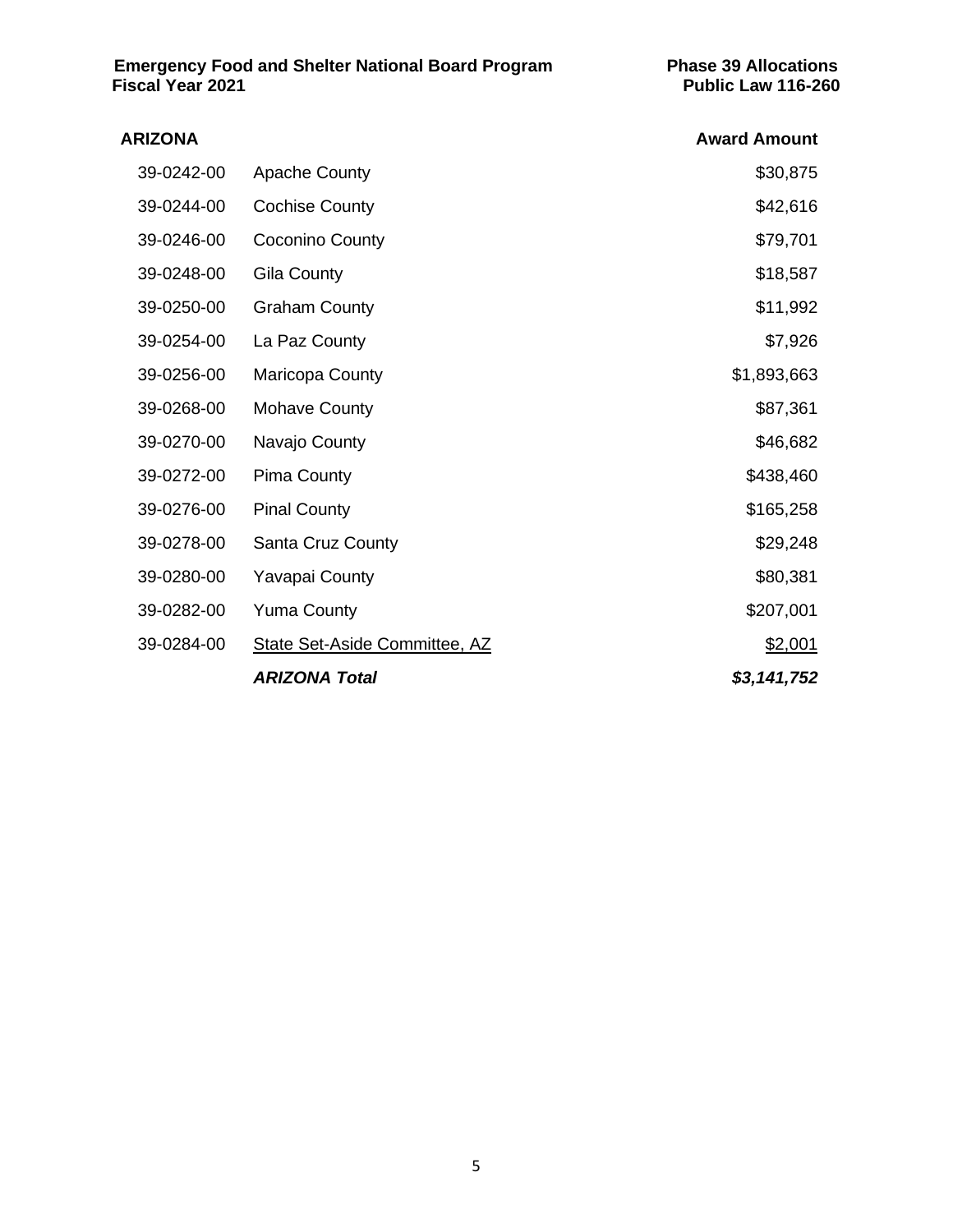| ARKANSAS   |                            | <b>Award Amount</b> |
|------------|----------------------------|---------------------|
| 39-0304-00 | <b>Arkansas County</b>     | \$4,865             |
| 39-0306-00 | <b>Ashley County</b>       | \$7,822             |
| 39-0310-00 | <b>Benton County</b>       | \$61,602            |
| 39-0312-00 | <b>Boone County</b>        | \$7,364             |
| 39-0318-00 | <b>Carroll County</b>      | \$6,905             |
| 39-0322-00 | <b>Clark County</b>        | \$6,447             |
| 39-0330-00 | Columbia County            | \$7,512             |
| 39-0332-00 | <b>Conway County</b>       | \$5,294             |
| 39-0334-00 | <b>Craighead County</b>    | \$28,095            |
| 39-0336-00 | <b>Crawford County</b>     | \$14,432            |
| 39-0338-00 | <b>Crittenden County</b>   | \$16,842            |
| 39-0340-00 | <b>Cross County</b>        | \$4,806             |
| 39-0344-00 | Desha County               | \$4,525             |
| 39-0346-00 | <b>Drew County</b>         | \$5,885             |
| 39-0348-00 | <b>Faulkner County</b>     | \$32,960            |
| 39-0354-00 | <b>Garland County</b>      | \$31,688            |
| 39-0358-00 | <b>Greene County</b>       | \$10,395            |
| 39-0360-00 | <b>Hempstead County</b>    | \$4,983             |
| 39-0362-00 | <b>Hot Spring County</b>   | \$8,325             |
| 39-0366-00 | <b>Independence County</b> | \$9,966             |
| 39-0370-00 | Jackson County             | \$4,554             |
| 39-0372-00 | Jefferson County           | \$26,395            |
| 39-0376-00 | Johnson County             | \$7,186             |
| 39-0380-00 | Lawrence County            | \$4,480             |
| 39-0388-00 | Logan County               | \$5,442             |
| 39-0396-00 | <b>Miller County</b>       | \$14,328            |
| 39-0398-00 | Mississippi County         | \$17,922            |
| 39-0408-00 | <b>Ouachita County</b>     | \$5,752             |
| 39-0412-00 | <b>Phillips County</b>     | \$6,994             |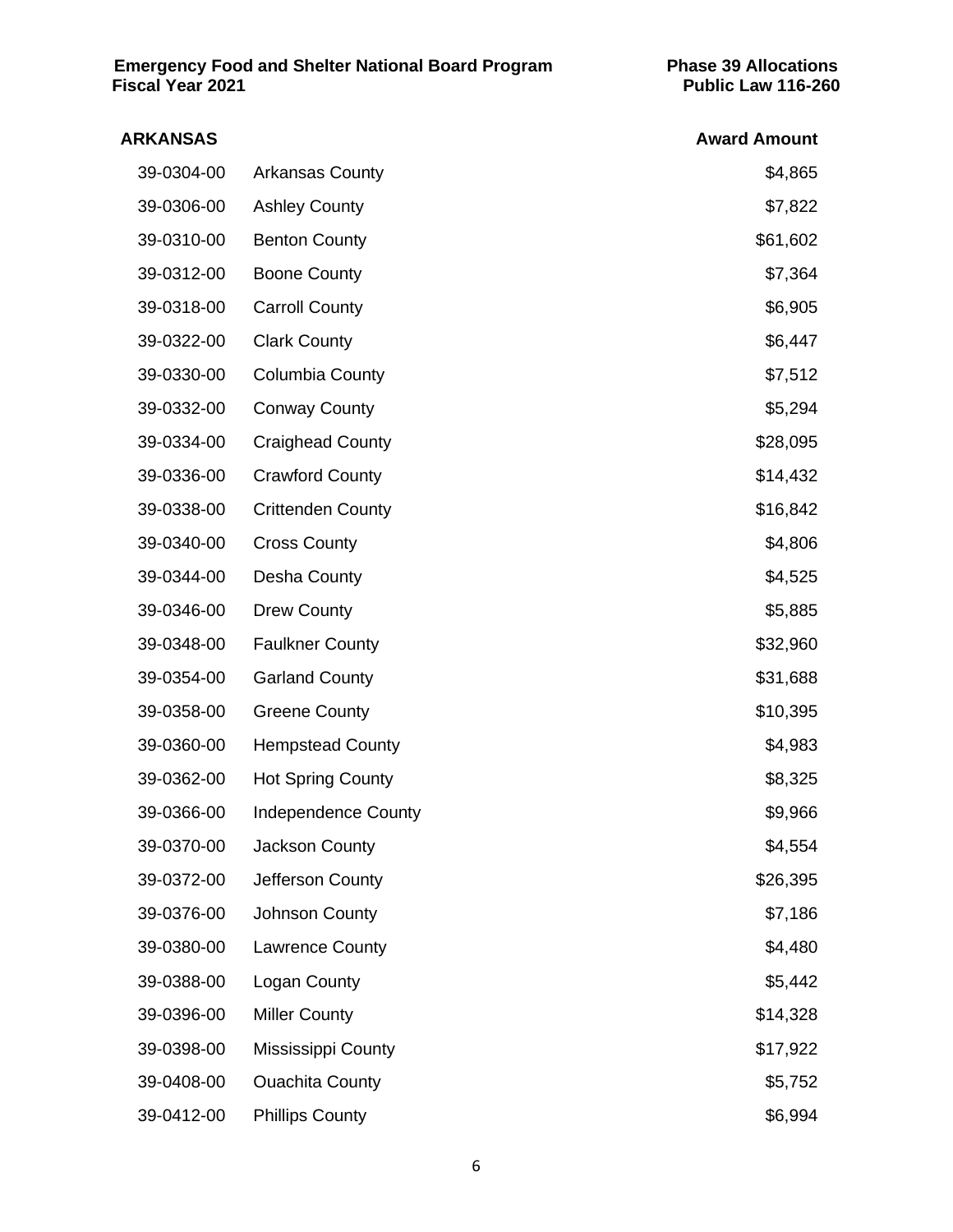| ARKANSAS   |                                      | <b>Award Amount</b> |
|------------|--------------------------------------|---------------------|
| 39-0416-00 | <b>Poinsett County</b>               | \$5,944             |
| 39-0418-00 | Polk County                          | \$5,456             |
| 39-0420-00 | Pope County                          | \$16,887            |
| 39-0424-00 | <b>Pulaski County</b>                | \$141,229           |
| 39-0430-00 | <b>Randolph County</b>               | \$4,569             |
| 39-0432-00 | <b>St. Francis County</b>            | \$7,334             |
| 39-0440-00 | <b>Sebastian County</b>              | \$31,821            |
| 39-0450-00 | <b>Union County</b>                  | \$14,107            |
| 39-0452-00 | Van Buren County                     | \$4,495             |
| 39-0454-00 | <b>Washington County</b>             | \$57,521            |
| 39-0456-00 | <b>White County</b>                  | \$21,263            |
| 39-0460-00 | <b>Yell County</b>                   | \$4,850             |
| 39-0462-00 | <b>State Set-Aside Committee, AR</b> | \$90,157            |
|            | <b>ARKANSAS Total</b>                | \$779,399           |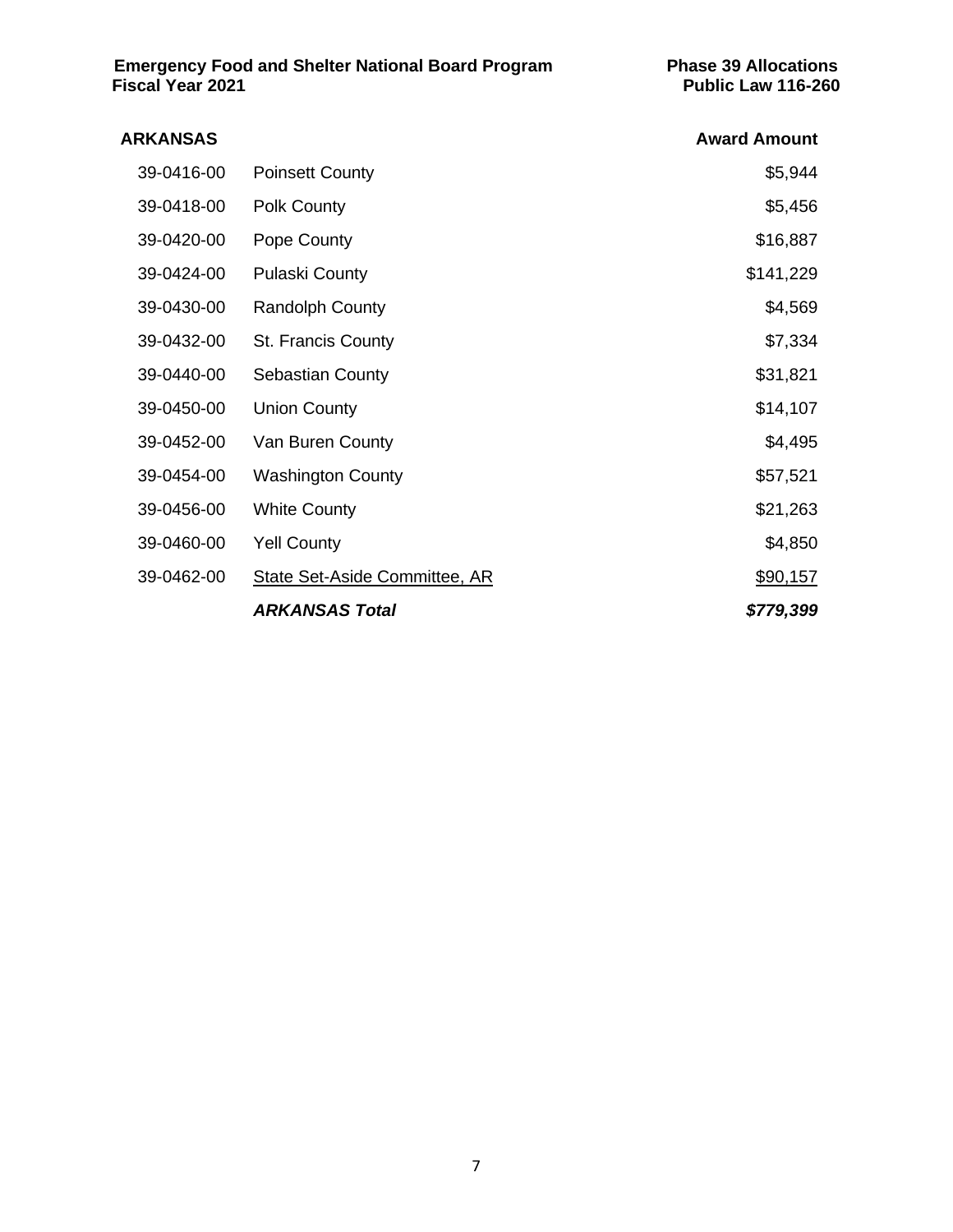| <b>CALIFORNIA</b> |                            | <b>Award Amount</b> |
|-------------------|----------------------------|---------------------|
| 39-0464-00        | <b>Fresno City/County</b>  | \$592,686           |
| 39-0634-00        | Alameda County             | \$505,754           |
| 39-0646-00        | Oakland City               | \$227,126           |
| 39-0652-00        | <b>Amador County</b>       | \$14,595            |
| 39-0654-00        | <b>Butte County</b>        | \$93,497            |
| 39-0656-00        | <b>Calaveras County</b>    | \$18,158            |
| 39-0658-00        | <b>Colusa County</b>       | \$19,164            |
| 39-0660-00        | <b>Contra Costa County</b> | \$512,616           |
| 39-0668-00        | Del Norte County           | \$10,454            |
| 39-0670-00        | El Dorado County           | \$77,483            |
| 39-0676-00        | <b>Glenn County</b>        | \$12,643            |
| 39-0678-00        | <b>Humboldt County</b>     | \$54,209            |
| 39-0680-00        | <b>Imperial County</b>     | \$170,581           |
| 39-0682-00        | Inyo County                | \$7,083             |
| 39-0684-00        | <b>Kern County</b>         | \$562,639           |
| 39-0688-00        | <b>Kings County</b>        | \$78,341            |
| 39-0690-00        | Lake County                | \$31,614            |
| 39-0692-00        | Lassen County              | \$8,074             |
| 39-0695-00        | Los Angeles City/County    | \$7,560,953         |
| 39-0760-00        | Madera County              | \$79,420            |
| 39-0766-00        | Mariposa County            | \$8,281             |
| 39-0768-00        | <b>Mendocino County</b>    | \$34,158            |
| 39-0770-00        | <b>Merced County</b>       | \$172,296           |
| 39-0774-00        | Mono County                | \$8,473             |
| 39-0776-00        | <b>Monterey County</b>     | \$254,896           |
| 39-0780-00        | Napa County                | \$61,513            |
| 39-0784-00        | Nevada County              | \$38,904            |
| 39-0786-00        | <b>Orange County</b>       | \$1,389,712         |
| 39-0816-00        | <b>Placer County</b>       | \$139,440           |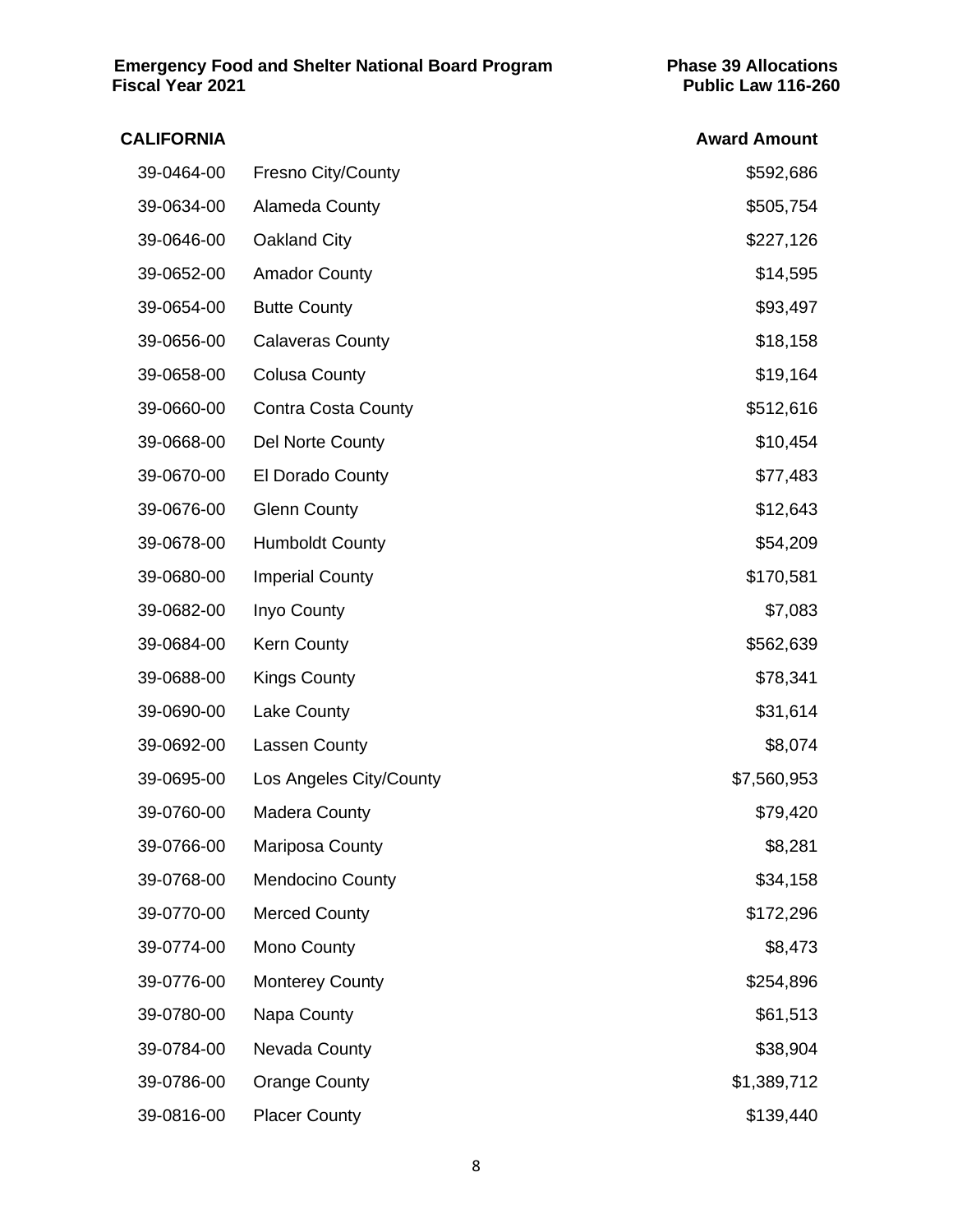| <b>CALIFORNIA</b> |                                      | <b>Award Amount</b> |
|-------------------|--------------------------------------|---------------------|
| 39-0818-00        | <b>Plumas County</b>                 | \$10,025            |
| 39-0820-00        | <b>Riverside County</b>              | \$1,224,410         |
| 39-0824-00        | Sacramento County                    | \$735,439           |
| 39-0828-00        | San Benito County                    | \$33,773            |
| 39-0830-00        | San Bernardino County                | \$1,088,120         |
| 39-0840-00        | San Diego County                     | \$1,494,743         |
| 39-0860-00        | San Joaquin County                   | \$425,151           |
| 39-0864-00        | San Luis Obispo County               | \$105,563           |
| 39-0866-00        | San Mateo County                     | \$297,423           |
| 39-0876-00        | Santa Barbara County                 | \$187,704           |
| 39-0880-00        | Santa Clara County                   | \$716,349           |
| 39-0892-00        | Santa Cruz County                    | \$134,723           |
| 39-0896-00        | <b>Shasta County</b>                 | \$73,269            |
| 39-0900-00        | <b>Siskiyou County</b>               | \$19,519            |
| 39-0902-00        | Solano County                        | \$219,777           |
| 39-0908-00        | Sonoma County                        | \$197,759           |
| 39-0912-00        | <b>Stanislaus County</b>             | \$292,513           |
| 39-0916-00        | <b>Sutter County</b>                 | \$58,585            |
| 39-0918-00        | <b>Tehama County</b>                 | \$26,705            |
| 39-0922-00        | <b>Tulare County</b>                 | \$309,252           |
| 39-0926-00        | <b>Tuolumne County</b>               | \$21,722            |
| 39-0928-00        | <b>Ventura County</b>                | \$370,322           |
| 39-0938-00        | <b>Yolo County</b>                   | \$91,294            |
| 39-0940-00        | <b>Yuba County</b>                   | \$37,928            |
| 39-0942-00        | <b>State Set-Aside Committee, CA</b> | \$313,372           |
|                   | <b>CALIFORNIA Total</b>              | \$21,230,203        |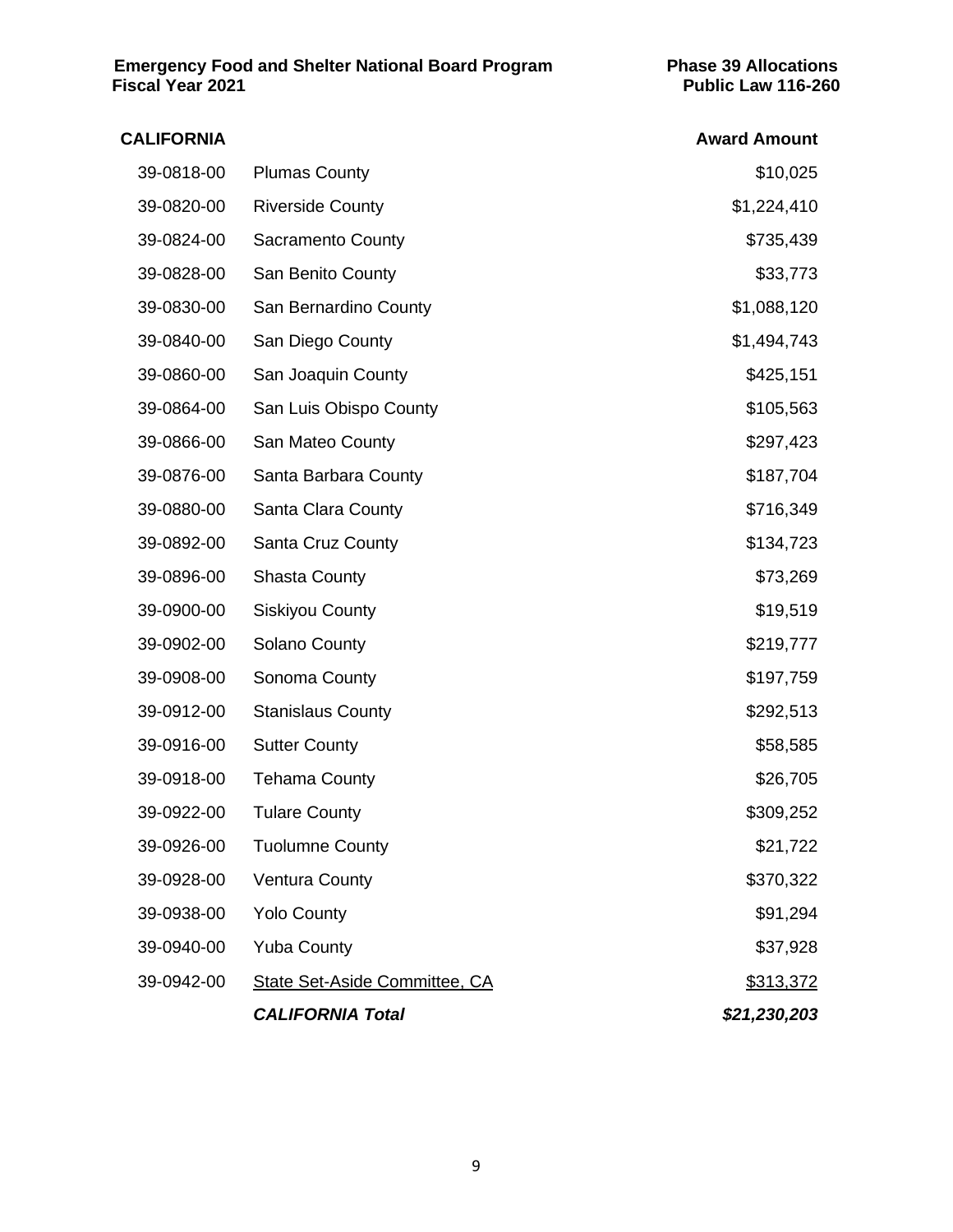| <b>COLORADO</b> |                               | <b>Award Amount</b> |
|-----------------|-------------------------------|---------------------|
| 39-0968-00      | <b>Adams County</b>           | \$277,372           |
| 39-0978-00      | Alamosa County                | \$7,453             |
| 39-0980-00      | <b>Arapahoe County</b>        | \$345,938           |
| 39-0990-00      | <b>Boulder County</b>         | \$141,466           |
| 39-1000-00      | <b>Clear Creek County</b>     | \$5,575             |
| 39-1012-00      | Denver City/County            | \$412,701           |
| 39-1016-00      | Douglas County                | \$135,610           |
| 39-1022-00      | El Paso County                | \$319,041           |
| 39-1026-00      | <b>Fremont County</b>         | \$17,153            |
| 39-1034-00      | <b>Gunnison County</b>        | \$7,216             |
| 39-1042-00      | Jefferson County              | \$277,978           |
| 39-1056-00      | La Plata County               | \$26,986            |
| 39-1058-00      | <b>Larimer County</b>         | \$158,012           |
| 39-1062-00      | Las Animas County             | \$7,024             |
| 39-1066-00      | Logan County                  | \$7,852             |
| 39-1068-00      | <b>Mesa County</b>            | \$71,509            |
| 39-1074-00      | Montezuma County              | \$11,667            |
| 39-1076-00      | <b>Montrose County</b>        | \$17,966            |
| 39-1080-00      | <b>Otero County</b>           | \$8,148             |
| 39-1088-00      | <b>Pitkin County</b>          | \$10,395            |
| 39-1090-00      | <b>Prowers County</b>         | \$4,510             |
| 39-1092-00      | <b>Pueblo County</b>          | \$95,124            |
| 39-1098-00      | <b>Rio Grande County</b>      | \$5,486             |
| 39-1106-00      | San Miguel County             | \$4,968             |
| 39-1116-00      | <b>Weld County</b>            | \$151,550           |
| 39-1122-00      | State Set-Aside Committee, CO | <u>\$141,743</u>    |
|                 | <b>COLORADO Total</b>         | \$2,670,443         |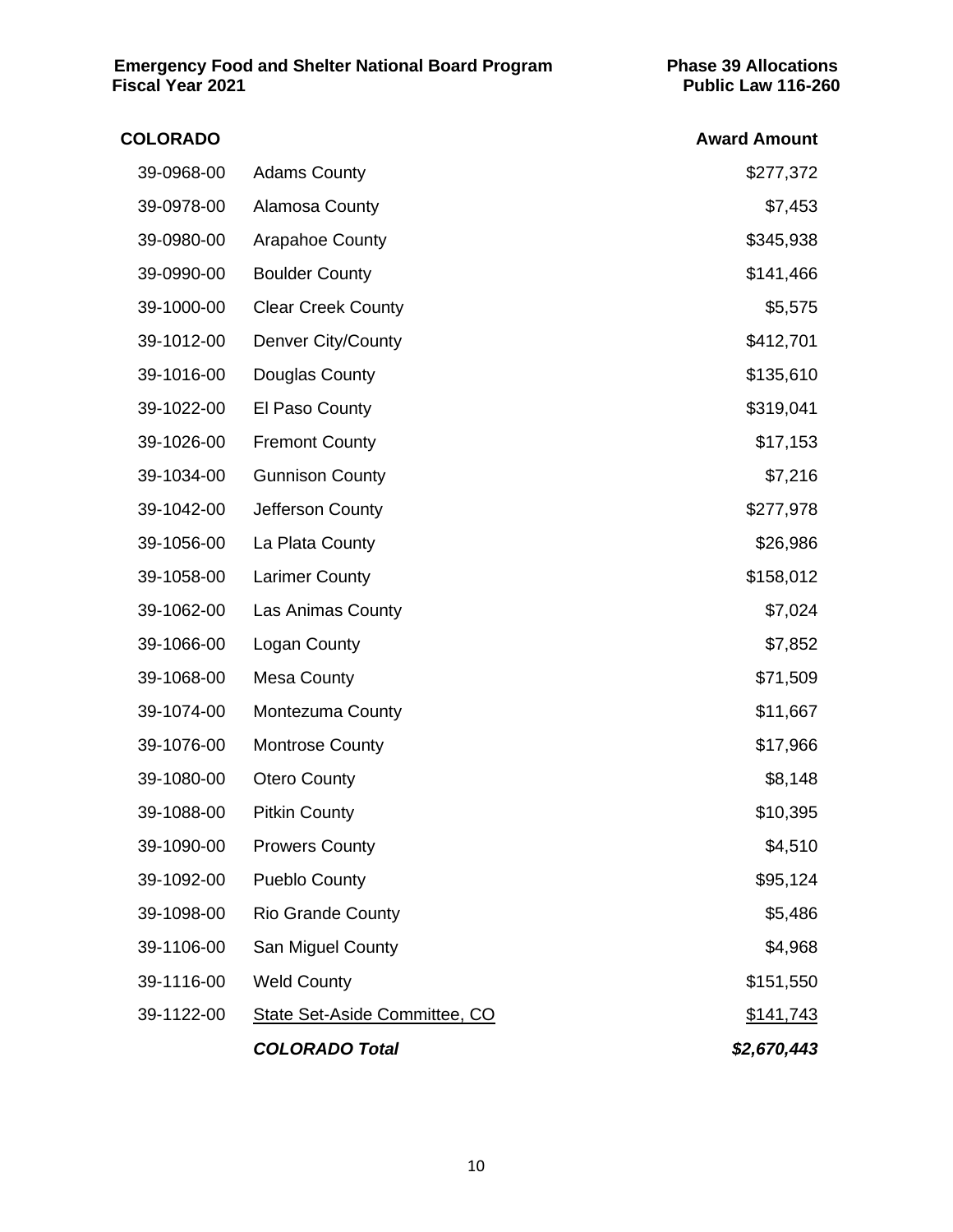#### **CONNECTICUT Award Amount** 39-1422-01 Fairfield Census/Bridgeport \$204,113 39-1422-02 Fairfield Census/Danbury **1990** 1422-02 \$62,121 39-1422-03 Fairfield Census/Norwalk **\$75,433** 39-1422-04 Fairfield Census/Stamford \$102,057 39-1438-00 Hartford Census County **\$479,434** 39-1456-00 Middlesex Census County **\$73,609** \$73,609 39-1458-00 New Haven Census County **\$464,396** 39-1472-00 New London Census County **\$138,878** 39-1474-00 Tolland Census County \$66,127 39-1478-00 State Set-Aside Committee, CT \$147,779 *CONNECTICUT Total \$1,813,947*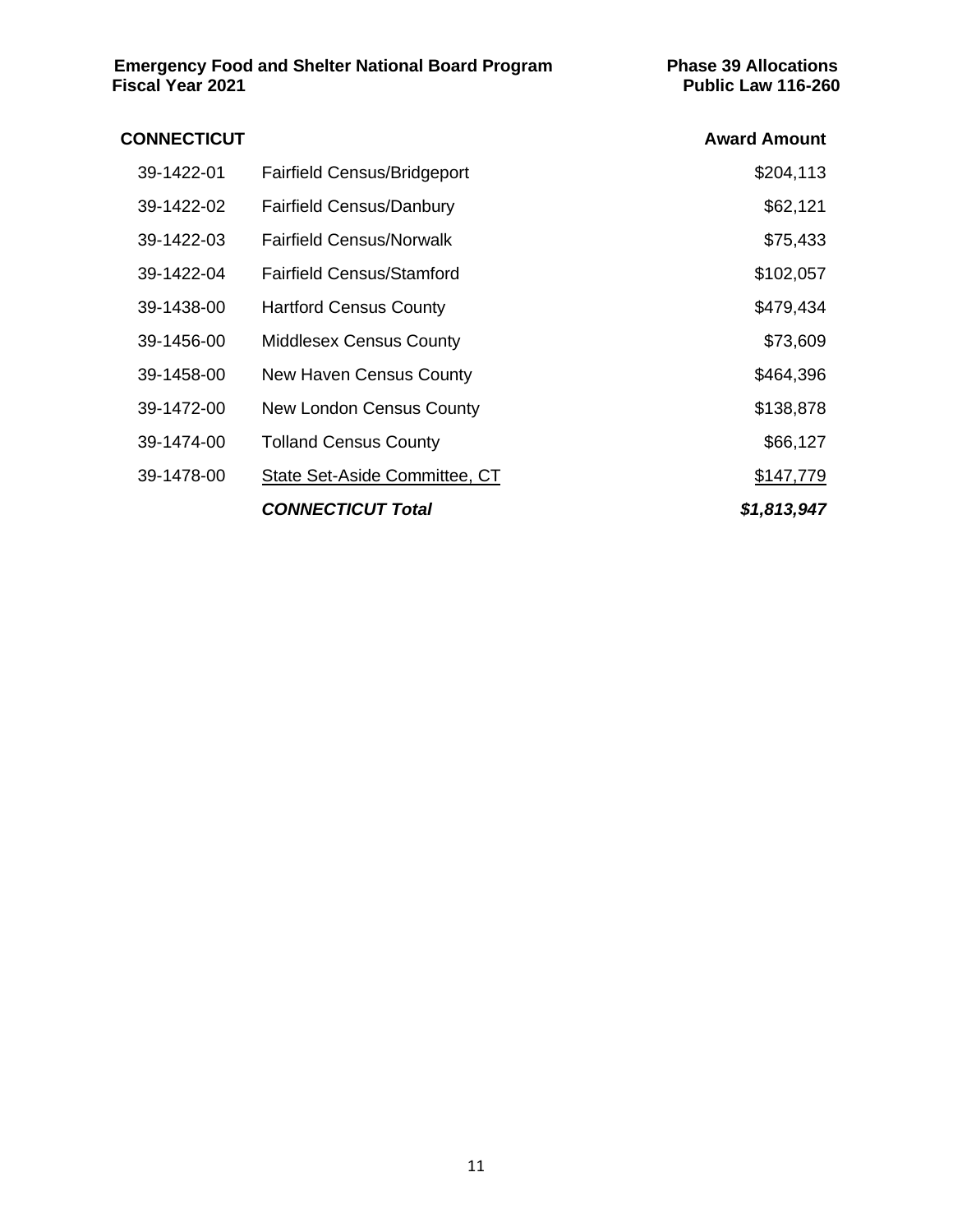#### **DELAWARE Award Amount** 39-1480-00 Kent County **\$76,271** 39-1482-00 New Castle County **\$246,053** 39-1488-00 State Set-Aside Committee, DE *DELAWARE Total \$371,636*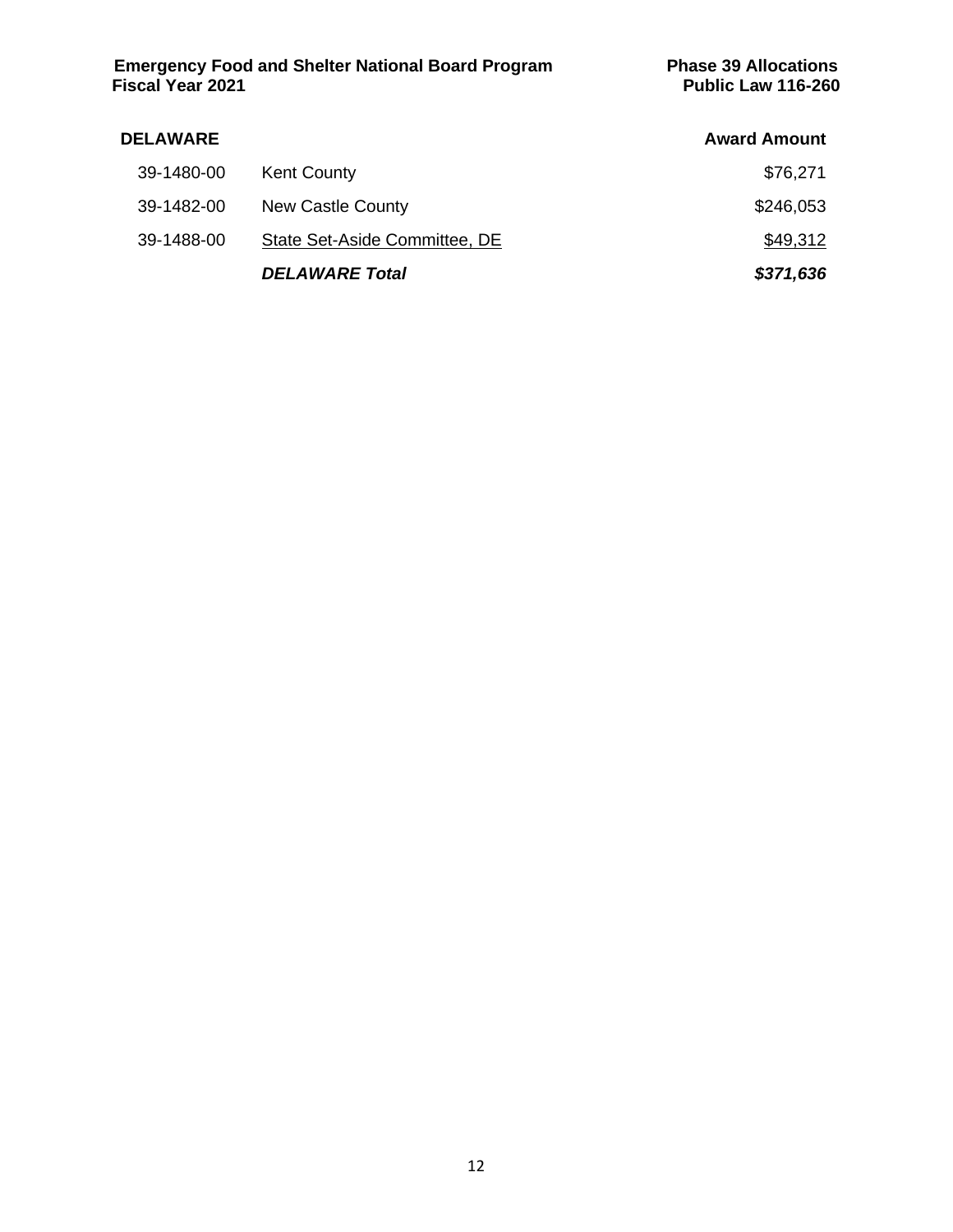|                                   | <b>Award Amount</b> |
|-----------------------------------|---------------------|
| District of Columbia              | \$409,507           |
| <b>DISTRICT OF COLUMBIA Total</b> | \$409,507           |
|                                   |                     |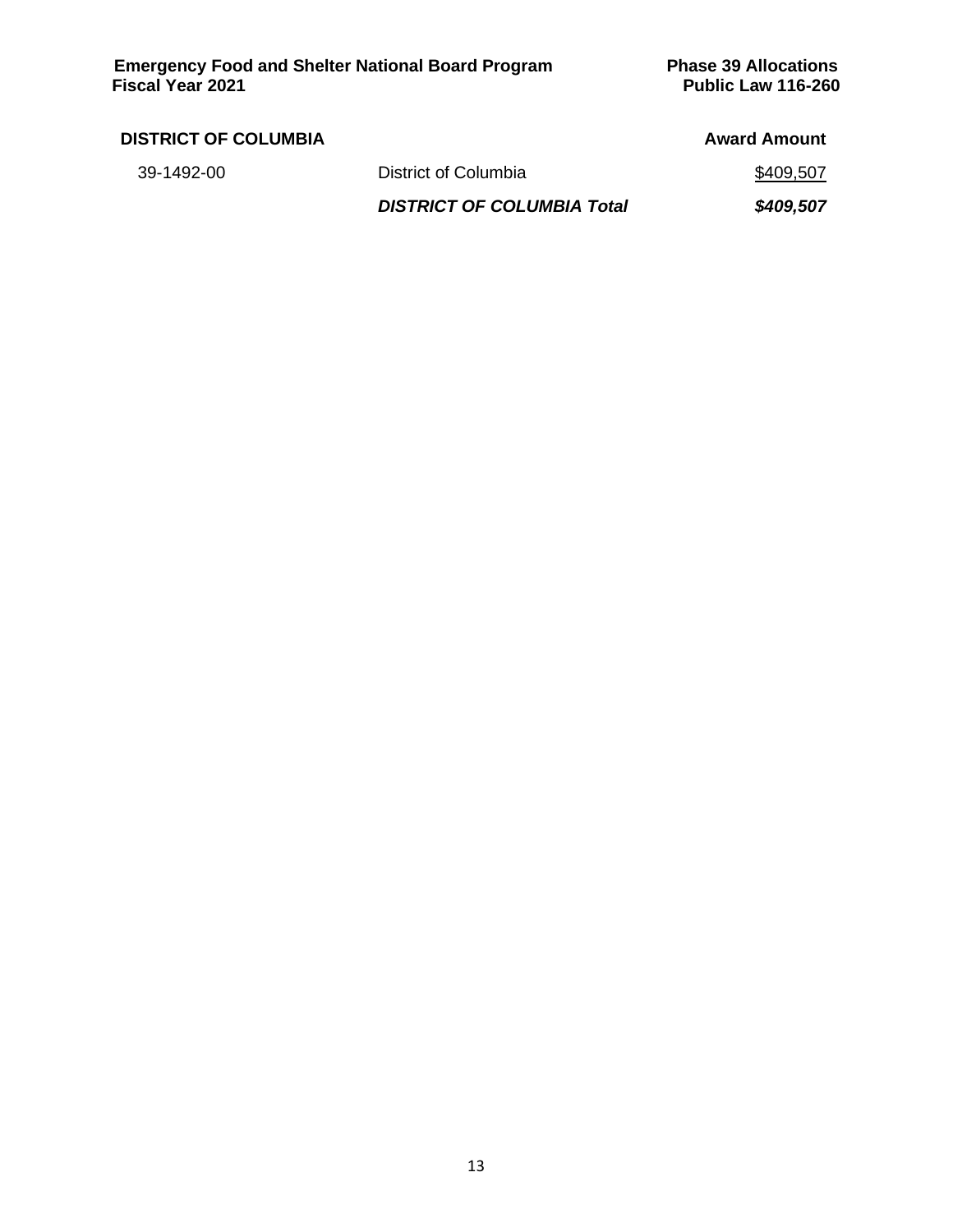| <b>FLORIDA</b> |                            | <b>Award Amount</b> |
|----------------|----------------------------|---------------------|
| 39-1556-00     | Alachua County             | \$80,411            |
| 39-1560-00     | <b>Baker County</b>        | \$7,024             |
| 39-1562-00     | <b>Bay County</b>          | \$52,759            |
| 39-1564-00     | <b>Bradford County</b>     | \$6,846             |
| 39-1566-00     | <b>Brevard County</b>      | \$181,213           |
| 39-1570-00     | <b>Broward County</b>      | \$758,122           |
| 39-1586-00     | <b>Citrus County</b>       | \$41,876            |
| 39-1592-00     | Columbia County            | \$20,583            |
| 39-1594-00     | Miami-Dade County          | \$1,290,167         |
| 39-1604-00     | De Soto County             | \$9,005             |
| 39-1608-00     | <b>Duval County</b>        | \$335,514           |
| 39-1620-00     | <b>Gadsden County</b>      | \$15,615            |
| 39-1630-00     | <b>Hardee County</b>       | \$6,861             |
| 39-1632-00     | <b>Hendry County</b>       | \$14,624            |
| 39-1636-00     | <b>Highlands County</b>    | \$31,821            |
| 39-1638-00     | <b>Hillsborough County</b> | \$501,097           |
| 39-1642-00     | <b>Holmes County</b>       | \$4,569             |
| 39-1646-00     | Jackson County             | \$12,672            |
| 39-1654-00     | Lee County                 | \$227,821           |
| 39-1656-00     | Leon County                | \$101,186           |
| 39-1660-00     | Levy County                | \$11,918            |
| 39-1664-00     | <b>Madison County</b>      | \$5,930             |
| 39-1666-00     | <b>Manatee County</b>      | \$111,227           |
| 39-1668-00     | <b>Marion County</b>       | \$107,722           |
| 39-1676-00     | <b>Okaloosa County</b>     | \$52,242            |
| 39-1678-00     | <b>Okeechobee County</b>   | \$11,401            |
| 39-1680-00     | <b>Orange County</b>       | \$563,083           |
| 39-1684-00     | Osceola County             | \$165,568           |
| 39-1686-00     | Palm Beach County          | \$487,818           |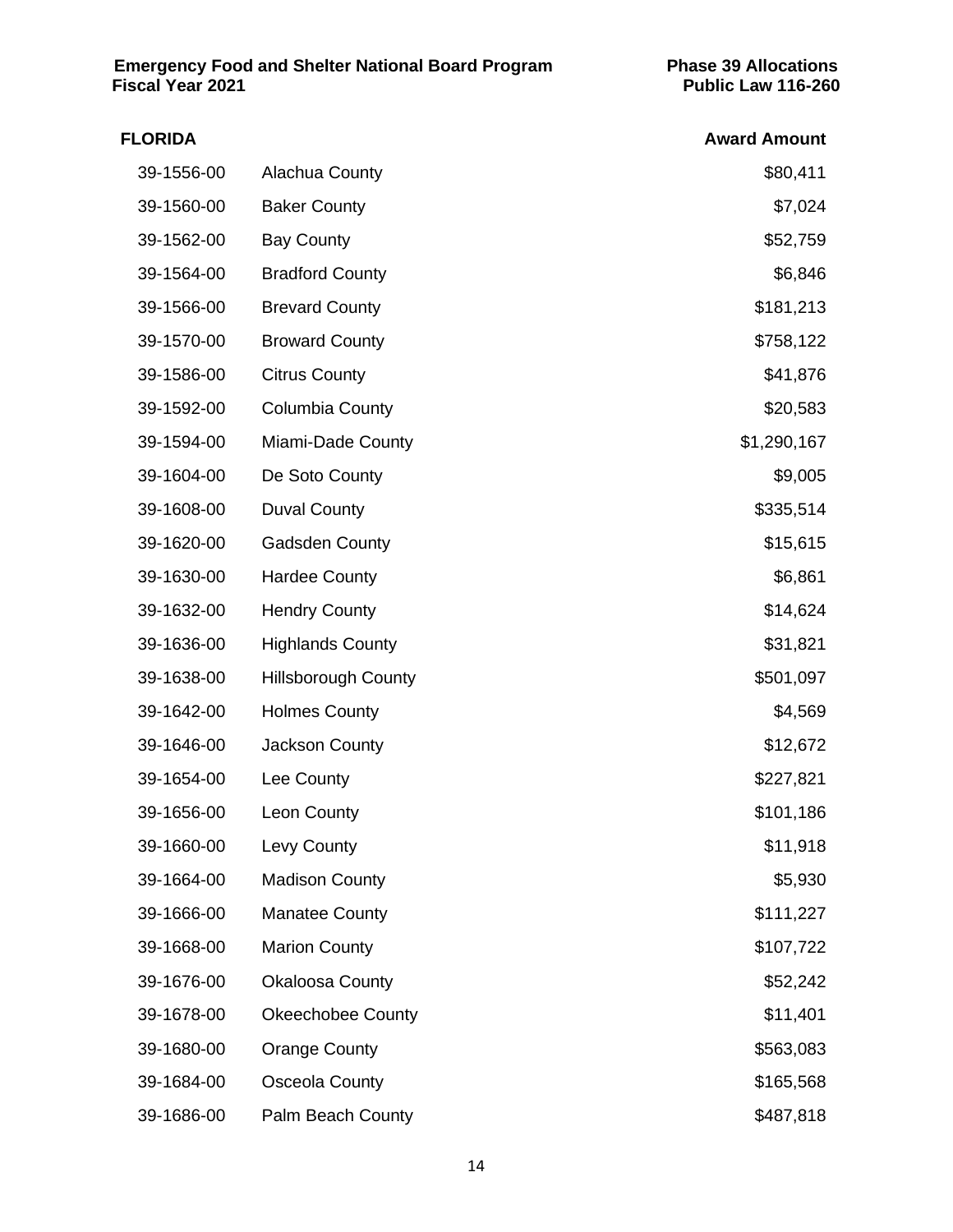| <b>FLORIDA</b> |                                      | <b>Award Amount</b> |
|----------------|--------------------------------------|---------------------|
| 39-1694-00     | <b>Pinellas County</b>               | \$301,888           |
| 39-1702-00     | Polk County                          | \$260,929           |
| 39-1706-00     | <b>Putnam County</b>                 | \$24,901            |
| 39-1710-00     | St. Lucie County                     | \$112,188           |
| 39-1714-00     | Sarasota County                      | \$114,790           |
| 39-1718-00     | <b>Seminole County</b>               | \$153,192           |
| 39-1720-00     | <b>Sumter County</b>                 | \$28,110            |
| 39-1722-00     | <b>Suwannee County</b>               | \$12,140            |
| 39-1728-00     | <b>Volusia County</b>                | \$180,887           |
| 39-1734-00     | <b>Walton County</b>                 | \$18,631            |
| 39-1736-00     | <b>Washington County</b>             | \$6,639             |
| 39-1738-00     | <b>State Set-Aside Committee, FL</b> | \$603,588           |
|                | <b>FLORIDA Total</b>                 | \$7,034,578         |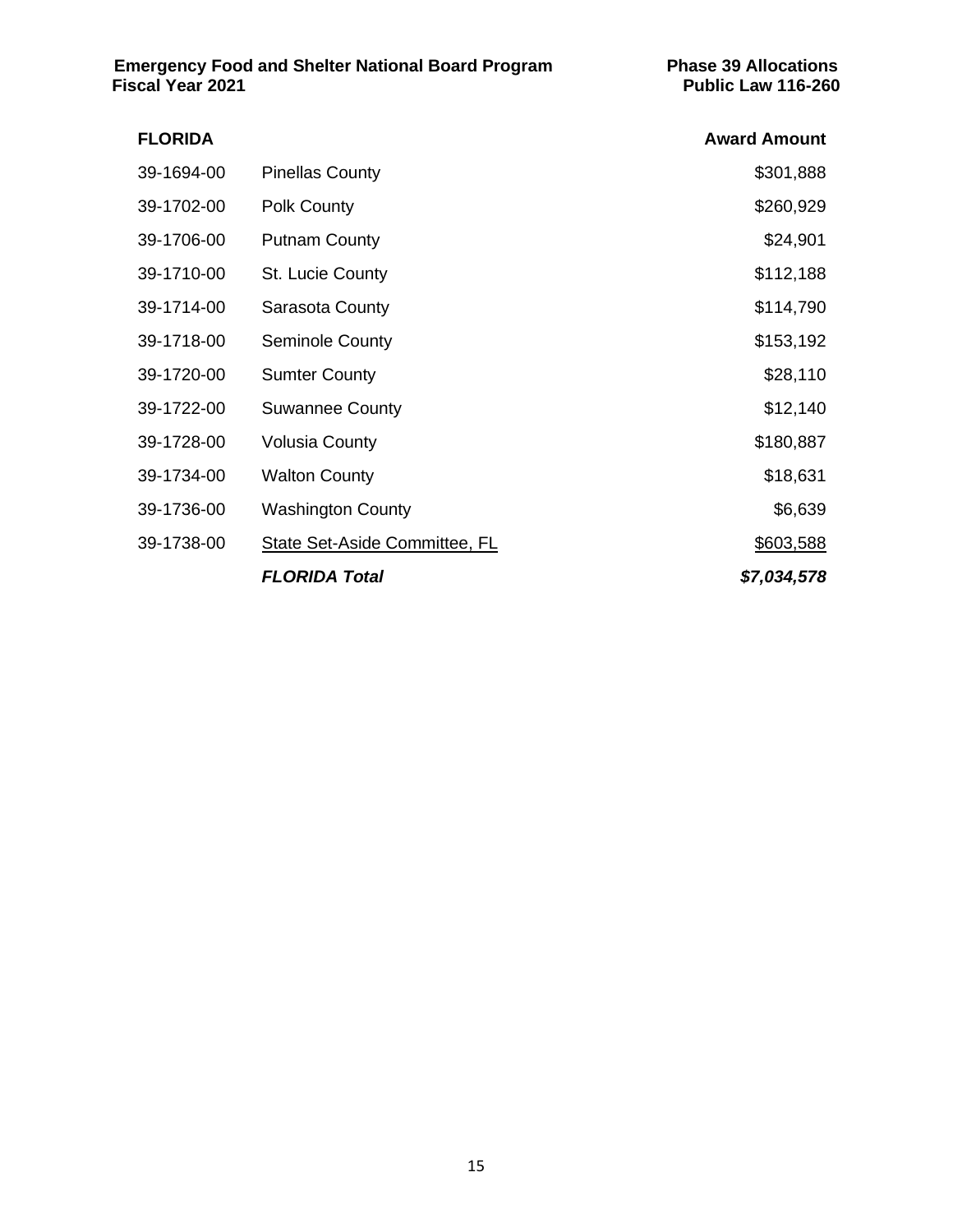| <b>GEORGIA</b> |                                 | <b>Award Amount</b> |
|----------------|---------------------------------|---------------------|
| 39-1740-00     | Atlanta/Dekalb, Fulton Counties | \$639,650           |
| 39-1772-00     | <b>Appling County</b>           | \$4,569             |
| 39-1780-00     | <b>Baldwin County</b>           | \$11,918            |
| 39-1792-00     | <b>Bibb County</b>              | \$48,072            |
| 39-1804-00     | <b>Bulloch County</b>           | \$21,870            |
| 39-1806-00     | <b>Burke County</b>             | \$7,334             |
| 39-1808-00     | <b>Butts County</b>             | \$5,782             |
| 39-1816-00     | <b>Carroll County</b>           | \$29,160            |
| 39-1822-00     | <b>Chatham County</b>           | \$88,662            |
| 39-1828-00     | Chattooga County                | \$6,462             |
| 39-1830-00     | <b>Cherokee County</b>          | \$50,408            |
| 39-1832-00     | <b>Clarke County</b>            | \$31,880            |
| 39-1836-00     | <b>Clayton County</b>           | \$130,686           |
| 39-1840-00     | Cobb County                     | \$195,024           |
| 39-1842-00     | <b>Coffee County</b>            | \$10,809            |
| 39-1844-00     | <b>Colquitt County</b>          | \$9,981             |
| 39-1850-00     | <b>Coweta County</b>            | \$35,917            |
| 39-1854-00     | <b>Crisp County</b>             | \$10,085            |
| 39-1860-00     | <b>Decatur County</b>           | \$5,811             |
| 39-1870-00     | Dougherty County                | \$33,270            |
| 39-1874-00     | Douglas County                  | \$45,706            |
| 39-1882-00     | <b>Elbert County</b>            | \$5,368             |
| 39-1884-00     | <b>Emanuel County</b>           | \$6,447             |
| 39-1888-00     | <b>Fannin County</b>            | \$4,584             |
| 39-1892-00     | <b>Floyd County</b>             | \$22,742            |
| 39-1896-00     | <b>Franklin County</b>          | \$5,205             |
| 39-1902-00     | <b>Gilmer County</b>            | \$5,161             |
| 39-1906-00     | <b>Glynn County</b>             | \$20,953            |
| 39-1908-00     | <b>Gordon County</b>            | \$12,909            |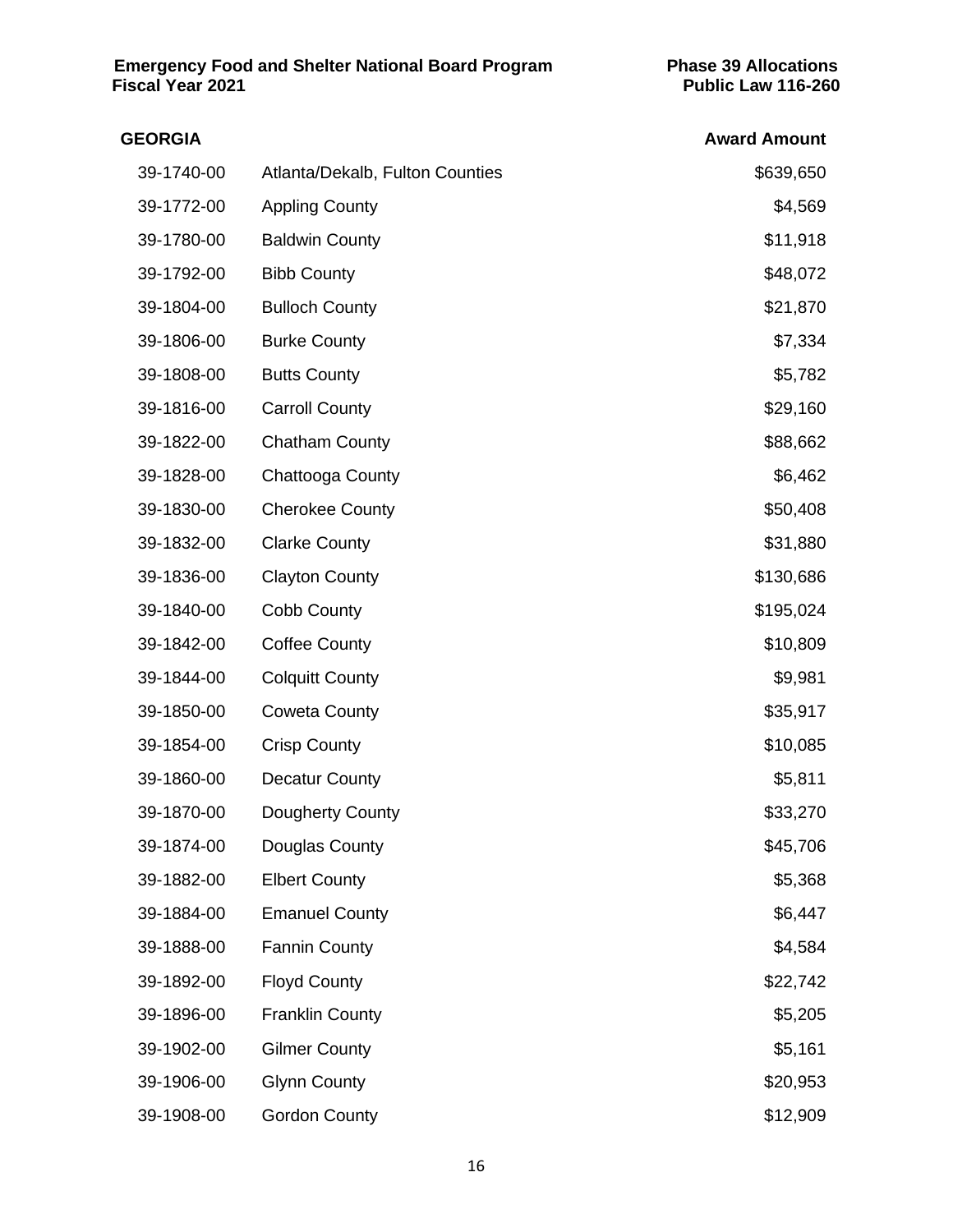| <b>GEORGIA</b> |                          | <b>Award Amount</b> |
|----------------|--------------------------|---------------------|
| 39-1910-00     | <b>Grady County</b>      | \$4,747             |
| 39-1914-00     | <b>Gwinnett County</b>   | \$242,297           |
| 39-1916-00     | <b>Habersham County</b>  | \$9,271             |
| 39-1918-00     | <b>Hall County</b>       | \$39,037            |
| 39-1922-00     | <b>Haralson County</b>   | \$6,196             |
| 39-1926-00     | <b>Hart County</b>       | \$6,225             |
| 39-1930-00     | <b>Henry County</b>      | \$70,563            |
| 39-1932-00     | <b>Houston County</b>    | \$34,882            |
| 39-1942-00     | Jefferson County         | \$4,584             |
| 39-1948-00     | Jones County             | \$5,811             |
| 39-1952-00     | <b>Lamar County</b>      | \$4,747             |
| 39-1956-00     | <b>Laurens County</b>    | \$11,844            |
| 39-1960-00     | <b>Liberty County</b>    | \$14,639            |
| 39-1966-00     | <b>Lowndes County</b>    | \$29,662            |
| 39-1968-00     | <b>Lumpkin County</b>    | \$6,625             |
| 39-1970-00     | <b>McDuffie County</b>   | \$6,270             |
| 39-1976-00     | <b>Madison County</b>    | \$5,796             |
| 39-1980-00     | <b>Meriwether County</b> | \$6,669             |
| 39-1984-00     | <b>Mitchell County</b>   | \$5,737             |
| 39-1992-00     | <b>Murray County</b>     | \$9,330             |
| 39-1994-00     | <b>Muscogee County</b>   | \$57,151            |
| 39-1998-00     | <b>Newton County</b>     | \$32,856            |
| 39-2006-00     | Peach County             | \$7,778             |
| 39-2014-00     | Polk County              | \$9,301             |
| 39-2026-00     | <b>Richmond County</b>   | \$63,081            |
| 39-2036-00     | <b>Spalding County</b>   | \$19,297            |
| 39-2038-00     | <b>Stephens County</b>   | \$6,344             |
| 39-2042-00     | <b>Sumter County</b>     | \$9,774             |
| 39-2056-00     | <b>Thomas County</b>     | \$10,351            |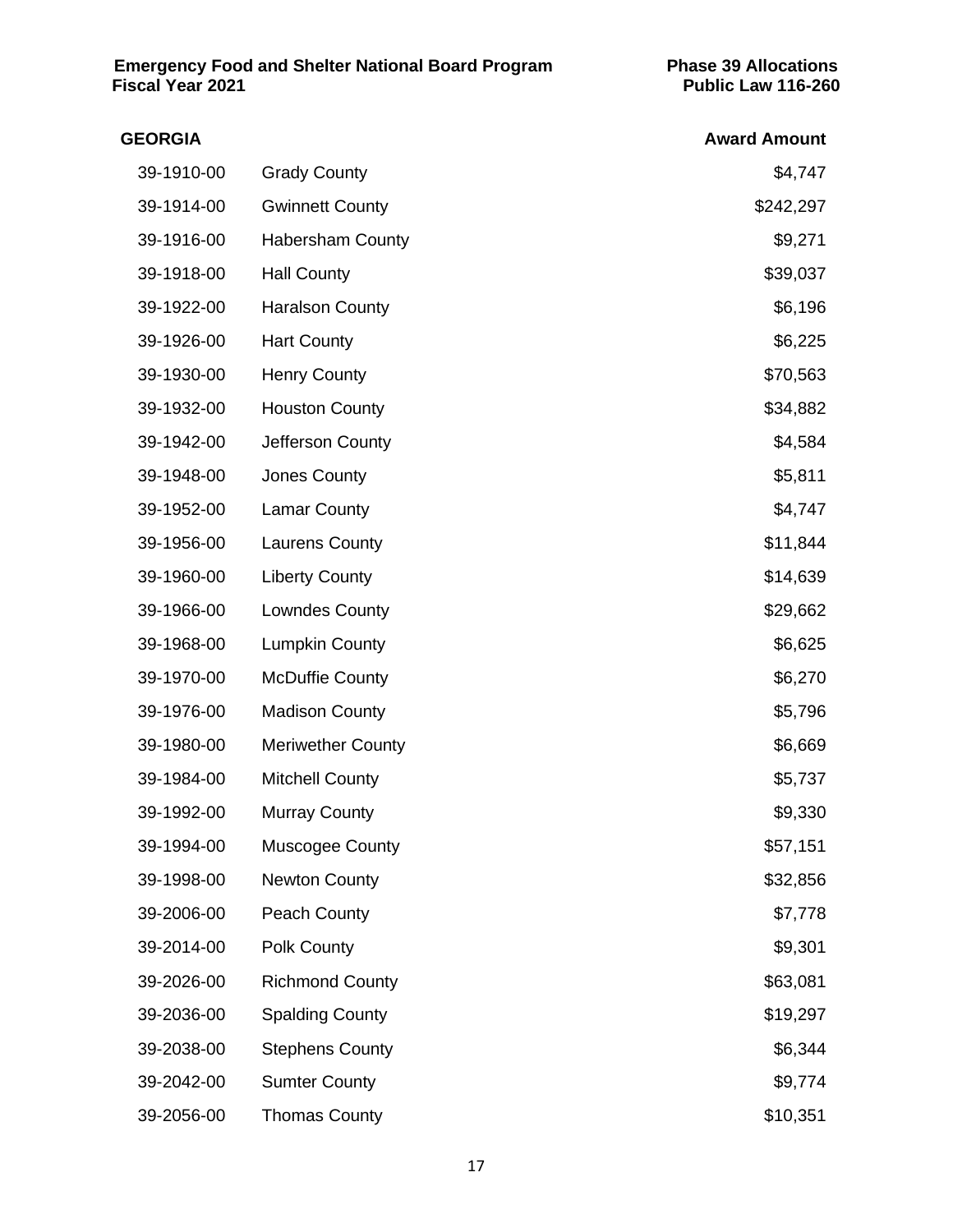# **GEORGIA Award Amount** 39-2058-00 Tift County **39-2058-00** Tift County 39-2060-00 Toombs County **\$7,586** 39-2066-00 Troup County **\$23,215** 39-2074-00 Upson County **\$6,595** 39-2076-00 Walker County **\$13,012** 39-2080-00 Ware County **\$8,000 Ware County \$8,000 Ware County \$8,000** 39-2084-00 Washington County **\$4,821** 39-2086-00 Wayne County **\$6,255** 39-2092-00 White County **\$5,870** 39-2094-00 Whitfield County **\$23,836** 39-2102-00 Worth County **\$4,865** 39-2104-00 State Set-Aside Committee, GA \$302,876 *GEORGIA Total \$2,664,335*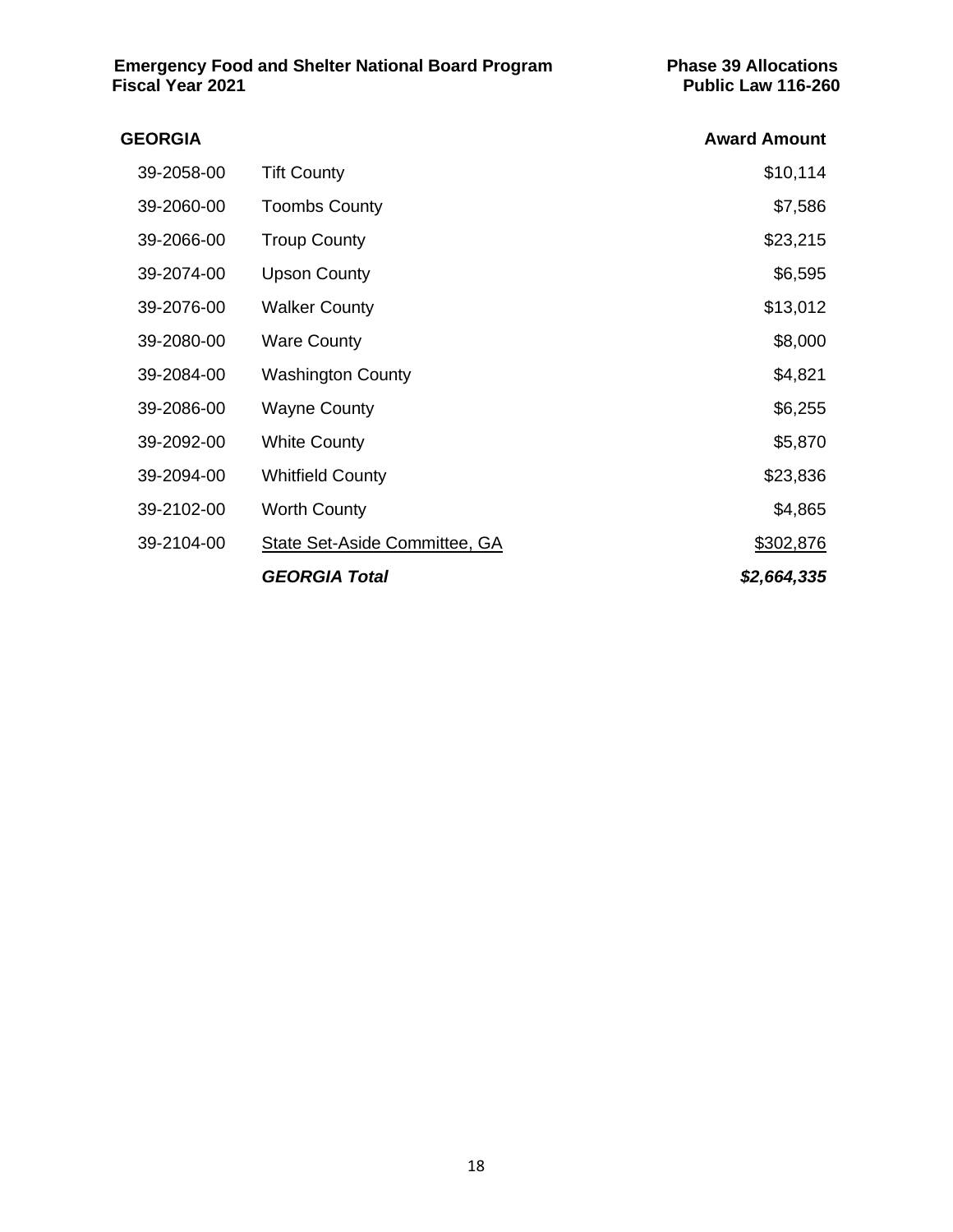| <b>HAWAII</b> |                               | <b>Award Amount</b> |
|---------------|-------------------------------|---------------------|
| 39-2106-00    | Honolulu City/County          | \$452,019           |
| 39-2108-00    | Hawaii County                 | \$98,214            |
| 39-2112-00    | <b>Kauai County</b>           | \$53,706            |
| 39-2114-00    | Maui County                   | \$123,515           |
| 39-2116-00    | State Set-Aside Committee, HI | <u>\$0</u>          |
|               | <b>HAWAII Total</b>           | \$727,454           |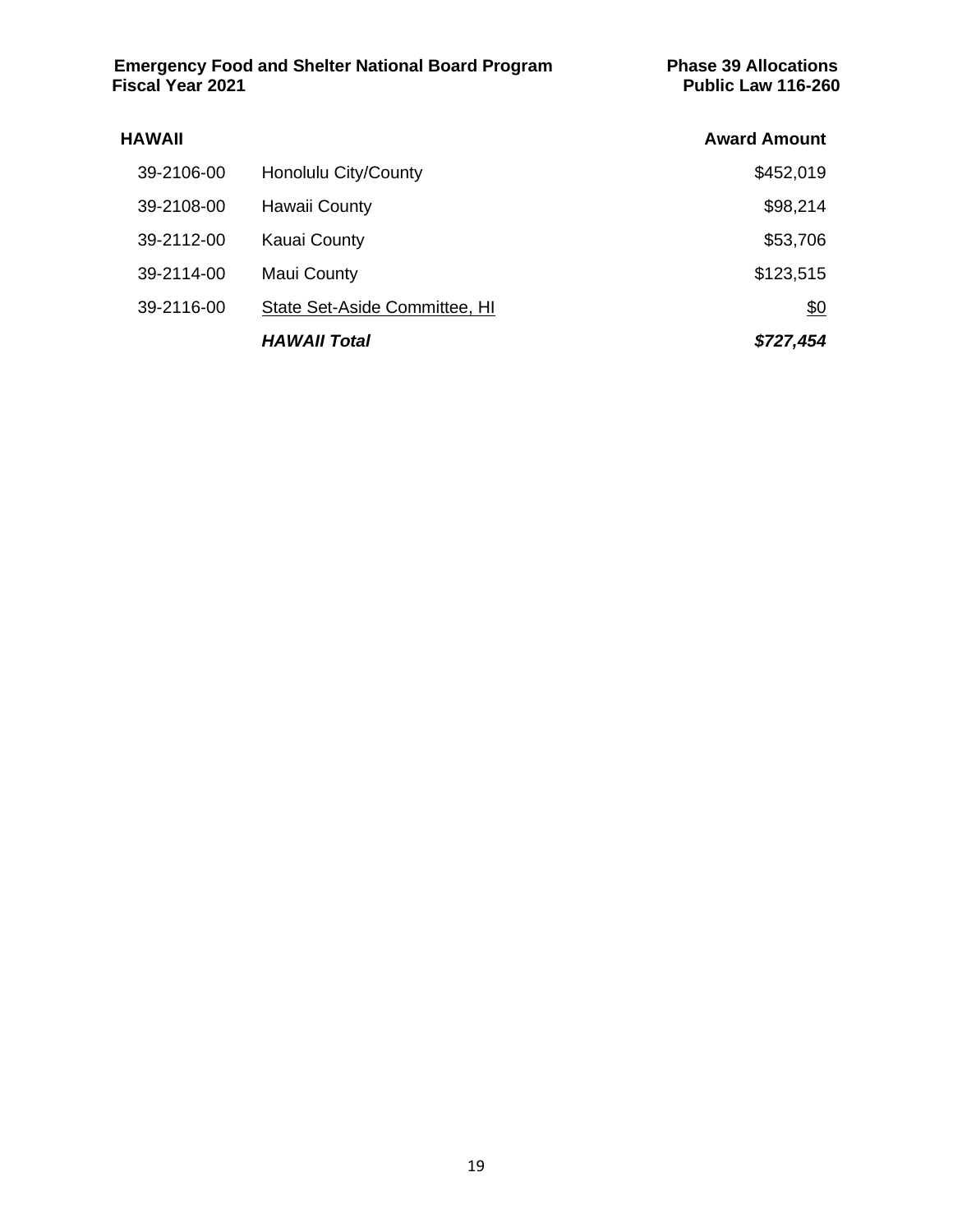| <b>IDAHO</b> |                               | <b>Award Amount</b> |
|--------------|-------------------------------|---------------------|
| 39-2134-00   | <b>Bannock County</b>         | \$19,785            |
| 39-2156-00   | Canyon County                 | \$56,116            |
| 39-2174-00   | <b>Gem County</b>             | \$4,687             |
| 39-2186-00   | Latah County                  | \$8,591             |
| 39-2194-00   | <b>Madison County</b>         | \$6,580             |
| 39-2196-00   | Minidoka County               | \$4,850             |
| 39-2204-00   | <b>Payette County</b>         | \$6,240             |
| 39-2208-00   | <b>Shoshone County</b>        | \$4,702             |
| 39-2212-00   | <b>Twin Falls County</b>      | \$19,459            |
| 39-2218-00   | State Set-Aside Committee, ID | \$180,059           |
|              | <b>IDAHO Total</b>            | \$311,069           |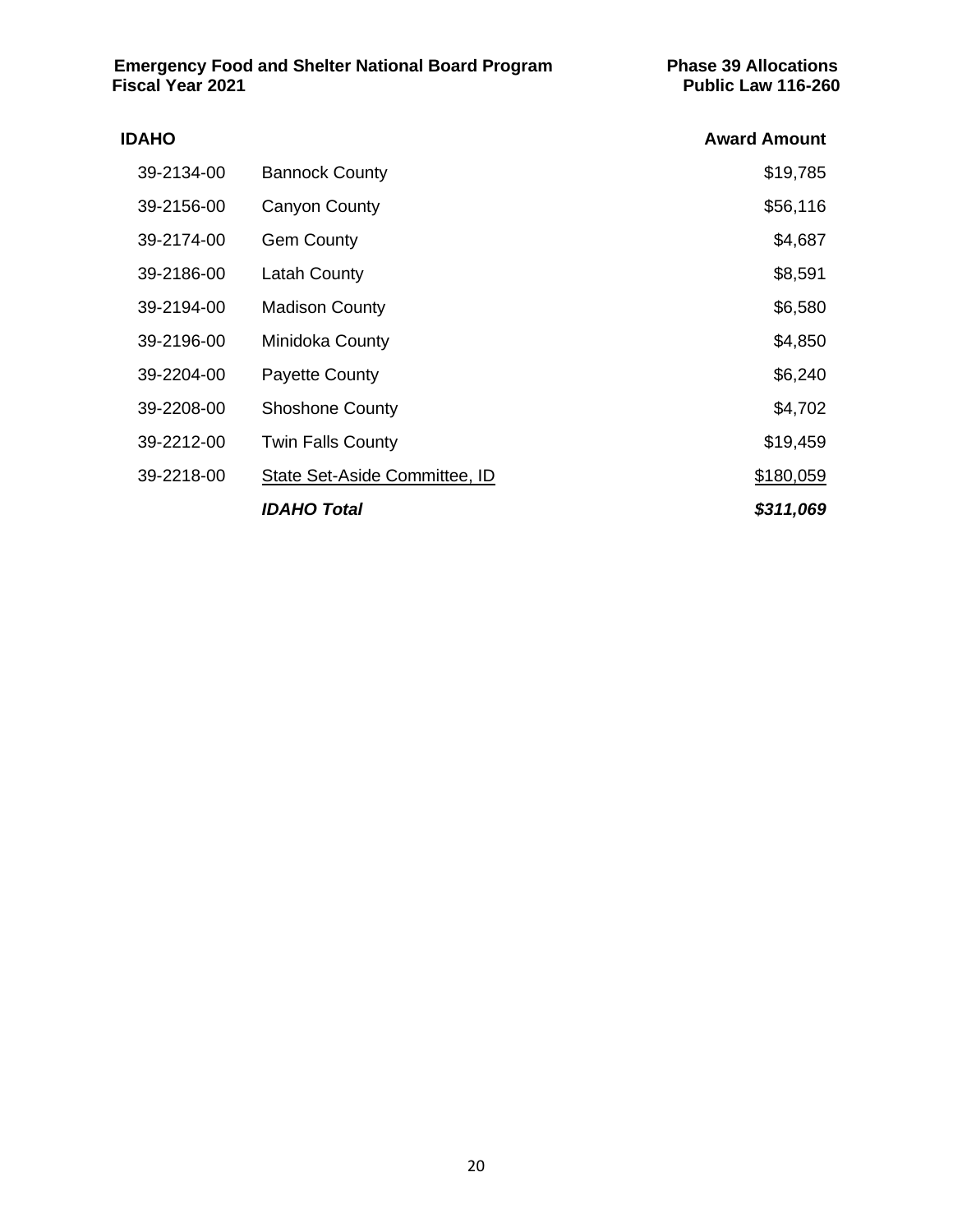| <b>ILLINOIS</b> |                         | <b>Award Amount</b> |
|-----------------|-------------------------|---------------------|
| 39-2342-00      | <b>Adams County</b>     | \$18,232            |
| 39-2348-00      | <b>Boone County</b>     | \$30,860            |
| 39-2360-00      | <b>Champaign County</b> | \$78,636            |
| 39-2368-00      | <b>Clay County</b>      | \$4,835             |
| 39-2372-00      | <b>Coles County</b>     | \$17,434            |
| 39-2374-00      | <b>Cook County</b>      | \$1,350,985         |
| 39-2378-00      | Chicago City            | \$1,749,875         |
| 39-2402-00      | <b>DeKalb County</b>    | \$44,346            |
| 39-2408-00      | DuPage County           | \$386,720           |
| 39-2414-00      | <b>Edgar County</b>     | \$5,279             |
| 39-2420-00      | <b>Fayette County</b>   | \$7,393             |
| 39-2424-00      | <b>Franklin County</b>  | \$15,216            |
| 39-2426-00      | <b>Fulton County</b>    | \$12,199            |
| 39-2432-00      | <b>Grundy County</b>    | \$22,506            |
| 39-2444-00      | <b>Iroquois County</b>  | \$9,138             |
| 39-2446-00      | Jackson County          | \$21,692            |
| 39-2450-00      | Jefferson County        | \$15,201            |
| 39-2458-00      | <b>Kane County</b>      | \$227,851           |
| 39-2464-00      | <b>Kankakee County</b>  | \$50,615            |
| 39-2466-00      | <b>Kendall County</b>   | \$55,406            |
| 39-2468-00      | <b>Knox County</b>      | \$20,007            |
| 39-2470-00      | Lake County             | \$288,831           |
| 39-2474-00      | La Salle County         | \$46,667            |
| 39-2476-00      | <b>Lawrence County</b>  | \$4,983             |
| 39-2484-00      | <b>McDonough County</b> | \$9,375             |
| 39-2486-00      | <b>McHenry County</b>   | \$131,987           |
| 39-2488-00      | <b>McLean County</b>    | \$58,630            |
| 39-2490-00      | <b>Macon County</b>     | \$53,218            |
| 39-2496-00      | <b>Madison County</b>   | \$95,745            |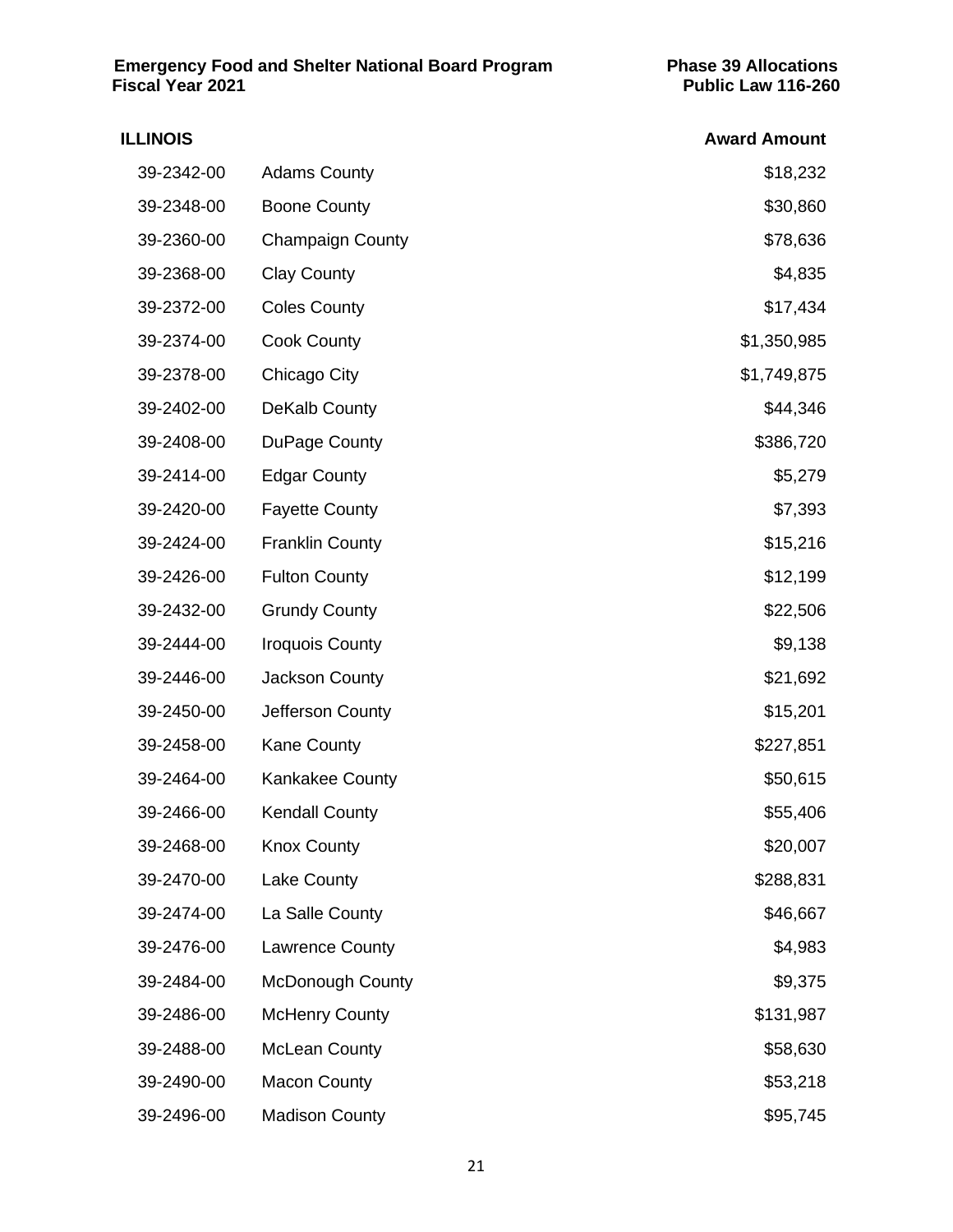| <b>ILLINOIS</b> |                               | <b>Award Amount</b> |
|-----------------|-------------------------------|---------------------|
| 39-2498-00      | <b>Marion County</b>          | \$14,506            |
| 39-2502-00      | <b>Mason County</b>           | \$4,761             |
| 39-2504-00      | <b>Massac County</b>          | \$4,599             |
| 39-2512-00      | <b>Montgomery County</b>      | \$9,153             |
| 39-2518-00      | <b>Ogle County</b>            | \$20,169            |
| 39-2520-00      | Peoria County                 | \$88,958            |
| 39-2524-00      | Perry County                  | \$6,728             |
| 39-2540-00      | <b>Rock Island County</b>     | \$56,264            |
| 39-2542-00      | St. Clair County              | \$112,513           |
| 39-2546-00      | <b>Saline County</b>          | \$9,123             |
| 39-2548-00      | <b>Sangamon County</b>        | \$81,431            |
| 39-2560-00      | <b>Stephenson County</b>      | \$17,094            |
| 39-2562-00      | <b>Tazewell County</b>        | \$45,691            |
| 39-2564-00      | <b>Union County</b>           | \$5,959             |
| 39-2566-00      | <b>Vermilion County</b>       | \$30,624            |
| 39-2580-00      | <b>Will County</b>            | \$345,687           |
| 39-2588-00      | <b>Winnebago County</b>       | \$164,932           |
| 39-2594-00      | State Set-Aside Committee, IL | \$216,448           |
|                 | <b>ILLINOIS Total</b>         | \$6,068,502         |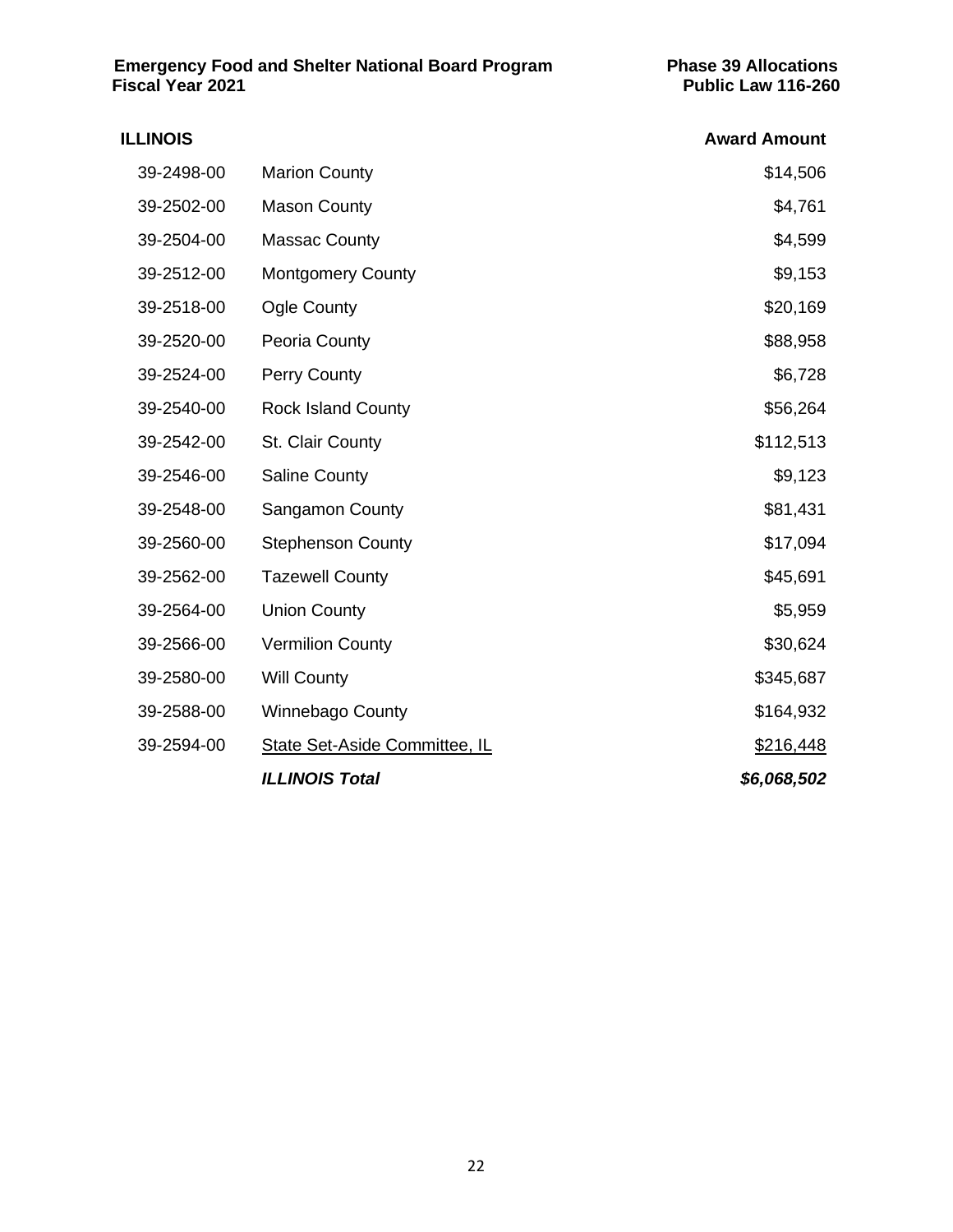# **INDIANA Award Amount** 39-2622-00 Allen County **1990** Allen County **39-2622-00** Allen County 39-2656-00 Delaware County **\$33,670** \$33,670 39-2662-00 Elkhart County **\$48,974** 39-2666-00 Fayette County \$6,329 39-2668-00 Floyd County **\$19,297** 39-2678-00 Grant County **\$18,484** 39-2692-00 Howard County **\$34,705** 39-2714-00 Lake County **1990 Lake County 39-2714-00** 120-2714-00 39-2716-00 Gary City **39-2716-00** S52,700 39-2720-00 La Porte County **\$38,771** 39-2724-00 Madison County **\$39,939** 39-2728-00 Marion County **\$360,001** 39-2738-00 Monroe County **\$34,143** 39-2752-00 Orange County **\$5,841** 39-2762-00 Porter County **\$53,514** 39-2770-00 Randolph County **\$5,811** 39-2776-00 St. Joseph County **1990 St. 39-2776-00** St. 39-2776-00 39-2780-00 Scott County **\$6,595** 39-2790-00 Sullivan County **\$4,835** 39-2794-00 Tippecanoe County **\$50,334** 39-2800-00 Vanderburgh County **\$55,111** 39-2806-00 Vigo County **\$31,851** 39-2818-00 Wayne County **\$17,448** 39-2826-00 State Set-Aside Committee, IN \$411,887 *INDIANA Total \$1,699,778*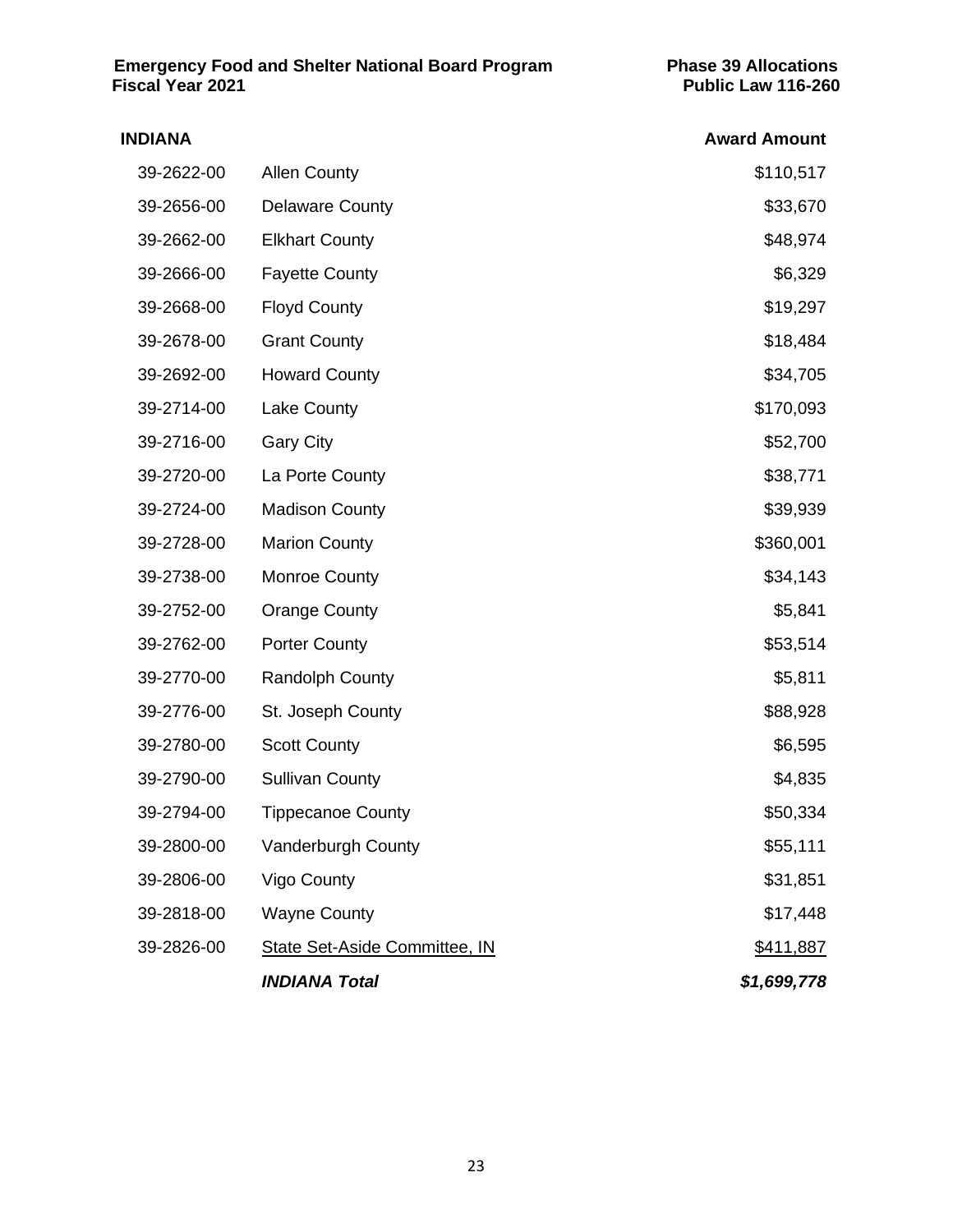| 39-2858-00<br><b>Black Hawk County</b><br><b>Clinton County</b><br>39-2892-00<br>39-2894-00<br><b>Crawford County</b><br>39-2904-00<br>Des Moines County<br>39-2952-00<br>Johnson County<br>39-2962-00<br>Lee County<br>39-2980-00<br><b>Marshall County</b><br>39-3006-00<br><b>Polk County</b><br>39-3020-00<br><b>Scott County</b><br>39-3028-00<br><b>Story County</b><br>39-3038-00<br><b>Wapello County</b><br>39-3040-00<br><b>Warren County</b><br>39-3046-00<br><b>Webster County</b><br>39-3060-00<br>State Set-Aside Committee, IA | <b>Award Amount</b> |
|-----------------------------------------------------------------------------------------------------------------------------------------------------------------------------------------------------------------------------------------------------------------------------------------------------------------------------------------------------------------------------------------------------------------------------------------------------------------------------------------------------------------------------------------------|---------------------|
|                                                                                                                                                                                                                                                                                                                                                                                                                                                                                                                                               | \$42,409            |
|                                                                                                                                                                                                                                                                                                                                                                                                                                                                                                                                               | \$15,985            |
|                                                                                                                                                                                                                                                                                                                                                                                                                                                                                                                                               | \$5,515             |
|                                                                                                                                                                                                                                                                                                                                                                                                                                                                                                                                               | \$15,925            |
|                                                                                                                                                                                                                                                                                                                                                                                                                                                                                                                                               | \$42,941            |
|                                                                                                                                                                                                                                                                                                                                                                                                                                                                                                                                               | \$12,465            |
|                                                                                                                                                                                                                                                                                                                                                                                                                                                                                                                                               | \$15,319            |
|                                                                                                                                                                                                                                                                                                                                                                                                                                                                                                                                               | \$165,361           |
|                                                                                                                                                                                                                                                                                                                                                                                                                                                                                                                                               | \$65,210            |
|                                                                                                                                                                                                                                                                                                                                                                                                                                                                                                                                               | \$23,023            |
|                                                                                                                                                                                                                                                                                                                                                                                                                                                                                                                                               | \$11,593            |
|                                                                                                                                                                                                                                                                                                                                                                                                                                                                                                                                               | \$14,269            |
|                                                                                                                                                                                                                                                                                                                                                                                                                                                                                                                                               | \$11,726            |
|                                                                                                                                                                                                                                                                                                                                                                                                                                                                                                                                               | \$324,504           |
| <b>IOWA Total</b>                                                                                                                                                                                                                                                                                                                                                                                                                                                                                                                             | \$766,245           |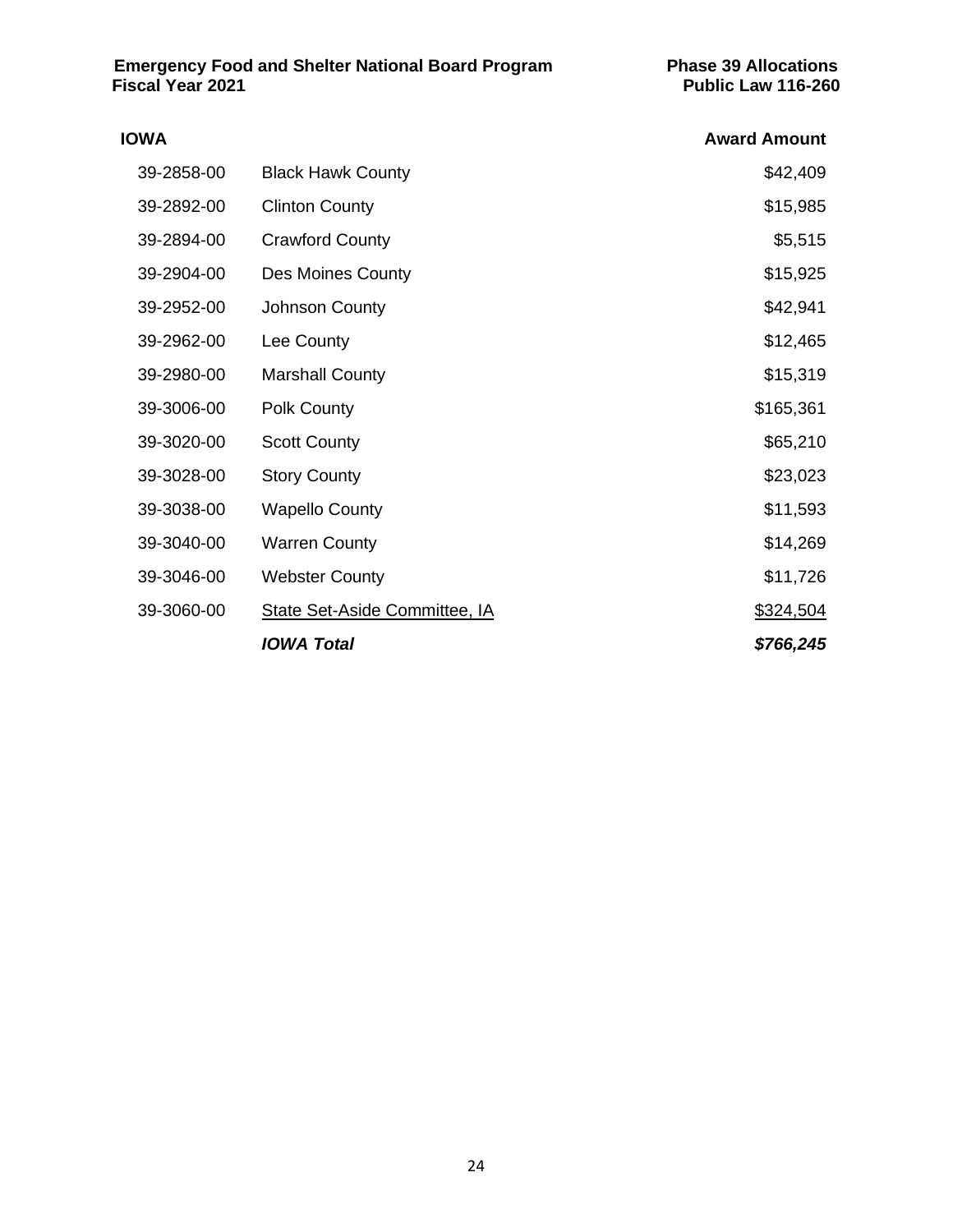| <b>KANSAS</b> |                                        | <b>Award Amount</b> |
|---------------|----------------------------------------|---------------------|
| 39-3061-00    | Manhattan/Pottawatamie, Riley Counties | \$5,604             |
| 39-3084-00    | <b>Atchison County</b>                 | \$4,687             |
| 39-3100-00    | <b>Cherokee County</b>                 | \$5,013             |
| 39-3114-00    | <b>Cowley County</b>                   | \$10,129            |
| 39-3116-00    | <b>Crawford County</b>                 | \$10,602            |
| 39-3124-00    | Douglas County                         | \$37,204            |
| 39-3136-00    | <b>Finney County</b>                   | \$8,103             |
| 39-3138-00    | <b>Ford County</b>                     | \$7,142             |
| 39-3182-00    | Labette County                         | \$5,796             |
| 39-3194-00    | <b>Lyon County</b>                     | \$8,828             |
| 39-3208-00    | <b>Montgomery County</b>               | \$10,070            |
| 39-3216-00    | Neosho County                          | \$4,673             |
| 39-3244-00    | <b>Riley County</b>                    | \$17,833            |
| 39-3252-00    | <b>Saline County</b>                   | \$15,689            |
| 39-3256-00    | <b>Sedgwick County</b>                 | \$206,350           |
| 39-3260-00    | <b>Seward County</b>                   | \$5,146             |
| 39-3262-00    | <b>Shawnee County</b>                  | \$53,307            |
| 39-3296-00    | <b>Wyandotte County</b>                | \$62,608            |
| 39-3300-00    | <b>State Set-Aside Committee, KS</b>   | \$240,649           |
|               | <b>KANSAS Total</b>                    | \$719,433           |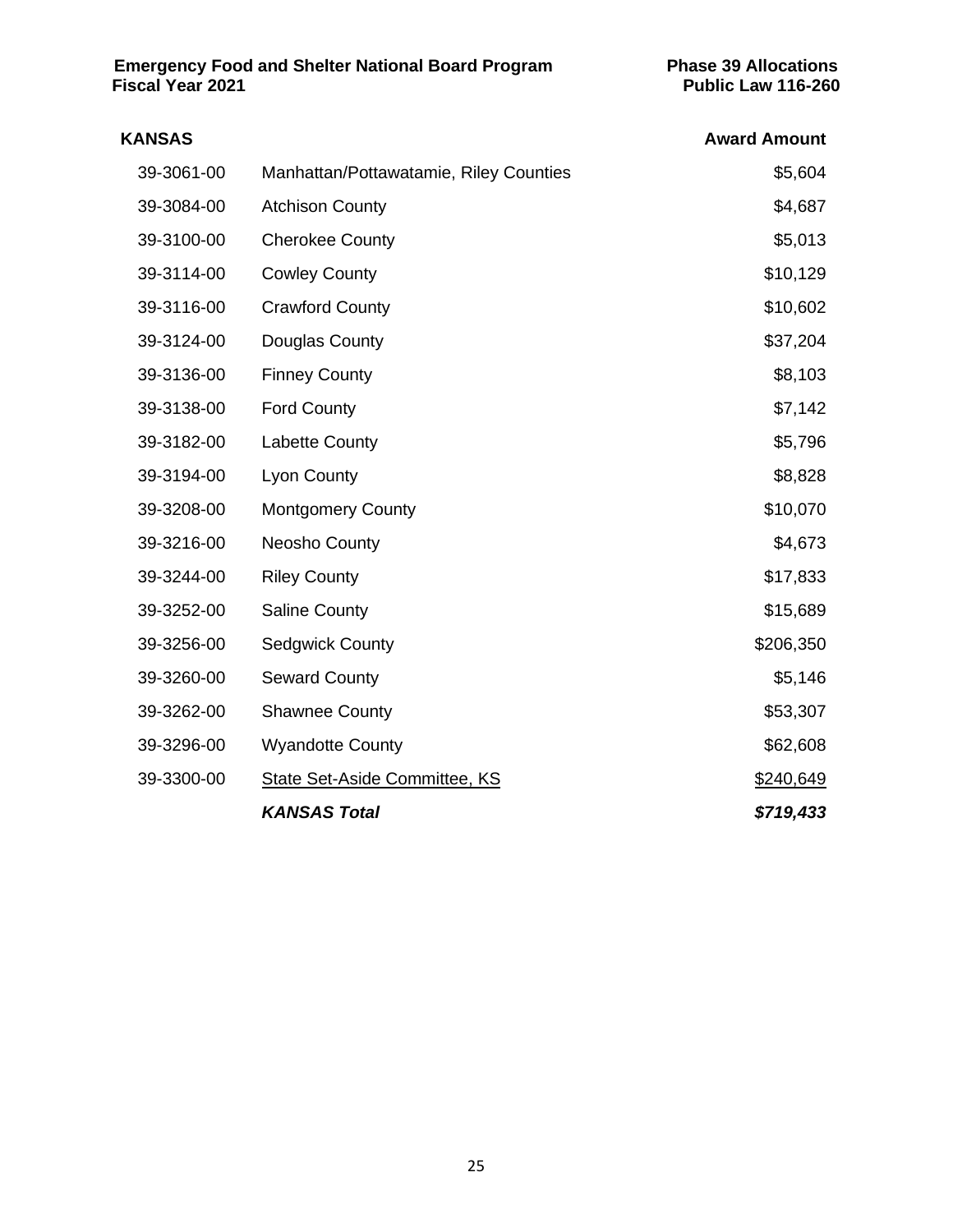| <b>KENTUCKY</b> |                            | <b>Award Amount</b> |
|-----------------|----------------------------|---------------------|
| 39-3316-00      | <b>Adair County</b>        | \$4,880             |
| 39-3318-00      | <b>Allen County</b>        | \$4,894             |
| 39-3324-00      | <b>Barren County</b>       | \$13,190            |
| 39-3328-00      | <b>Bell County</b>         | \$6,462             |
| 39-3332-00      | <b>Bourbon County</b>      | \$5,116             |
| 39-3334-00      | <b>Boyd County</b>         | \$14,861            |
| 39-3342-00      | <b>Breckinridge County</b> | \$5,782             |
| 39-3350-00      | <b>Calloway County</b>     | \$11,179            |
| 39-3358-00      | <b>Carter County</b>       | \$10,306            |
| 39-3362-00      | <b>Christian County</b>    | \$18,528            |
| 39-3366-00      | <b>Clay County</b>         | \$4,924             |
| 39-3374-00      | Daviess County             | \$27,918            |
| 39-3384-00      | <b>Fayette County</b>      | \$94,030            |
| 39-3388-00      | <b>Floyd County</b>        | \$10,454            |
| 39-3390-00      | <b>Franklin County</b>     | \$15,541            |
| 39-3396-00      | <b>Garrard County</b>      | \$4,540             |
| 39-3398-00      | <b>Grant County</b>        | \$7,260             |
| 39-3400-00      | <b>Graves County</b>       | \$9,759             |
| 39-3402-00      | <b>Grayson County</b>      | \$8,088             |
| 39-3406-00      | <b>Greenup County</b>      | \$12,125            |
| 39-3412-00      | <b>Harlan County</b>       | \$7,852             |
| 39-3414-00      | <b>Harrison County</b>     | \$4,702             |
| 39-3416-00      | <b>Hart County</b>         | \$4,599             |
| 39-3418-00      | <b>Henderson County</b>    | \$12,835            |
| 39-3420-00      | <b>Henry County</b>        | \$4,466             |
| 39-3424-00      | <b>Hopkins County</b>      | \$12,554            |
| 39-3432-00      | Jessamine County           | \$14,654            |
| 39-3434-00      | Johnson County             | \$6,713             |
| 39-3436-00      | <b>Kenton County</b>       | \$50,482            |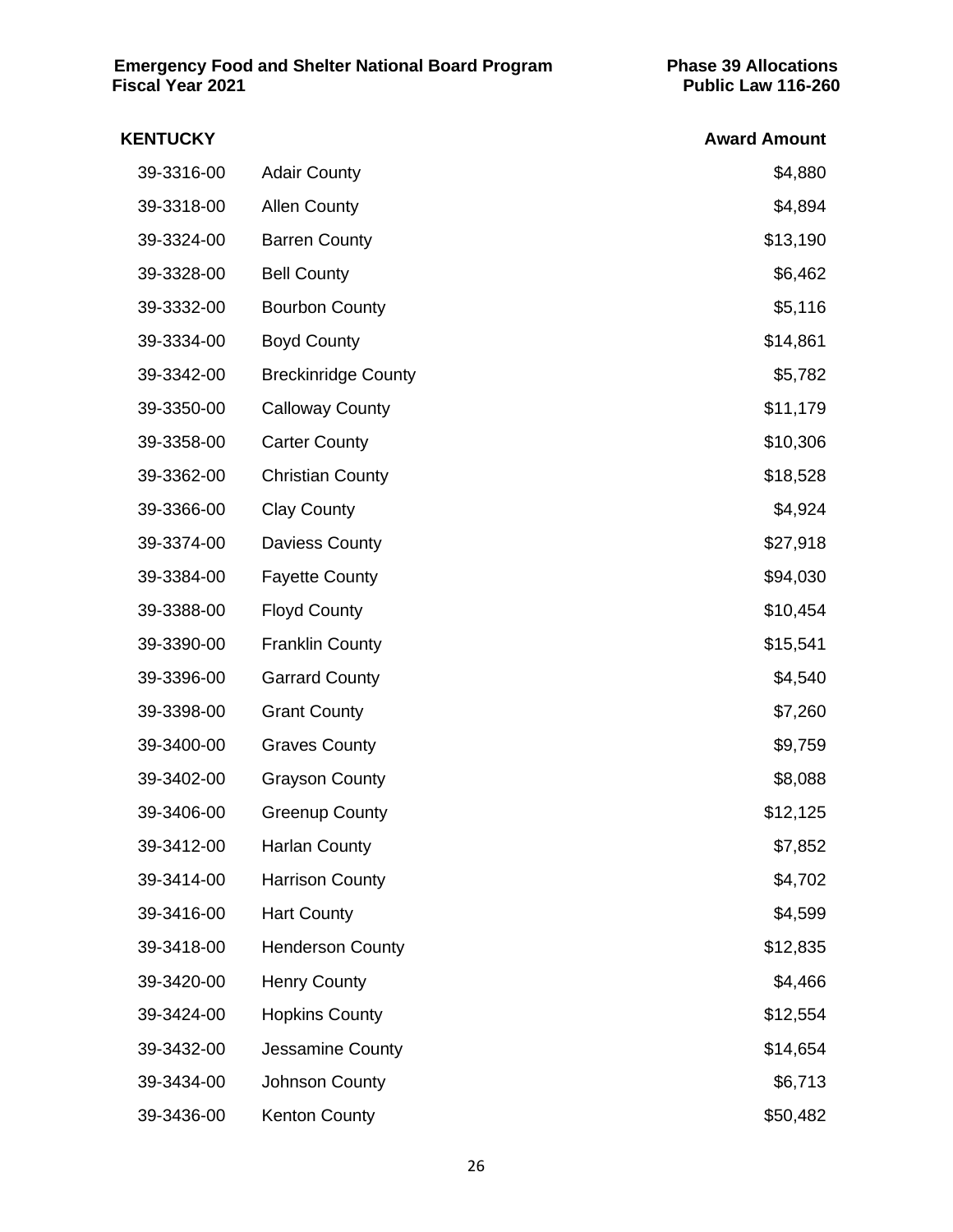| <b>KENTUCKY</b> |                                      | <b>Award Amount</b> |
|-----------------|--------------------------------------|---------------------|
| 39-3442-00      | <b>Knox County</b>                   | \$8,636             |
| 39-3446-00      | <b>Laurel County</b>                 | \$15,748            |
| 39-3448-00      | Lawrence County                      | \$4,658             |
| 39-3454-00      | <b>Letcher County</b>                | \$6,417             |
| 39-3456-00      | Lewis County                         | \$4,865             |
| 39-3458-00      | <b>Lincoln County</b>                | \$7,186             |
| 39-3462-00      | Logan County                         | \$6,210             |
| 39-3466-00      | <b>McCracken County</b>              | \$20,480            |
| 39-3472-00      | <b>Madison County</b>                | \$26,188            |
| 39-3474-00      | <b>Magoffin County</b>               | \$5,560             |
| 39-3476-00      | <b>Marion County</b>                 | \$5,471             |
| 39-3482-00      | <b>Mason County</b>                  | \$5,146             |
| 39-3484-00      | <b>Meade County</b>                  | \$8,399             |
| 39-3488-00      | <b>Mercer County</b>                 | \$6,225             |
| 39-3494-00      | <b>Montgomery County</b>             | \$8,384             |
| 39-3498-00      | <b>Muhlenberg County</b>             | \$8,872             |
| 39-3504-00      | <b>Ohio County</b>                   | \$6,802             |
| 39-3514-00      | Perry County                         | \$7,053             |
| 39-3516-00      | <b>Pike County</b>                   | \$17,064            |
| 39-3520-00      | <b>Pulaski County</b>                | \$17,478            |
| 39-3526-00      | <b>Rowan County</b>                  | \$7,172             |
| 39-3528-00      | <b>Russell County</b>                | \$4,554             |
| 39-3534-00      | <b>Simpson County</b>                | \$4,968             |
| 39-3538-00      | <b>Taylor County</b>                 | \$6,610             |
| 39-3548-00      | <b>Warren County</b>                 | \$37,337            |
| 39-3552-00      | <b>Wayne County</b>                  | \$5,116             |
| 39-3556-00      | <b>Whitley County</b>                | \$9,759             |
| 39-3562-00      | <b>State Set-Aside Committee, KY</b> | \$382,319           |
|                 | <b>KENTUCKY Total</b>                | \$1,063,371         |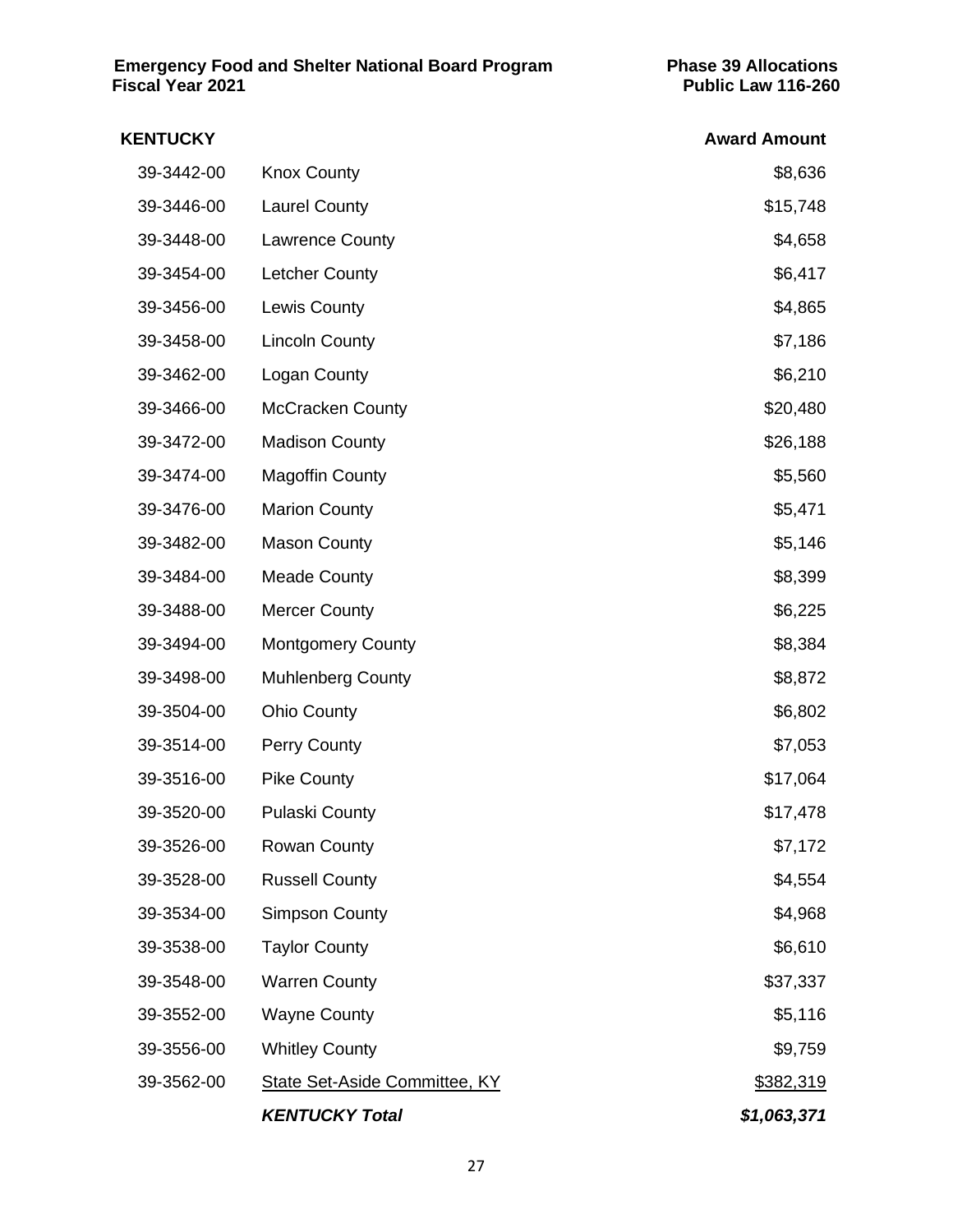| <b>LOUISIANA</b> |                                    | <b>Award Amount</b> |
|------------------|------------------------------------|---------------------|
| 39-3564-00       | Shreveport/Bossier, Caddo Parishes | \$142,190           |
| 39-3574-00       | Acadia Parish                      | \$18,705            |
| 39-3576-00       | <b>Allen Parish</b>                | \$7,467             |
| 39-3580-00       | <b>Assumption Parish</b>           | \$10,380            |
| 39-3582-00       | <b>Avoyelles Parish</b>            | \$12,347            |
| 39-3584-00       | <b>Beauregard Parish</b>           | \$9,227             |
| 39-3586-00       | <b>Bienville Parish</b>            | \$5,013             |
| 39-3598-00       | Calcasieu Parish                   | \$90,895            |
| 39-3610-00       | Concordia Parish                   | \$6,403             |
| 39-3612-00       | De Soto Parish                     | \$8,399             |
| 39-3614-00       | East Baton Rouge Parish            | \$201,057           |
| 39-3620-00       | East Feliciana Parish              | \$5,767             |
| 39-3622-00       | <b>Evangeline Parish</b>           | \$10,247            |
| 39-3624-00       | <b>Franklin Parish</b>             | \$6,802             |
| 39-3626-00       | <b>Grant Parish</b>                | \$5,146             |
| 39-3628-00       | Iberia Parish                      | \$31,969            |
| 39-3630-00       | <b>Iberville Parish</b>            | \$16,990            |
| 39-3634-00       | Jefferson Parish                   | \$215,903           |
| 39-3638-00       | Jefferson Davis Parish             | \$9,759             |
| 39-3640-00       | Lafayette Parish                   | \$84,285            |
| 39-3648-00       | Lincoln Parish                     | \$14,343            |
| 39-3654-00       | Morehouse Parish                   | \$11,844            |
| 39-3656-00       | <b>Natchitoches Parish</b>         | \$12,022            |
| 39-3658-00       | New Orleans City/Orleans           | \$266,592           |
| 39-3660-00       | <b>Ouachita Parish</b>             | \$56,560            |
| 39-3666-00       | Pointe Coupee Parish               | \$8,961             |
| 39-3668-00       | Rapides Parish                     | \$35,607            |
| 39-3674-00       | <b>Richland Parish</b>             | \$6,758             |
| 39-3676-00       | Sabine Parish                      | \$5,308             |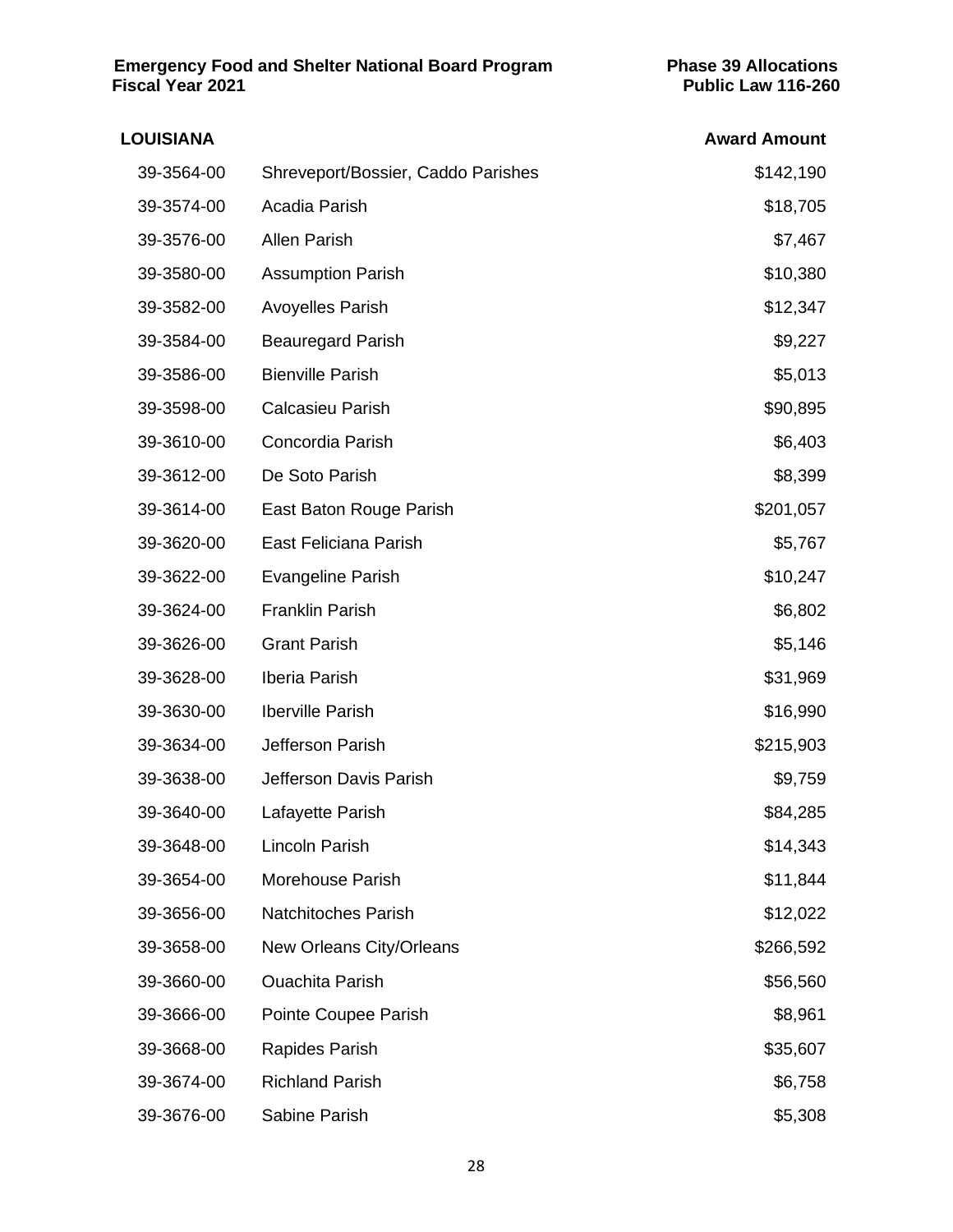| <b>LOUISIANA</b> |                                      | <b>Award Amount</b> |
|------------------|--------------------------------------|---------------------|
| 39-3678-00       | St. Bernard Parish                   | \$23,644            |
| 39-3680-00       | <b>St. Charles Parish</b>            | \$20,613            |
| 39-3682-00       | St. Helena Parish                    | \$6,625             |
| 39-3684-00       | St. James Parish                     | \$11,194            |
| 39-3686-00       | St. John the Baptist Parish          | \$27,858            |
| 39-3688-00       | St. Landry Parish                    | \$32,901            |
| 39-3690-00       | St. Martin Parish                    | \$20,214            |
| 39-3692-00       | St. Mary Parish                      | \$21,456            |
| 39-3694-00       | St. Tammany Parish                   | \$73,032            |
| 39-3696-00       | Tangipahoa Parish                    | \$59,340            |
| 39-3700-00       | <b>Terrebonne Parish</b>             | \$42,557            |
| 39-3702-00       | <b>Union Parish</b>                  | \$6,994             |
| 39-3704-00       | <b>Vermilion Parish</b>              | \$19,563            |
| 39-3708-00       | <b>Washington Parish</b>             | \$16,162            |
| 39-3710-00       | <b>Webster Parish</b>                | \$12,244            |
| 39-3712-00       | West Baton Rouge Parish              | \$11,061            |
| 39-3720-00       | <b>State Set-Aside Committee, LA</b> | \$106,591           |
|                  | <b>LOUISIANA Total</b>               | \$1,828,995         |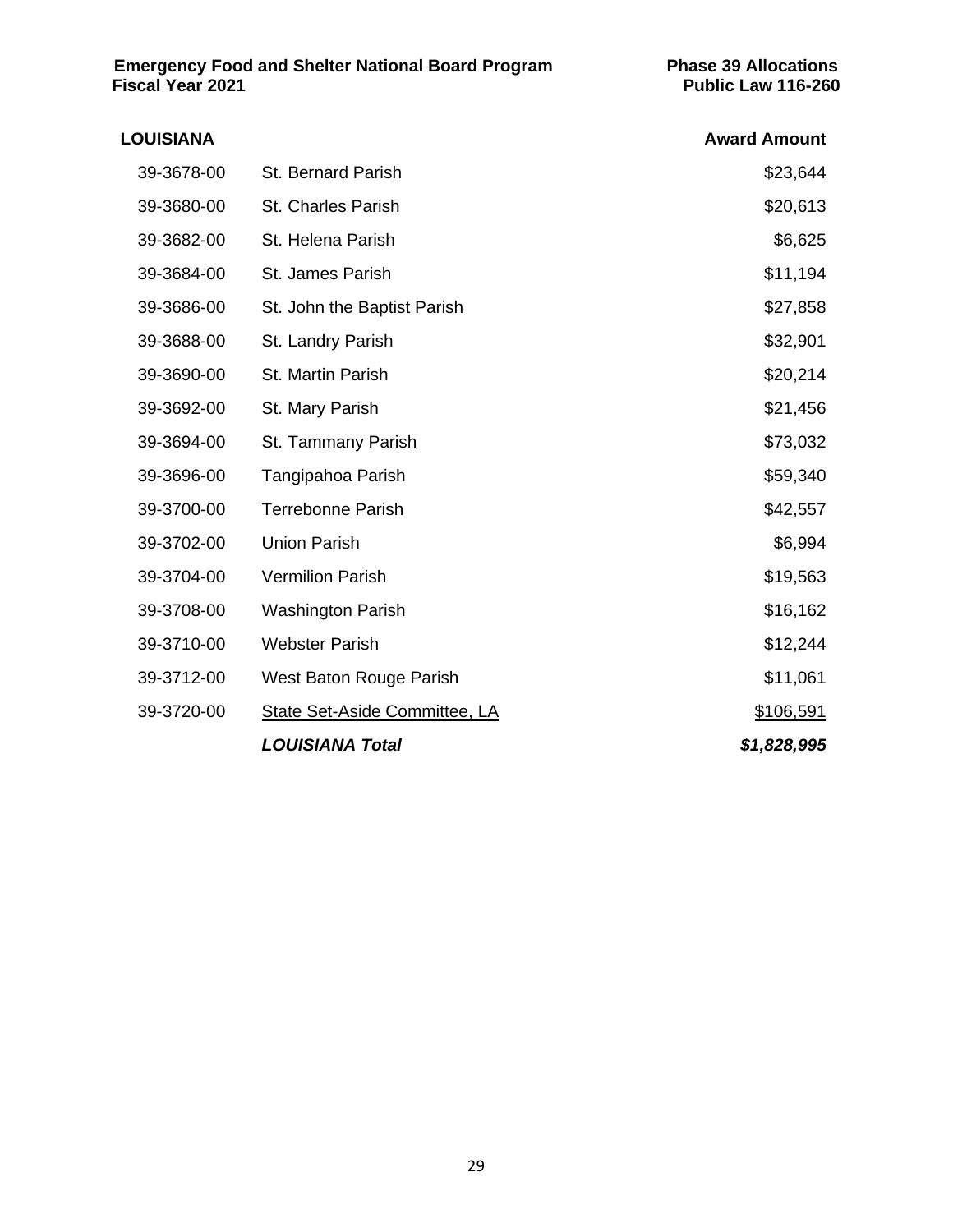| <b>MAINE</b> |                               | <b>Award Amount</b> |
|--------------|-------------------------------|---------------------|
| 39-3726-00   | Androscoggin County           | \$41,728            |
| 39-3728-00   | <b>Aroostook County</b>       | \$25,818            |
| 39-3730-00   | <b>Cumberland County</b>      | \$102,547           |
| 39-3734-00   | <b>Franklin County</b>        | \$11,578            |
| 39-3738-00   | <b>Kennebec County</b>        | \$41,581            |
| 39-3744-00   | <b>Oxford County</b>          | \$23,348            |
| 39-3746-00   | <b>Penobscot County</b>       | \$55,791            |
| 39-3748-00   | <b>Piscataquis County</b>     | \$5,885             |
| 39-3752-00   | <b>Somerset County</b>        | \$22,136            |
| 39-3756-00   | <b>Washington County</b>      | \$13,589            |
| 39-3758-00   | <b>York County</b>            | \$80,026            |
| 39-3760-00   | State Set-Aside Committee, ME | \$45,583            |
|              | <b>MAINE Total</b>            | \$469,610           |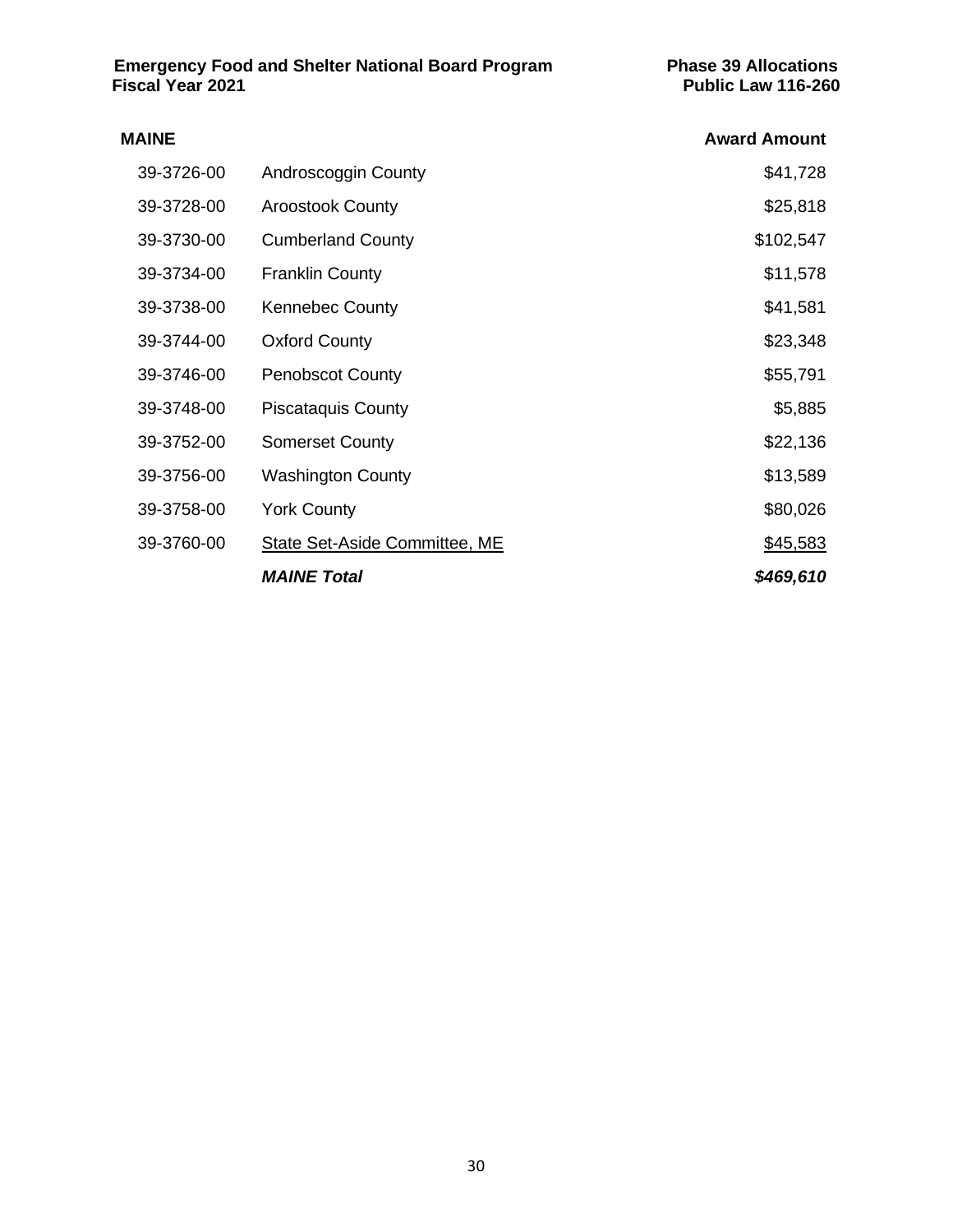# **MARYLAND Award Amount** 39-3774-00 Allegany County **\$29,027** 39-3778-00 Baltimore County **\$373,043** 39-3788-00 Charles County **\$72,781** 39-3790-00 Dorchester County **\$13,500** 39-3802-00 Montgomery County **1990** Montgomery County 39-3806-00 Prince Georges County **\$554,699** 39-3812-00 Somerset County **\$9,818** 39-3816-00 Washington County **\$57,329** 39-3818-00 Wicomico County **\$44,922** 39-3820-00 Worcester County **\$30,490** \$30,490 39-3822-00 Baltimore City \$315,403 39-3824-00 State Set-Aside Committee, MD 5466,110 *MARYLAND Total \$2,411,141*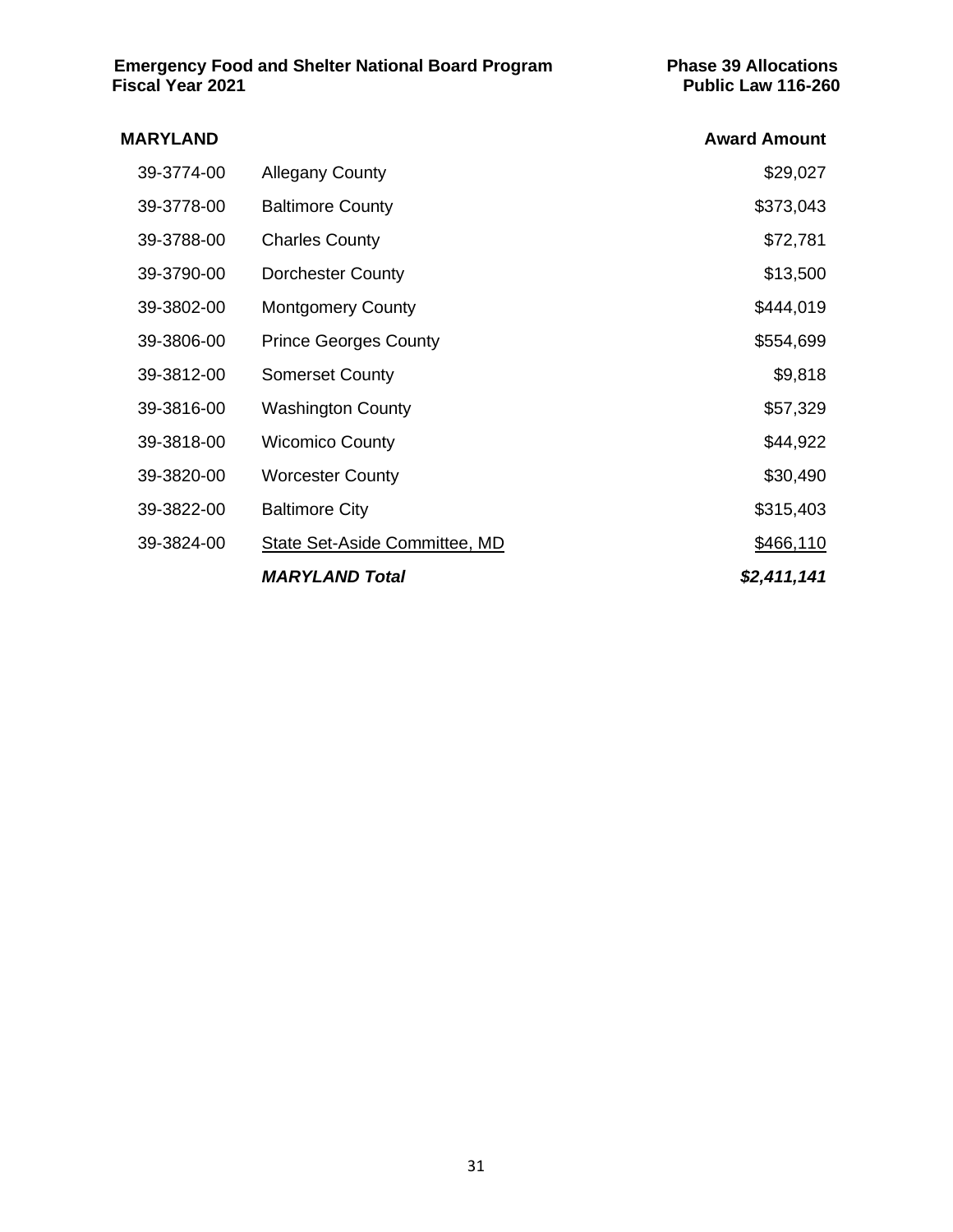| 39-4476-00<br><b>Barnstable County</b><br>39-4478-00<br><b>Berkshire County</b><br>39-4482-00<br><b>Bristol County</b><br>39-4488-00<br><b>Dukes County</b><br>39-4490-00<br><b>Essex County</b><br>39-4502-00<br>Hampden County<br>39-4508-00<br><b>Hampshire County</b><br>39-4510-00<br><b>Middlesex County</b><br>39-4530-00<br>Nantucket County/Town<br>39-4532-00<br>Norfolk County<br>39-4540-00<br><b>Plymouth County</b><br>39-4550-00<br><b>Suffolk County</b><br>39-4554-00<br><b>Worcester County</b><br>39-4558-00<br>State Set-Aside Committee, MA | <b>MASSACHUSETTS</b> |                            | <b>Award Amount</b> |
|------------------------------------------------------------------------------------------------------------------------------------------------------------------------------------------------------------------------------------------------------------------------------------------------------------------------------------------------------------------------------------------------------------------------------------------------------------------------------------------------------------------------------------------------------------------|----------------------|----------------------------|---------------------|
|                                                                                                                                                                                                                                                                                                                                                                                                                                                                                                                                                                  |                      |                            | \$113,090           |
|                                                                                                                                                                                                                                                                                                                                                                                                                                                                                                                                                                  |                      |                            | \$62,726            |
|                                                                                                                                                                                                                                                                                                                                                                                                                                                                                                                                                                  |                      |                            | \$294,554           |
|                                                                                                                                                                                                                                                                                                                                                                                                                                                                                                                                                                  |                      |                            | \$9,360             |
|                                                                                                                                                                                                                                                                                                                                                                                                                                                                                                                                                                  |                      |                            | \$408,915           |
|                                                                                                                                                                                                                                                                                                                                                                                                                                                                                                                                                                  |                      |                            | \$257,868           |
|                                                                                                                                                                                                                                                                                                                                                                                                                                                                                                                                                                  |                      |                            | \$63,968            |
|                                                                                                                                                                                                                                                                                                                                                                                                                                                                                                                                                                  |                      |                            | \$640,137           |
|                                                                                                                                                                                                                                                                                                                                                                                                                                                                                                                                                                  |                      |                            | \$8,872             |
|                                                                                                                                                                                                                                                                                                                                                                                                                                                                                                                                                                  |                      |                            | \$304,727           |
|                                                                                                                                                                                                                                                                                                                                                                                                                                                                                                                                                                  |                      |                            | \$261,831           |
|                                                                                                                                                                                                                                                                                                                                                                                                                                                                                                                                                                  |                      |                            | \$411,474           |
|                                                                                                                                                                                                                                                                                                                                                                                                                                                                                                                                                                  |                      |                            | \$393,848           |
|                                                                                                                                                                                                                                                                                                                                                                                                                                                                                                                                                                  |                      |                            | \$19,017            |
|                                                                                                                                                                                                                                                                                                                                                                                                                                                                                                                                                                  |                      | <b>MASSACHUSETTS Total</b> | \$3,250,387         |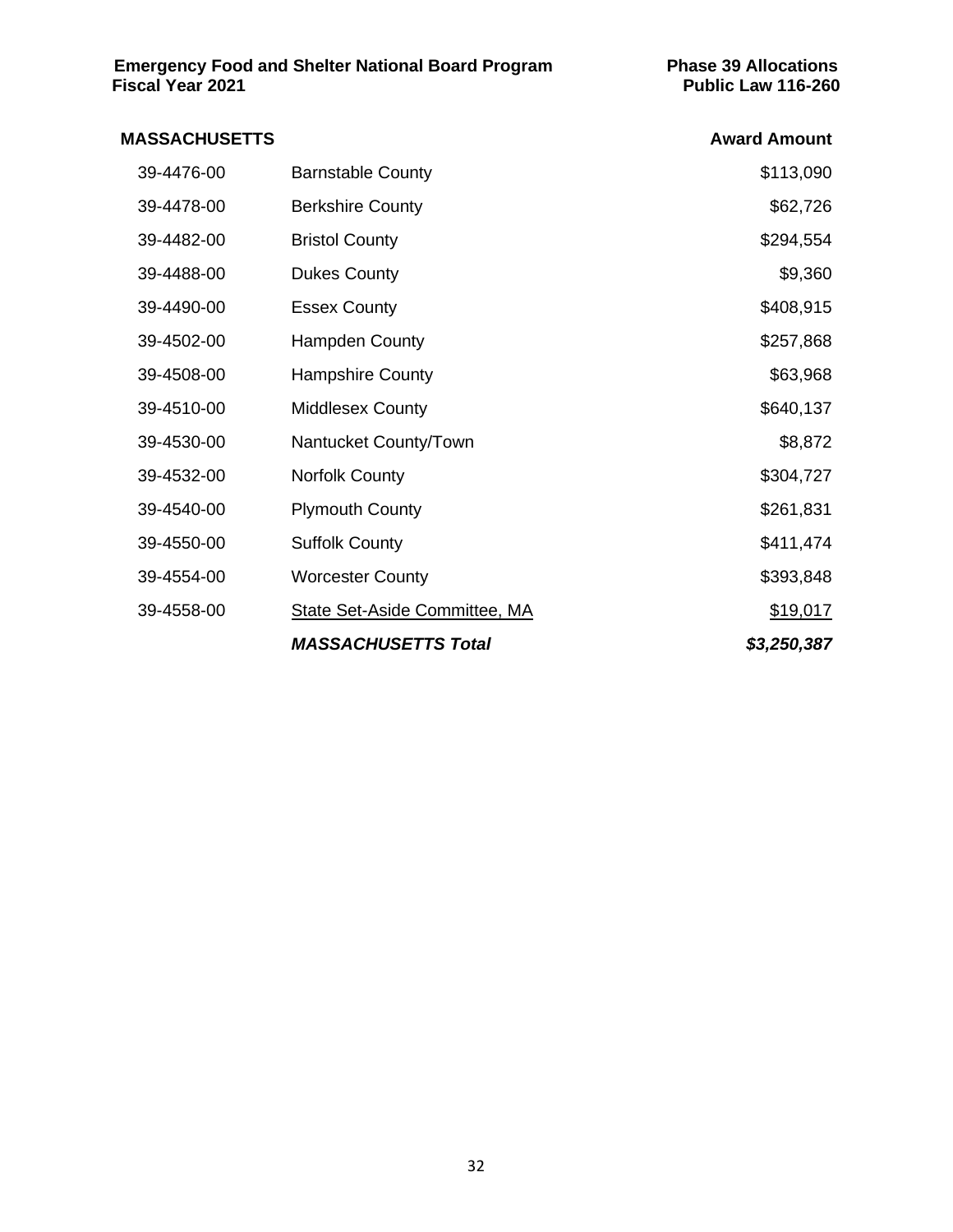| <b>MICHIGAN</b> |                                  | <b>Award Amount</b> |
|-----------------|----------------------------------|---------------------|
| 39-4560-00      | Lansing/Eaton, Ingham Counties   | \$160,644           |
| 39-4561-00      | Holland/Allegan, Ottawa Counties | \$136,541           |
| 39-4638-00      | <b>Alpena County</b>             | \$10,794            |
| 39-4640-00      | <b>Antrim County</b>             | \$10,262            |
| 39-4642-00      | <b>Arenac County</b>             | \$6,935             |
| 39-4648-00      | <b>Bay County</b>                | \$43,444            |
| 39-4650-00      | <b>Benzie County</b>             | \$7,438             |
| 39-4652-00      | <b>Berrien County</b>            | \$60,227            |
| 39-4654-00      | <b>Branch County</b>             | \$14,062            |
| 39-4656-00      | <b>Calhoun County</b>            | \$58,038            |
| 39-4662-00      | <b>Charlevoix County</b>         | \$10,942            |
| 39-4664-00      | Cheboygan County                 | \$12,288            |
| 39-4666-00      | Chippewa County                  | \$15,260            |
| 39-4668-00      | <b>Clare County</b>              | \$13,323            |
| 39-4670-00      | <b>Clinton County</b>            | \$25,537            |
| 39-4672-00      | <b>Crawford County</b>           | \$5,575             |
| 39-4674-00      | <b>Delta County</b>              | \$14,802            |
| 39-4682-00      | <b>Emmet County</b>              | \$15,615            |
| 39-4684-00      | <b>Genesee County</b>            | \$195,896           |
| 39-4688-00      | <b>Gladwin County</b>            | \$10,025            |
| 39-4690-00      | Gogebic County                   | \$4,569             |
| 39-4694-00      | <b>Gratiot County</b>            | \$14,121            |
| 39-4696-00      | <b>Hillsdale County</b>          | \$15,837            |
| 39-4698-00      | <b>Houghton County</b>           | \$11,726            |
| 39-4710-00      | <b>losco County</b>              | \$10,410            |
| 39-4714-00      | <b>Isabella County</b>           | \$25,182            |
| 39-4716-00      | Jackson County                   | \$61,779            |
| 39-4718-00      | Kalamazoo County                 | \$96,085            |
| 39-4722-00      | Kalkaska County                  | \$8,148             |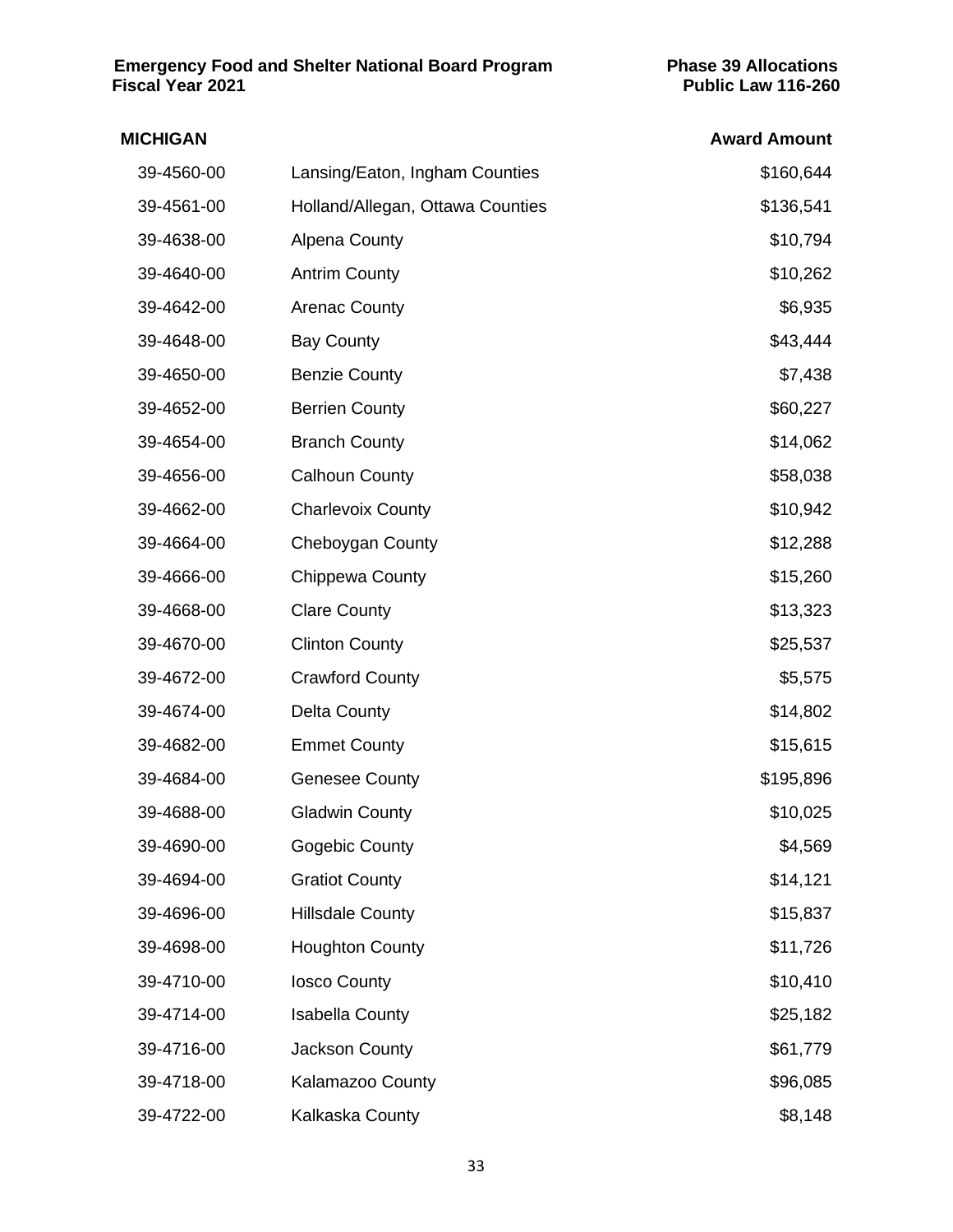| <b>MICHIGAN</b> |                            | <b>Award Amount</b> |
|-----------------|----------------------------|---------------------|
| 39-4724-00      | <b>Kent County</b>         | \$245,802           |
| 39-4732-00      | Lake County                | \$4,717             |
| 39-4744-00      | <b>Mackinac County</b>     | \$6,033             |
| 39-4746-00      | <b>Macomb County</b>       | \$300,010           |
| 39-4758-00      | <b>Manistee County</b>     | \$10,691            |
| 39-4760-00      | <b>Marquette County</b>    | \$24,531            |
| 39-4762-00      | <b>Mason County</b>        | \$12,362            |
| 39-4764-00      | <b>Mecosta County</b>      | \$16,680            |
| 39-4770-00      | Missaukee County           | \$5,575             |
| 39-4772-00      | Monroe County              | \$64,352            |
| 39-4774-00      | Montcalm County            | \$22,550            |
| 39-4778-00      | <b>Muskegon County</b>     | \$84,004            |
| 39-4780-00      | Newaygo County             | \$18,972            |
| 39-4782-00      | Oakland County             | \$356,141           |
| 39-4796-00      | Oceana County              | \$12,539            |
| 39-4798-00      | <b>Ogemaw County</b>       | \$9,109             |
| 39-4802-00      | <b>Osceola County</b>      | \$9,212             |
| 39-4806-00      | <b>Otsego County</b>       | \$11,475            |
| 39-4810-00      | <b>Presque Isle County</b> | \$5,530             |
| 39-4812-00      | <b>Roscommon County</b>    | \$10,440            |
| 39-4814-00      | <b>Saginaw County</b>      | \$85,542            |
| 39-4818-00      | St. Clair County           | \$50,231            |
| 39-4820-00      | St. Joseph County          | \$21,234            |
| 39-4822-00      | <b>Sanilac County</b>      | \$16,990            |
| 39-4826-00      | <b>Shiawassee County</b>   | \$26,646            |
| 39-4828-00      | <b>Tuscola County</b>      | \$20,953            |
| 39-4830-00      | Van Buren County           | \$30,328            |
| 39-4832-00      | <b>Washtenaw County</b>    | \$121,311           |
| 39-4836-00      | <b>Wayne County</b>        | \$333,754           |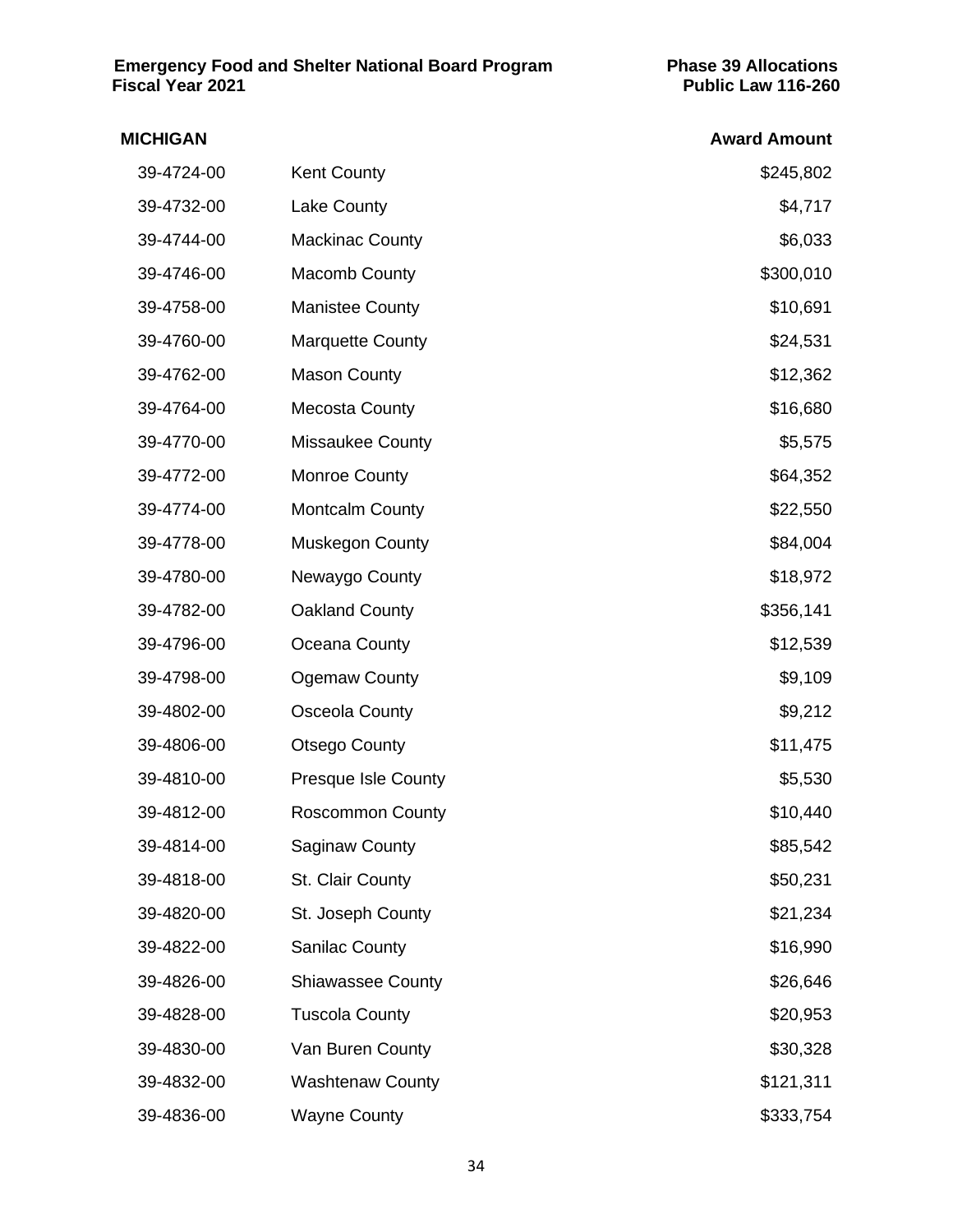#### **MICHIGAN Award Amount** 39-4844-00 Detroit City \$390,831 39-4854-00 Wexford County **\$12,820** 39-4856-00 State Set-Aside Committee, MI \$186,435 *MICHIGAN Total \$3,603,305*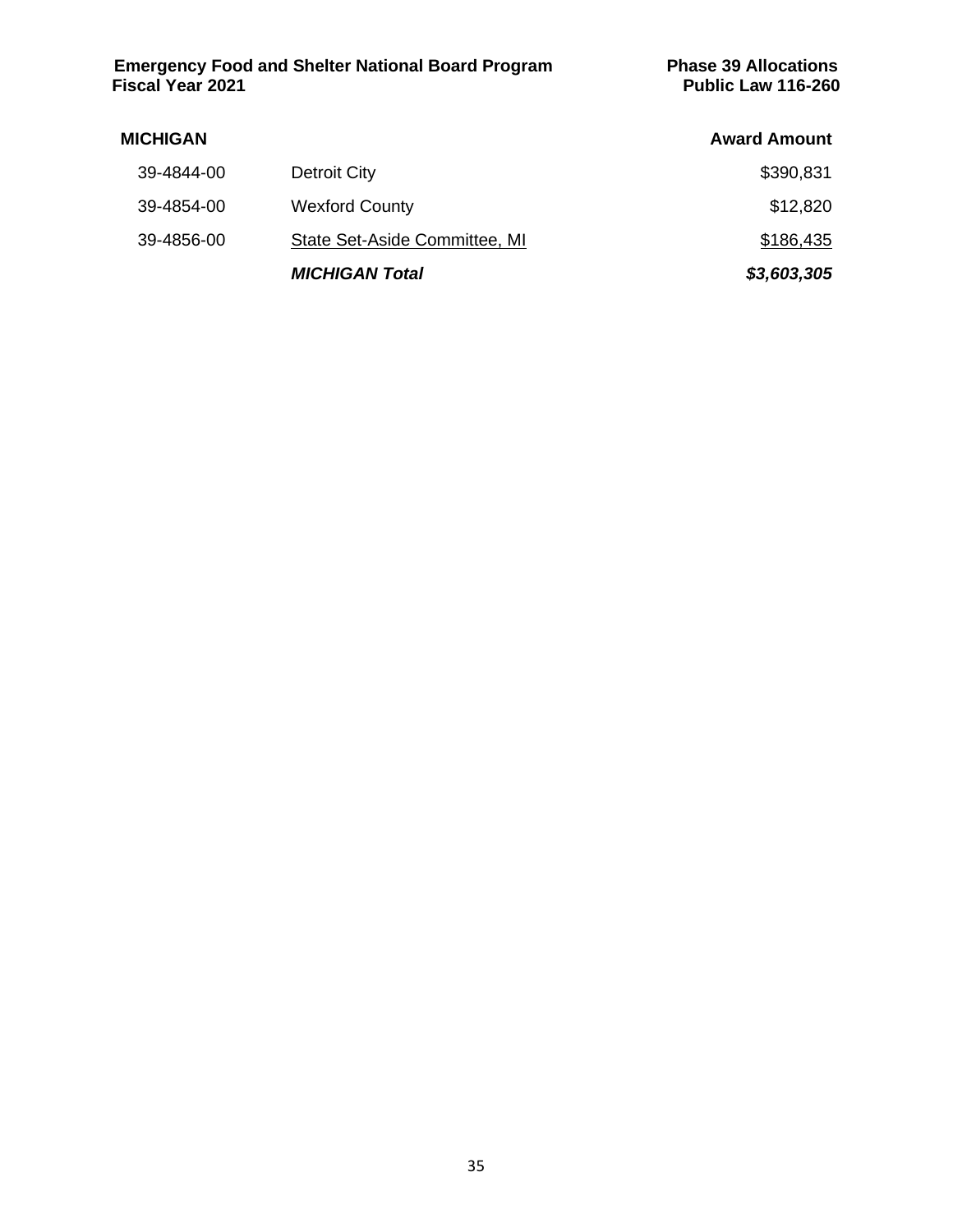| <b>MINNESOTA</b> |                                           | <b>Award Amount</b> |
|------------------|-------------------------------------------|---------------------|
| 39-4857-00       | St. Cloud City/Benton, Sherburne, Stearns | \$96,972            |
| 39-4904-00       | <b>Beltrami County</b>                    | \$14,476            |
| 39-4910-00       | <b>Blue Earth County</b>                  | \$19,829            |
| 39-4918-00       | <b>Cass County</b>                        | \$11,386            |
| 39-4950-00       | <b>Hennepin County</b>                    | \$393,123           |
| 39-4972-00       | <b>Kanabec County</b>                     | \$7,645             |
| 39-5002-00       | Mille Lacs County                         | \$10,558            |
| 39-5032-00       | <b>Ramsey County</b>                      | \$176,244           |
| 39-5048-00       | St. Louis County                          | \$62,001            |
| 39-5082-00       | Winona County                             | \$12,865            |
| 39-5088-00       | State Set-Aside Committee, MN             | \$551,592           |
|                  | <b>MINNESOTA Total</b>                    | \$1,356,691         |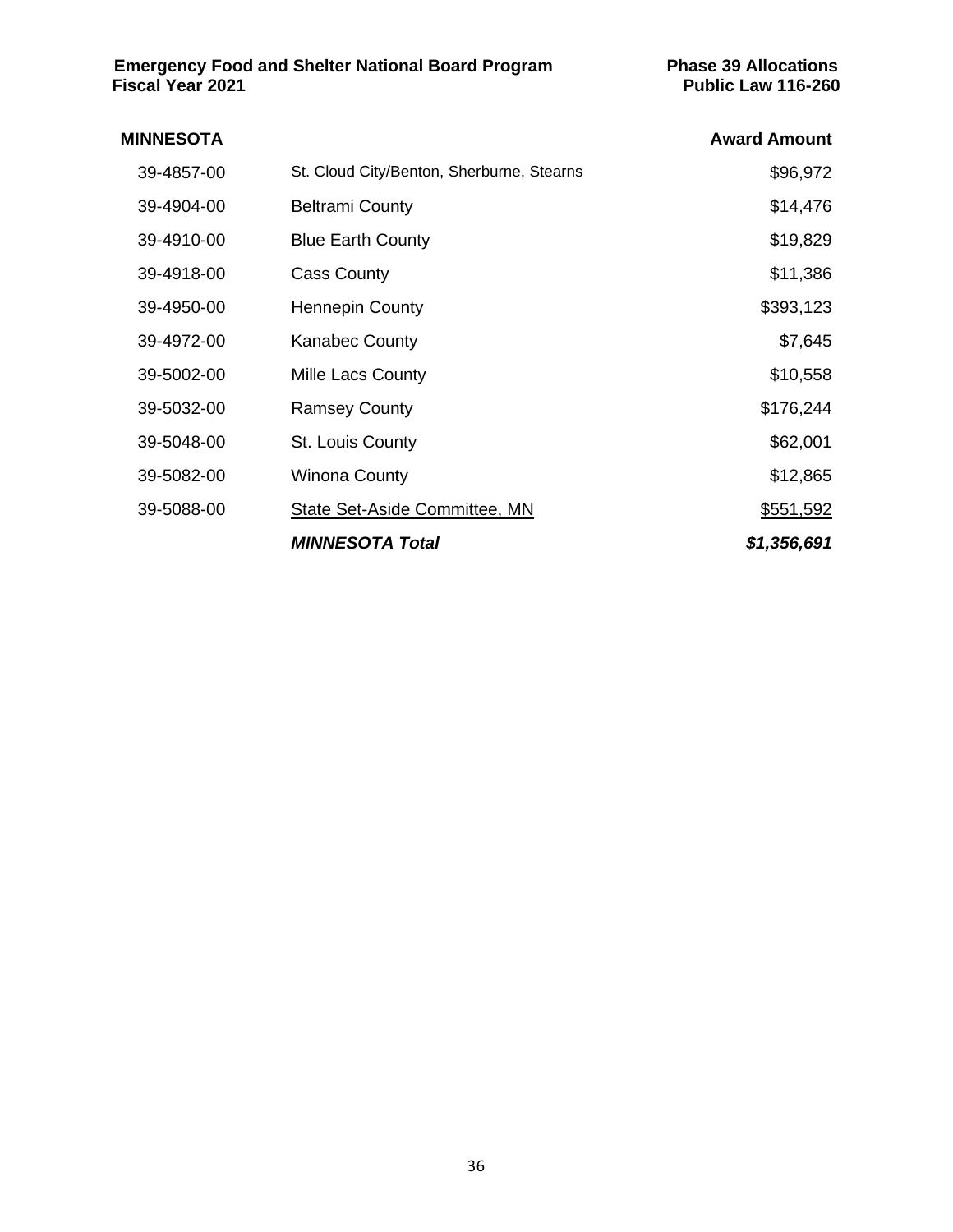| <b>MISSISSIPPI</b> |                                         | <b>Award Amount</b> |
|--------------------|-----------------------------------------|---------------------|
| 39-5089-00         | Hattiesburg/Forrest, Lamar Counties     | \$48,901            |
| 39-5089-02         | Jackson/Hinds, Madison, Rankin Counties | \$133,703           |
| 39-5090-00         | <b>Adams County</b>                     | \$13,944            |
| 39-5092-00         | <b>Alcorn County</b>                    | \$11,149            |
| 39-5094-00         | <b>Amite County</b>                     | \$5,057             |
| 39-5096-00         | <b>Attala County</b>                    | \$6,447             |
| 39-5100-00         | <b>Bolivar County</b>                   | \$12,303            |
| 39-5106-00         | Chickasaw County                        | \$6,743             |
| 39-5110-00         | <b>Claiborne County</b>                 | \$5,368             |
| 39-5112-00         | <b>Clarke County</b>                    | \$5,575             |
| 39-5114-00         | <b>Clay County</b>                      | \$8,902             |
| 39-5116-00         | Coahoma County                          | \$10,972            |
| 39-5118-00         | <b>Copiah County</b>                    | \$10,809            |
| 39-5120-00         | <b>Covington County</b>                 | \$6,654             |
| 39-5128-00         | George County                           | \$9,493             |
| 39-5130-00         | <b>Greene County</b>                    | \$4,924             |
| 39-5132-00         | <b>Grenada County</b>                   | \$7,053             |
| 39-5134-00         | <b>Hancock County</b>                   | \$17,567            |
| 39-5136-00         | <b>Harrison County</b>                  | \$74,156            |
| 39-5142-00         | <b>Holmes County</b>                    | \$8,990             |
| 39-5148-00         | Itawamba County                         | \$6,935             |
| 39-5150-00         | Jackson County                          | \$54,490            |
| 39-5152-00         | Jasper County                           | \$6,536             |
| 39-5154-00         | Jefferson County                        | \$4,821             |
| 39-5156-00         | Jefferson Davis County                  | \$4,717             |
| 39-5158-00         | Jones County                            | \$21,515            |
| 39-5162-00         | Lafayette County                        | \$17,567            |
| 39-5166-00         | Lauderdale County                       | \$24,369            |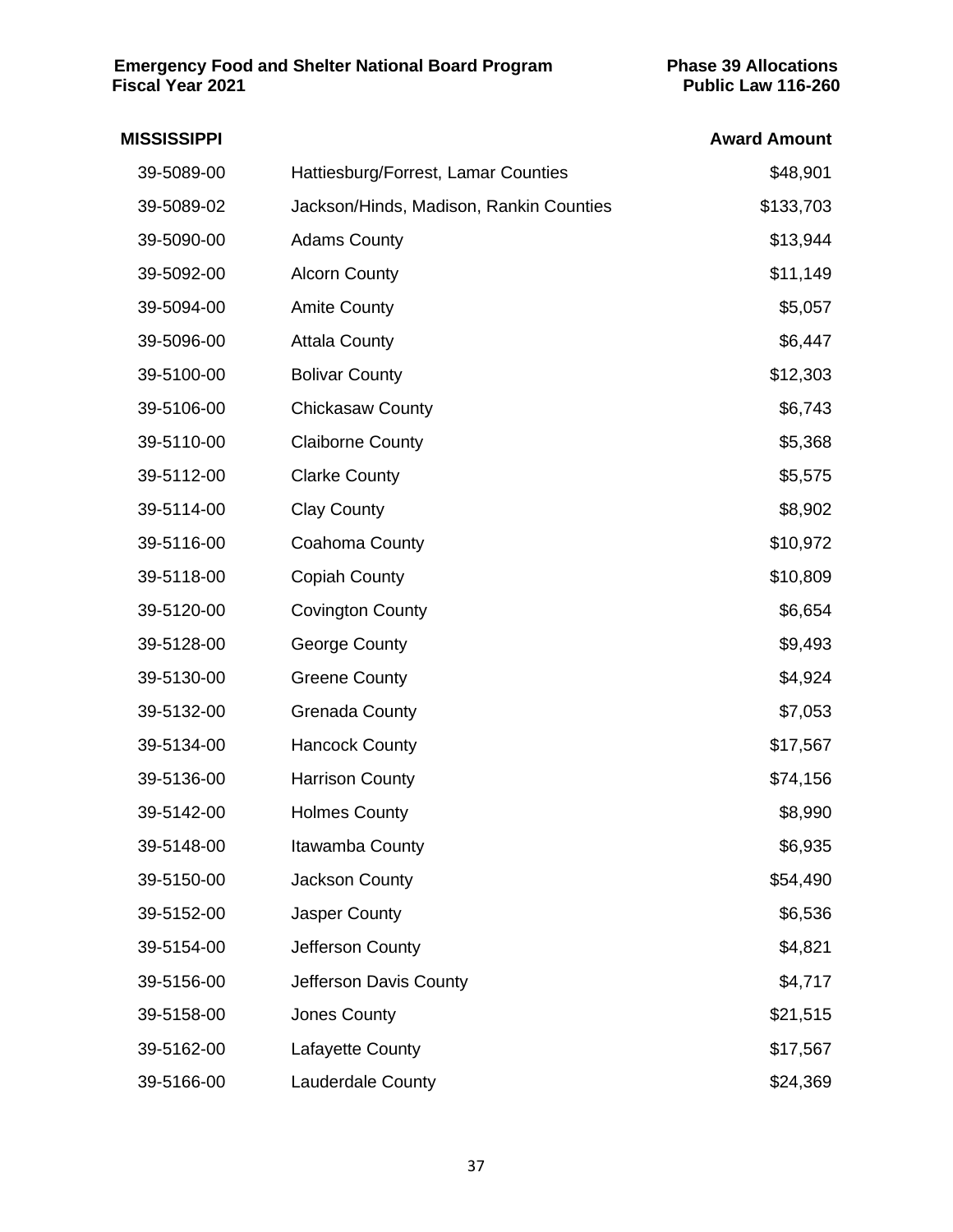# **MISSISSIPPI Award Amount** 39-5168-00 Lawrence County **64,954** 39-5170-00 Leake County \$6,905 39-5172-00 Lee County **1990 Lee County 39-5172-00** \$29,441 39-5174-00 Leflore County **\$12,598** 39-5176-00 Lincoln County **39-5176-00** \$11,549 39-5178-00 Lowndes County **\$22,639** 39-5182-00 Marion County **39-5182-00** \$8,473 39-5184-00 Marshall County **12,362** 39-5186-00 Monroe County **\$12,731** 39-5190-00 Neshoba County \$8,636 39-5192-00 Newton County **1998** Newton County **1998** Newton **\$6,817** 39-5194-00 Noxubee County **\$4,954** 39-5196-00 Oktibbeha County **618,735** COUNTY 39-5198-00 Panola County **1990 Panola County 39-5198-00** \$13,811 39-5200-00 Pearl River County **1991-100 Pearl River County** 1991-1991 1992 1.204 39-5204-00 Pike County **1994** Providence of the State of the State of the State of the State of the State of the State of the State of the State of the State of the State of the State of the State of the State of the State 39-5208-00 Prentiss County \$7,734 39-5214-00 Scott County **\$8,887** 39-5218-00 Simpson County **\$8,443** 39-5220-00 Smith County **\$4,584** 39-5222-00 Stone County **\$5,826** 39-5224-00 Sunflower County **\$10,469** 39-5226-00 Tallahatchie County \$4,510 39-5228-00 Tate County **10.306** S10,306 39-5230-00 Tippah County **1996-100 Tippah County** 1996-100 Tippah 1996-100 Tippah 1996-100 Tippah 1996-100 Tippah 39-5234-00 Tunica County **\$5,752** 39-5236-00 Union County **\$8,843** 39-5238-00 Walthall County \$5,323 39-5240-00 Warren County **\$18,602**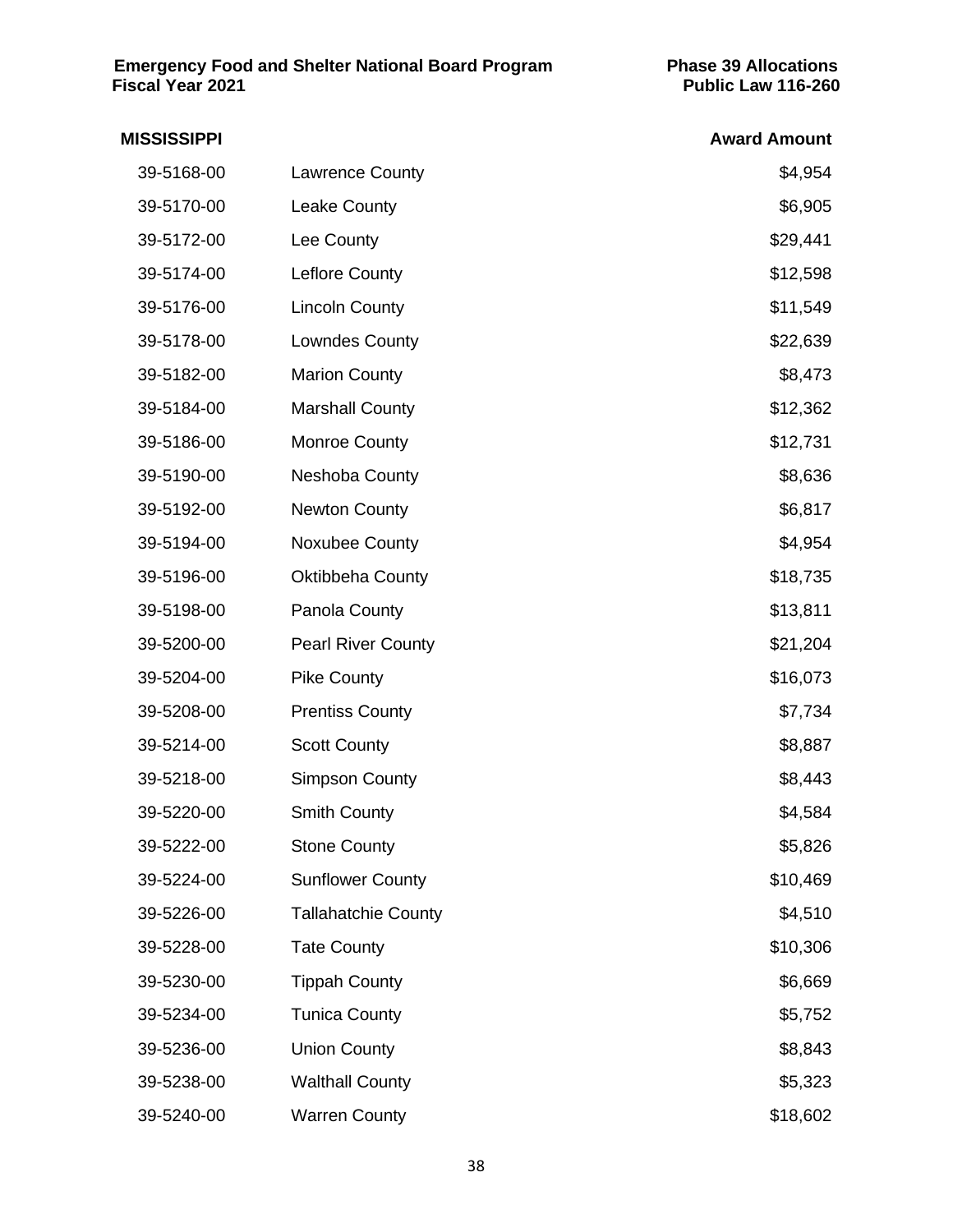| <b>Award Amount</b> |                               | <b>MISSISSIPPI</b> |
|---------------------|-------------------------------|--------------------|
| \$20,569            | <b>Washington County</b>      | 39-5242-00         |
| \$7,600             | <b>Wayne County</b>           | 39-5244-00         |
| \$5,220             | <b>Wilkinson County</b>       | 39-5248-00         |
| \$6,935             | <b>Winston County</b>         | 39-5250-00         |
| \$10,558            | <b>Yazoo County</b>           | 39-5254-00         |
| \$99,698            | State Set-Aside Committee, MS | 39-5256-00         |
| \$1,018,070         | <b>MISSISSIPPI Total</b>      |                    |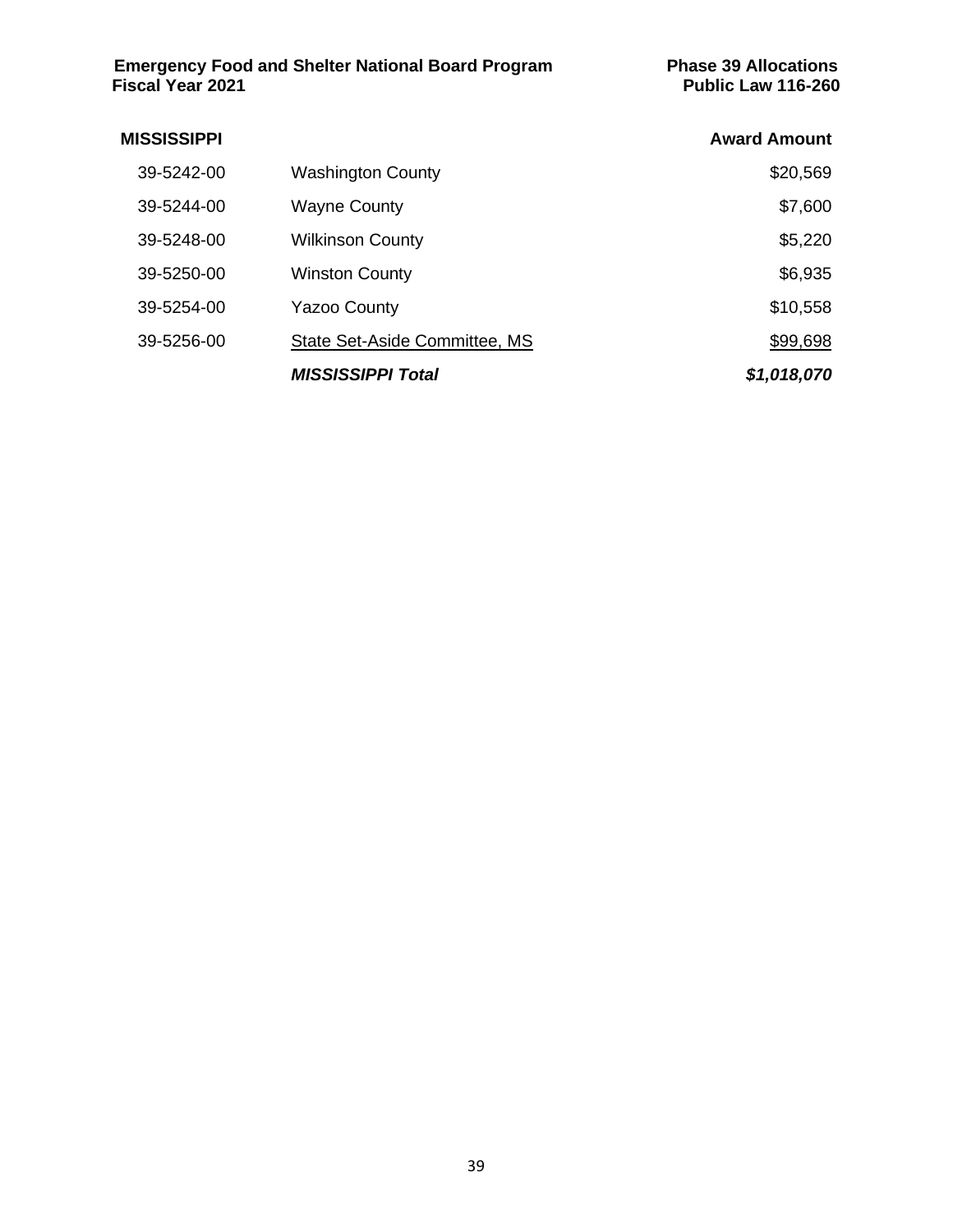| <b>MISSOURI</b> |                                                  | <b>Award Amount</b> |
|-----------------|--------------------------------------------------|---------------------|
| 39-5257-00      | Joplin/Jasper, Newton Counties                   | \$43,828            |
| 39-5258-00      | Kansas City/Cass, Clay, Jackson, Platte Counties | \$425,077           |
| 39-5272-00      | <b>Adair County</b>                              | \$5,930             |
| 39-5278-00      | <b>Audrain County</b>                            | \$5,249             |
| 39-5280-00      | <b>Barry County</b>                              | \$9,493             |
| 39-5284-00      | <b>Bates County</b>                              | \$4,466             |
| 39-5286-00      | <b>Benton County</b>                             | \$5,678             |
| 39-5290-00      | <b>Boone County</b>                              | \$40,546            |
| 39-5294-00      | <b>Buchanan County</b>                           | \$22,860            |
| 39-5298-00      | <b>Butler County</b>                             | \$11,889            |
| 39-5304-00      | <b>Camden County</b>                             | \$13,190            |
| 39-5306-00      | <b>Cape Girardeau County</b>                     | \$19,992            |
| 39-5332-00      | <b>Crawford County</b>                           | \$6,891             |
| 39-5346-00      | <b>Dunklin County</b>                            | \$9,419             |
| 39-5354-00      | <b>Greene County</b>                             | \$72,027            |
| 39-5362-00      | <b>Henry County</b>                              | \$5,515             |
| 39-5370-00      | <b>Howell County</b>                             | \$10,794            |
| 39-5384-00      | Johnson County                                   | \$13,929            |
| 39-5388-00      | <b>Laclede County</b>                            | \$9,863             |
| 39-5392-00      | <b>Lawrence County</b>                           | \$9,878             |
| 39-5402-00      | Mc Donald County                                 | \$5,560             |
| 39-5410-00      | <b>Marion County</b>                             | \$6,832             |
| 39-5414-00      | <b>Miller County</b>                             | \$7,186             |
| 39-5424-00      | Morgan County                                    | \$5,560             |
| 39-5426-00      | <b>New Madrid County</b>                         | \$5,456             |
| 39-5430-00      | <b>Nodaway County</b>                            | \$4,510             |
| 39-5438-00      | <b>Pemiscot County</b>                           | \$6,137             |
| 39-5442-00      | <b>Pettis County</b>                             | \$13,027            |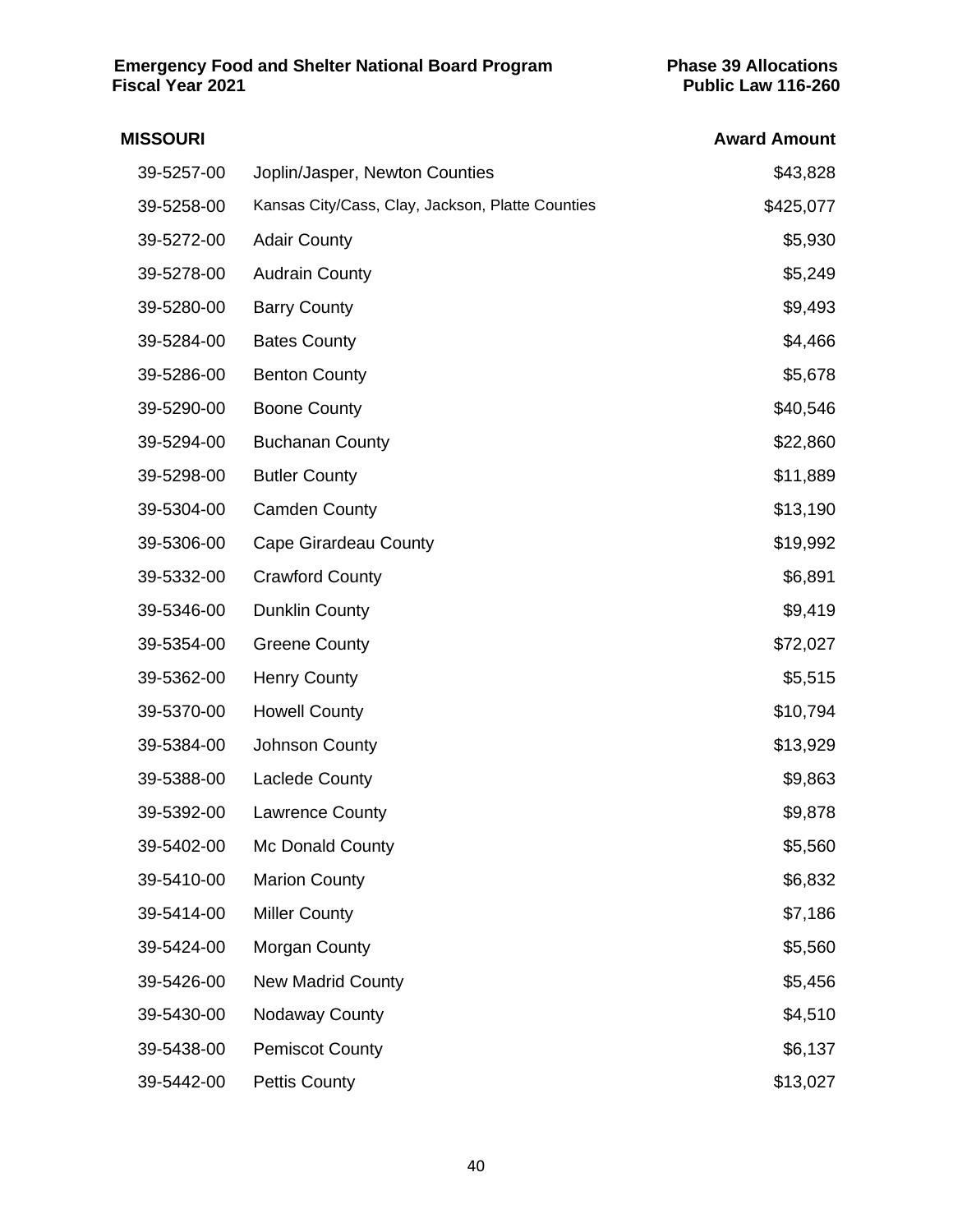| <b>Fiscal Year 2021</b><br><b>MISSOURI</b> | <b>Emergency Food and Shelter National Board Program</b> | <b>Phase 39 Allocations</b><br>Public Law 116-260<br><b>Award Amount</b> |
|--------------------------------------------|----------------------------------------------------------|--------------------------------------------------------------------------|
| 39-5444-00                                 | <b>Phelps County</b>                                     | \$10,336                                                                 |
| 39-5452-00                                 | <b>Polk County</b>                                       | \$7,039                                                                  |
| 39-5460-00                                 | <b>Randolph County</b>                                   | \$5,989                                                                  |
| 39-5462-00                                 | <b>Ray County</b>                                        | \$9,567                                                                  |
| 39-5474-00                                 | St. Francois County                                      | \$17,360                                                                 |
| 39-5476-00                                 | St. Louis County                                         | \$326,434                                                                |
| 39-5480-00                                 | <b>Saline County</b>                                     | \$5,057                                                                  |
| 39-5486-00                                 | <b>Scott County</b>                                      | \$10,927                                                                 |
| 39-5494-00                                 | <b>Stone County</b>                                      | \$12,184                                                                 |
| 39-5498-00                                 | <b>Taney County</b>                                      | \$26,897                                                                 |
| 39-5500-00                                 | <b>Texas County</b>                                      | \$5,663                                                                  |
| 39-5502-00                                 | <b>Vernon County</b>                                     | \$4,480                                                                  |
| 39-5506-00                                 | <b>Washington County</b>                                 | \$7,157                                                                  |
| 39-5510-00                                 | <b>Webster County</b>                                    | \$8,310                                                                  |
| 39-5516-00                                 | St. Louis City                                           | \$132,313                                                                |
| 39-5518-00                                 | State Set-Aside Committee, MO                            | \$280,012                                                                |
|                                            | <b>MISSOURI Total</b>                                    | \$1,670,507                                                              |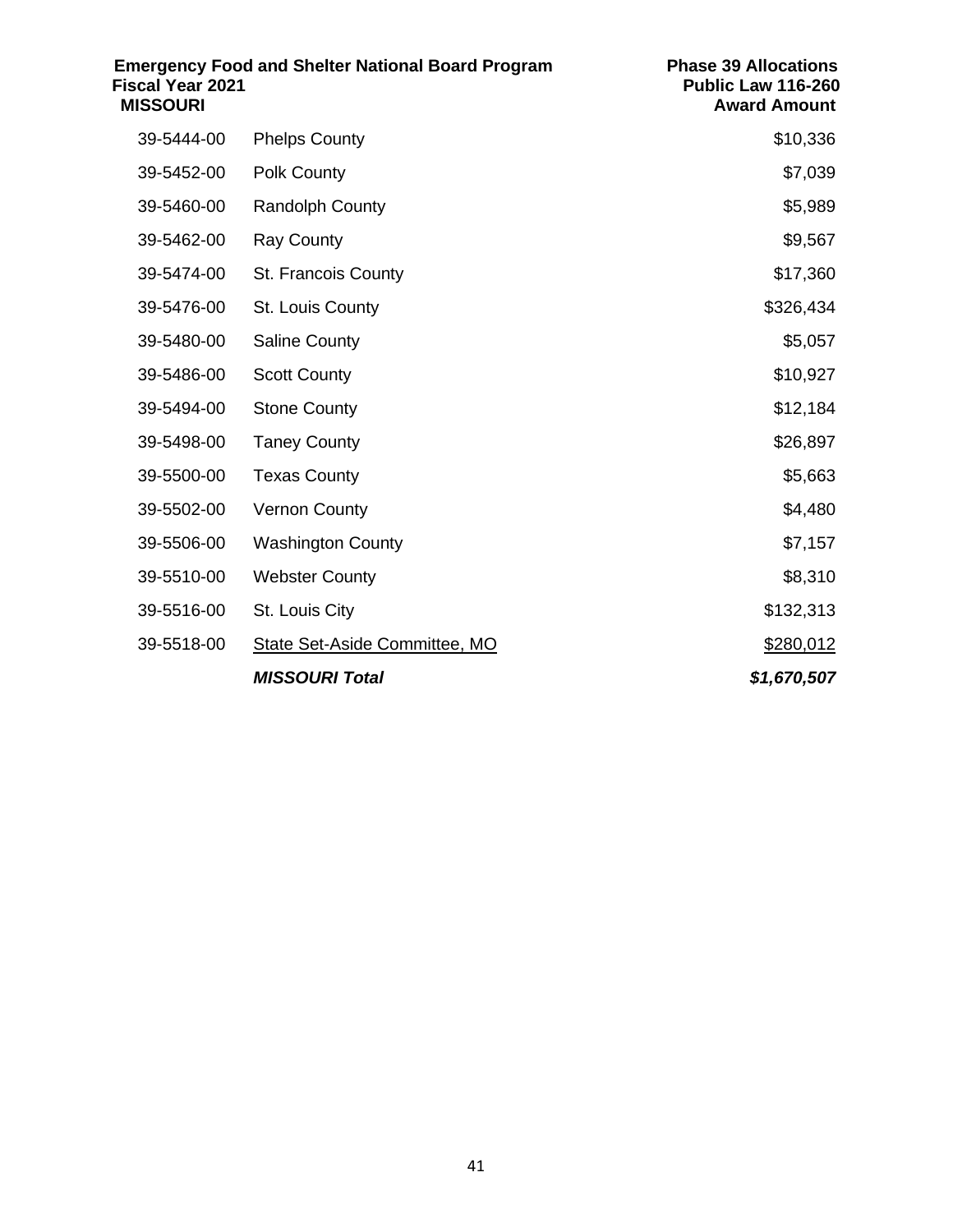| <b>MONTANA</b> |                               | <b>Award Amount</b> |
|----------------|-------------------------------|---------------------|
| 39-5530-00     | <b>Big Horn County</b>        | \$5,279             |
| 39-5540-00     | Cascade County                | \$18,809            |
| 39-5560-00     | <b>Gallatin County</b>        | \$26,276            |
| 39-5564-00     | <b>Glacier County</b>         | \$5,841             |
| 39-5576-00     | Lake County                   | \$7,911             |
| 39-5578-00     | Lewis and Clark County        | \$16,458            |
| 39-5582-00     | <b>Lincoln County</b>         | \$7,172             |
| 39-5592-00     | Missoula County               | \$32,487            |
| 39-5610-00     | Ravalli County                | \$11,327            |
| 39-5622-00     | <b>Silver Bow County</b>      | \$9,582             |
| 39-5644-00     | State Set-Aside Committee, MT | \$108,860           |
|                | <b>MONTANA Total</b>          | \$250,002           |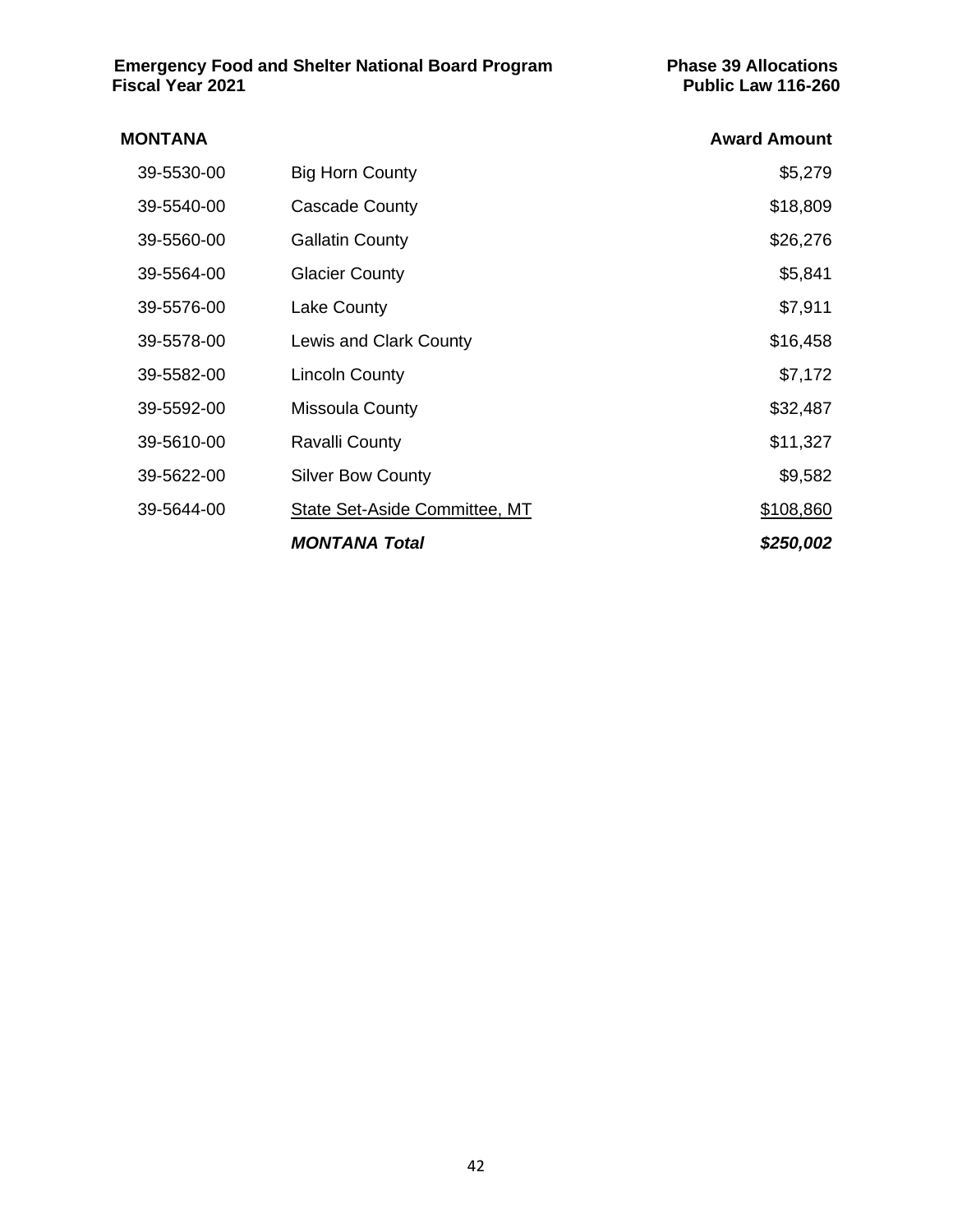| <b>NEBRASKA</b> |                               | <b>Award Amount</b> |
|-----------------|-------------------------------|---------------------|
| 39-5722-00      | Douglas County                | \$119,315           |
| 39-5748-00      | <b>Hall County</b>            | \$12,924            |
| 39-5858-00      | State Set-Aside Committee, NE | \$130,302           |
|                 | <b>NEBRASKA Total</b>         | \$262,541           |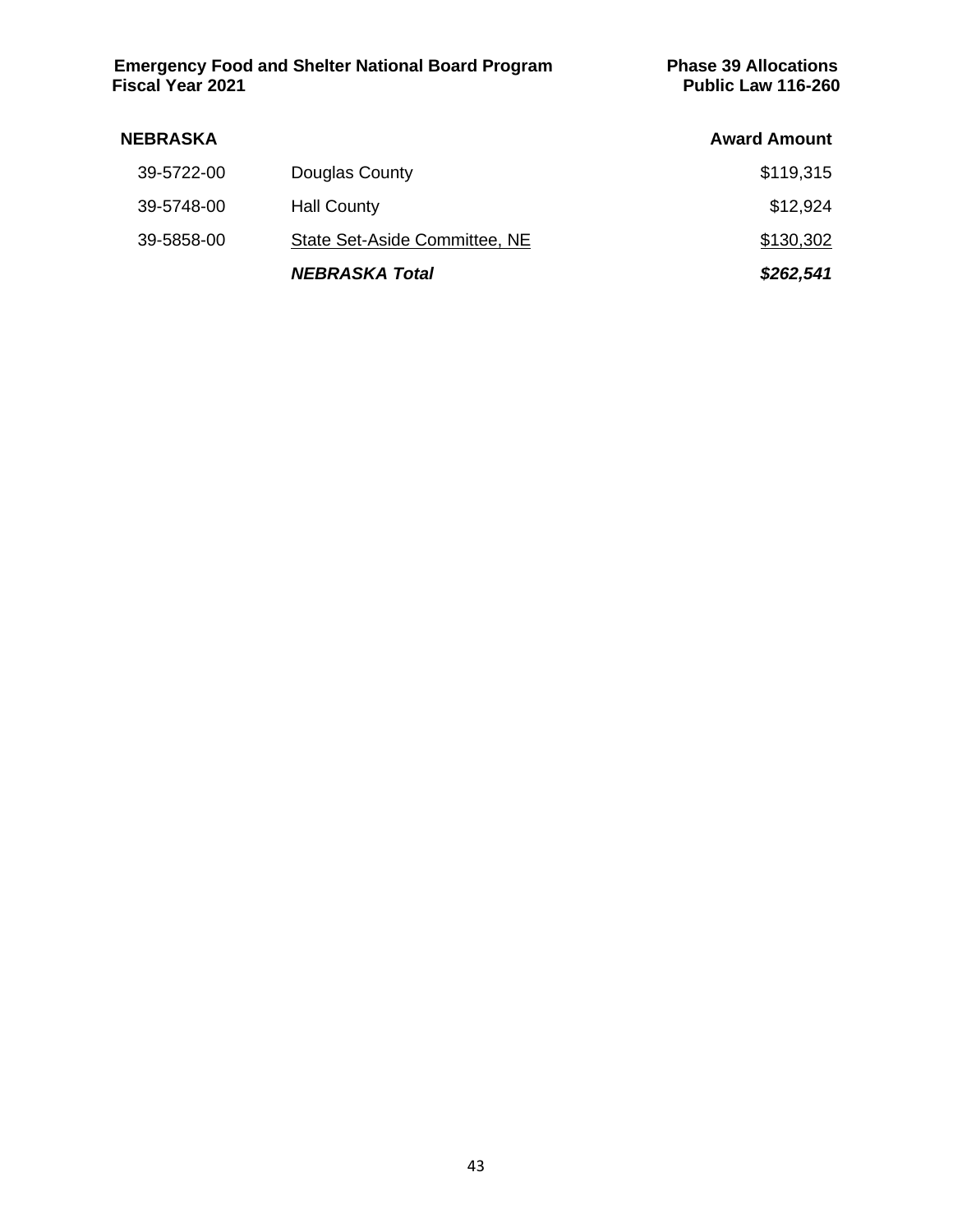| <b>Emergency Food and Shelter National Board Program</b> | <b>Phase 39 Allocations</b> |
|----------------------------------------------------------|-----------------------------|
| <b>Fiscal Year 2021</b>                                  | <b>Public Law 116-260</b>   |

| <b>NEVADA</b> |                               | <b>Award Amount</b> |
|---------------|-------------------------------|---------------------|
| 39-5868-00    | <b>Clark County</b>           | \$1,419,094         |
| 39-5890-00    | Nye County                    | \$16,517            |
| 39-5896-00    | <b>Washoe County</b>          | \$169,206           |
| 39-5904-00    | <b>Carson City</b>            | \$19,045            |
| 39-5906-00    | State Set-Aside Committee, NV | \$42,118            |
|               | <b>NEVADA Total</b>           | \$1,665,980         |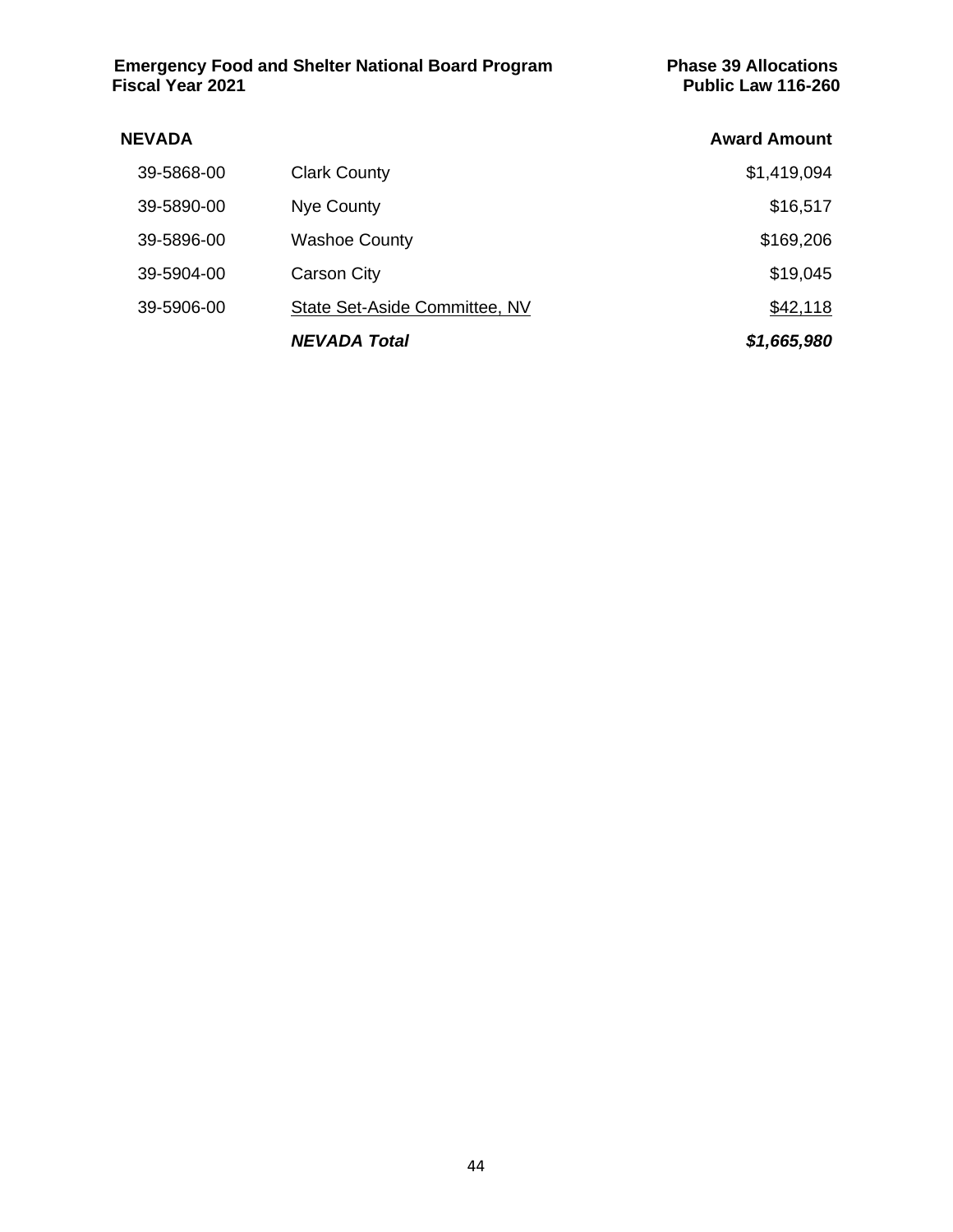| <b>Emergency Food and Shelter National Board Program</b> |  |  |
|----------------------------------------------------------|--|--|
| Fiscal Year 2021                                         |  |  |

| <b>NEW HAMPSHIRE</b> |                               | <b>Award Amount</b> |
|----------------------|-------------------------------|---------------------|
| 39-5920-00           | <b>Cheshire County</b>        | \$18,543            |
| 39-5942-00           | State Set-Aside Committee, NH | \$231,457           |
|                      | <b>NEW HAMPSHIRE Total</b>    | \$250,000           |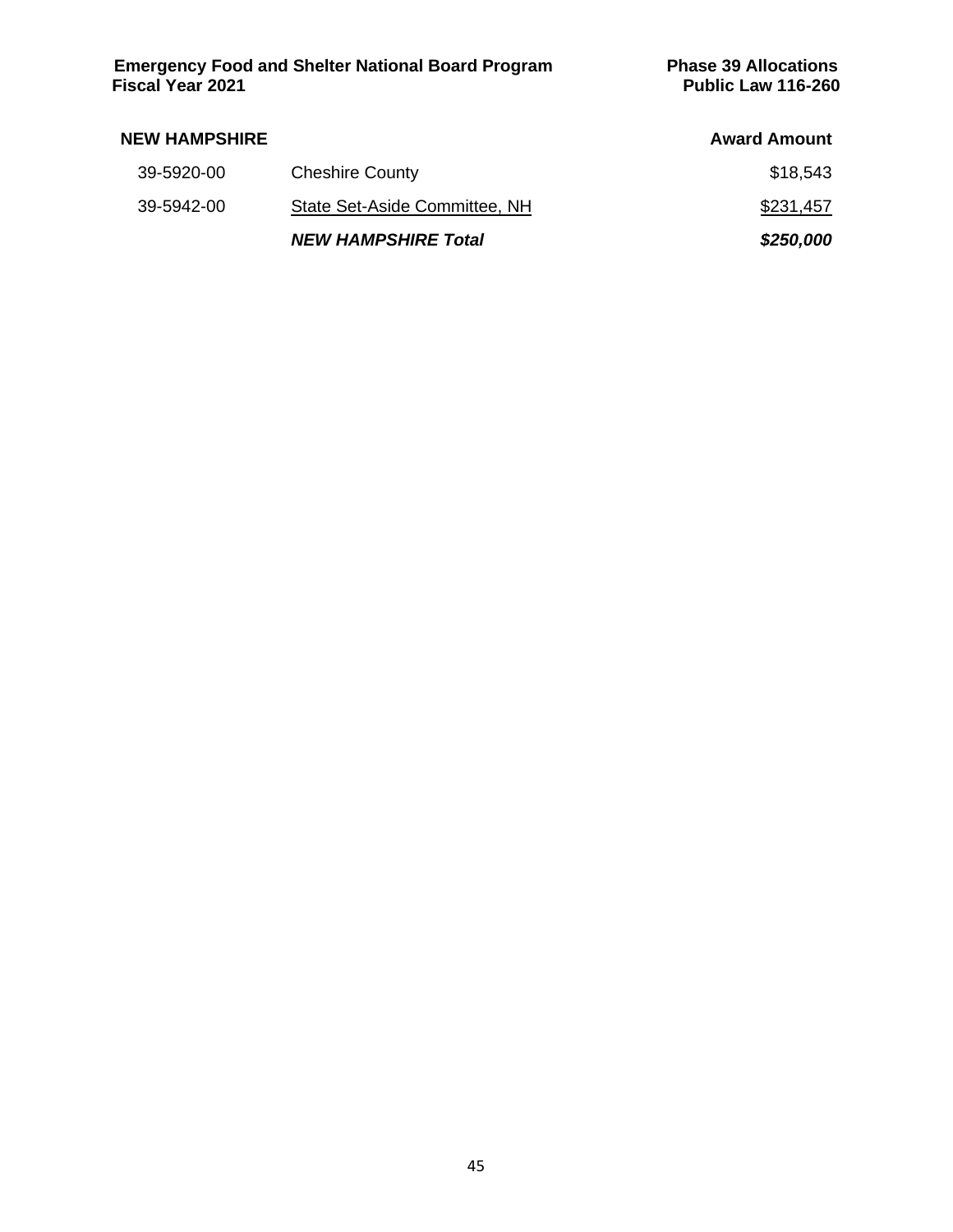| <b>NEW JERSEY</b> |                                      | <b>Award Amount</b> |
|-------------------|--------------------------------------|---------------------|
| 39-5948-00        | <b>Atlantic County</b>               | \$181,730           |
| 39-5950-00        | <b>Bergen County</b>                 | \$467,131           |
| 39-5952-00        | <b>Burlington County</b>             | \$201,397           |
| 39-5954-00        | <b>Camden County</b>                 | \$282,680           |
| 39-5960-00        | Cape May County                      | \$64,249            |
| 39-5962-00        | <b>Cumberland County</b>             | \$81,830            |
| 39-5966-00        | <b>Essex County</b>                  | \$480,218           |
| 39-5976-00        | <b>Gloucester County</b>             | \$149,303           |
| 39-5978-00        | <b>Hudson County</b>                 | \$398,328           |
| 39-5988-00        | <b>Mercer County</b>                 | \$171,527           |
| 39-5994-00        | <b>Middlesex County</b>              | \$405,367           |
| 39-6004-00        | <b>Monmouth County</b>               | \$294,288           |
| 39-6008-00        | <b>Morris County</b>                 | \$204,872           |
| 39-6012-00        | Ocean County                         | \$269,165           |
| 39-6018-00        | Passaic County                       | \$326,316           |
| 39-6028-00        | <b>Salem County</b>                  | \$34,291            |
| 39-6030-00        | <b>Somerset County</b>               | \$138,405           |
| 39-6032-00        | <b>Sussex County</b>                 | \$70,799            |
| 39-6034-00        | <b>Union County</b>                  | \$296,432           |
| 39-6040-00        | <b>Warren County</b>                 | \$50,970            |
| 39-6042-00        | <b>State Set-Aside Committee, NJ</b> | \$29,249            |
|                   | <b>NEW JERSEY Total</b>              | \$4,598,547         |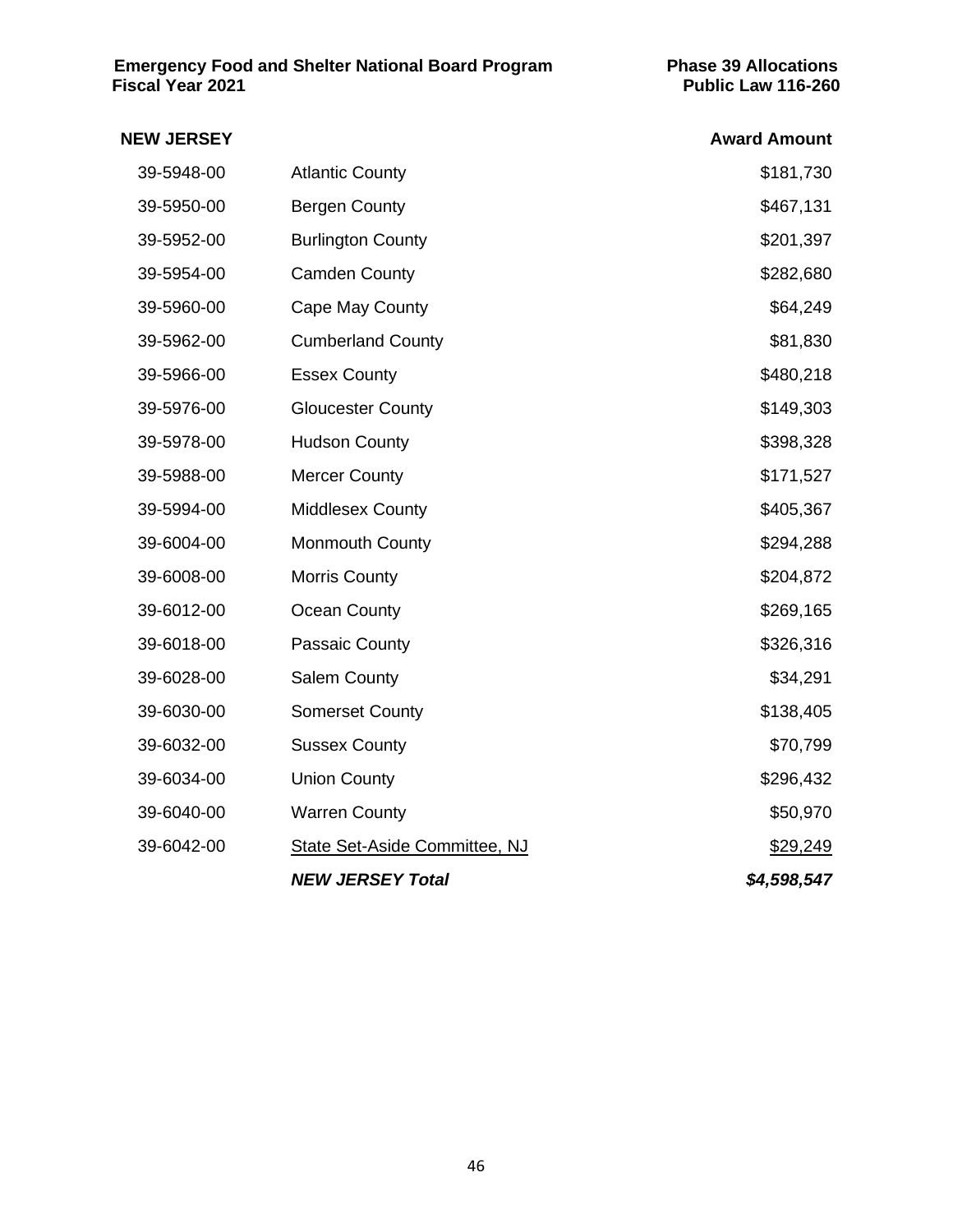| <b>NEW MEXICO</b> |                                      | <b>Award Amount</b> |
|-------------------|--------------------------------------|---------------------|
| 39-6044-00        | <b>Bernalillo County</b>             | \$334,345           |
| 39-6050-00        | <b>Chaves County</b>                 | \$31,230            |
| 39-6052-00        | <b>Cibola County</b>                 | \$13,338            |
| 39-6054-00        | <b>Colfax County</b>                 | \$5,220             |
| 39-6056-00        | <b>Curry County</b>                  | \$17,493            |
| 39-6060-00        | Dona Ana County                      | \$103,330           |
| 39-6064-00        | <b>Eddy County</b>                   | \$32,664            |
| 39-6066-00        | <b>Grant County</b>                  | \$13,397            |
| 39-6074-00        | Lea County                           | \$43,281            |
| 39-6076-00        | <b>Lincoln County</b>                | \$10,587            |
| 39-6080-00        | Luna County                          | \$23,482            |
| 39-6082-00        | <b>McKinley County</b>               | \$35,784            |
| 39-6086-00        | <b>Otero County</b>                  | \$26,454            |
| 39-6090-00        | Rio Arriba County                    | \$18,691            |
| 39-6092-00        | <b>Roosevelt County</b>              | \$6,994             |
| 39-6094-00        | Sandoval County                      | \$71,598            |
| 39-6096-00        | San Juan County                      | \$63,820            |
| 39-6098-00        | San Miguel County                    | \$12,066            |
| 39-6100-00        | Santa Fe County                      | \$71,494            |
| 39-6104-00        | <b>Sierra County</b>                 | \$5,220             |
| 39-6106-00        | Socorro County                       | \$6,181             |
| 39-6108-00        | <b>Taos County</b>                   | \$21,116            |
| 39-6110-00        | <b>Torrance County</b>               | \$6,728             |
| 39-6114-00        | <b>Valencia County</b>               | \$33,551            |
| 39-6116-00        | <b>State Set-Aside Committee, NM</b> | \$10,041            |
|                   | <b>NEW MEXICO Total</b>              | \$1,018,105         |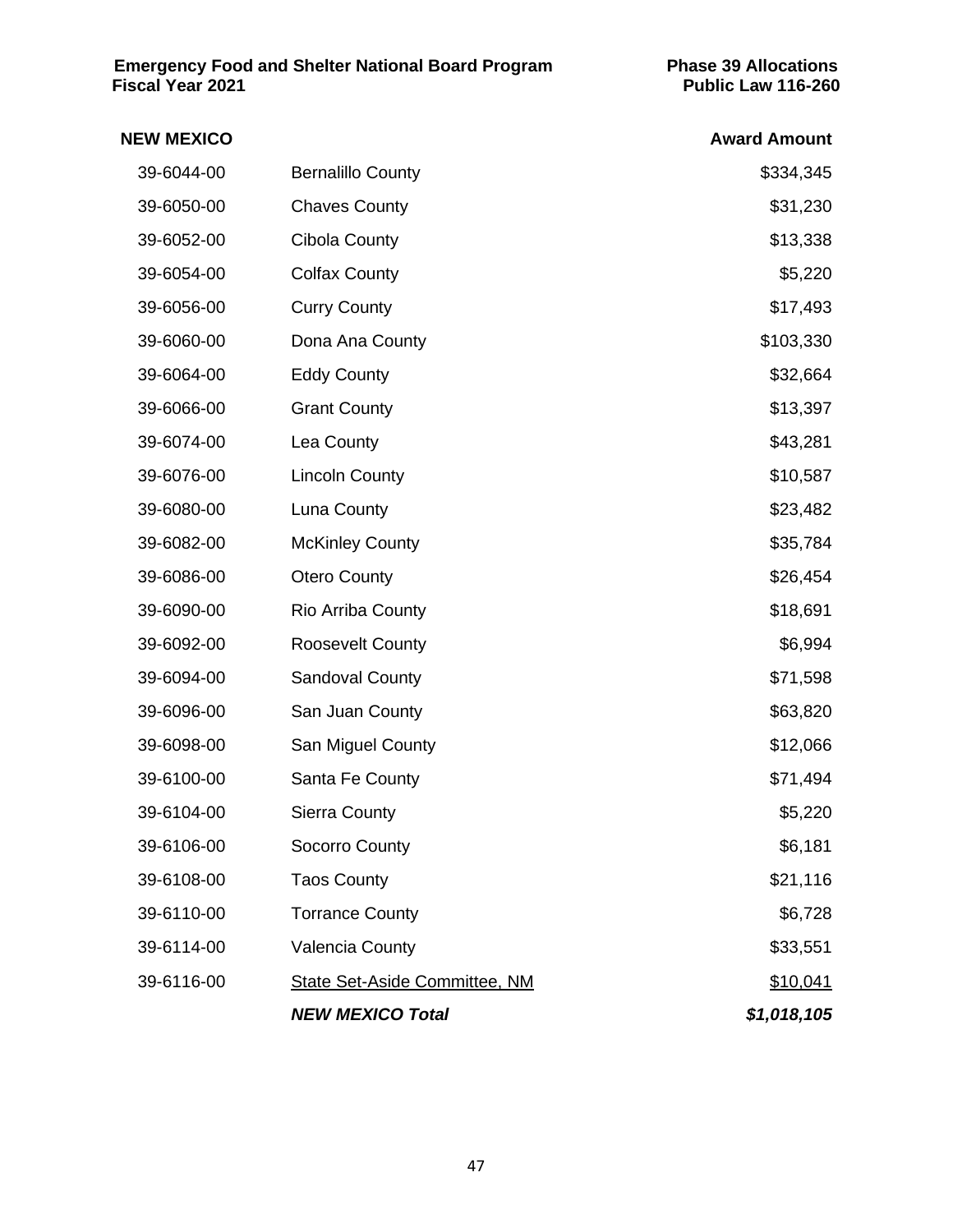# **NEW YORK Award Amount** 39-6120-00 Albany County \$112,764 39-6126-00 Allegany County **1996** Allegany County 39-6130-00 Broome County **\$69,557** 39-6136-00 Cattaraugus County **\$28,332** 39-6138-00 Cayuga County **\$27,119** 39-6140-00 Chautauqua County **\$48,871** 39-6142-00 Chemung County **600 County 199-6142-00** \$29,869 39-6150-00 Cortland County **\$18,395** 39-6154-00 Dutchess County **\$103,064** 39-6156-00 Erie County **Example 20 and 20 and 39-6156-00** \$394,602 39-6170-00 Franklin County **614,772** 39-6172-00 Fulton County **\$20,081** 39-6176-00 Greene County **39-6176-00** \$16,369 39-6180-00 Herkimer County **1990 120 Herkimer County** 1990 120 MHz 126,247 39-6182-00 Jefferson County \$35,799 39-6186-00 Lewis County \$9,375 39-6192-00 Monroe County **\$306,886** 39-6200-00 Montgomery County **1990-100 Montgomery County** 1990-0228 39-6202-00 Nassau County **1990 Nassau County** 1990 Nassau 2010 Nassau 2010 Nassau 2010 Nassau 2010 Nassau 2010 39-6212-00 Niagara County **\$89,830** 39-6216-00 Oneida County **\$82,762** 39-6220-00 Onondaga County **6177,043** 39-6228-00 Orange County **\$140,993** 39-6230-00 Orleans County \$14,402 39-6232-00 Oswego County \$46,608 39-6240-00 Rensselaer County **\$57,521** 39-6246-00 Rockland County **\$110,029** 39-6254-00 St. Lawrence County **\$35,592** 39-6258-00 Schenectady County **1999 Servers 100 Servers 100 Servers 100 Servers 100 Servers 100 Servers 100 Se**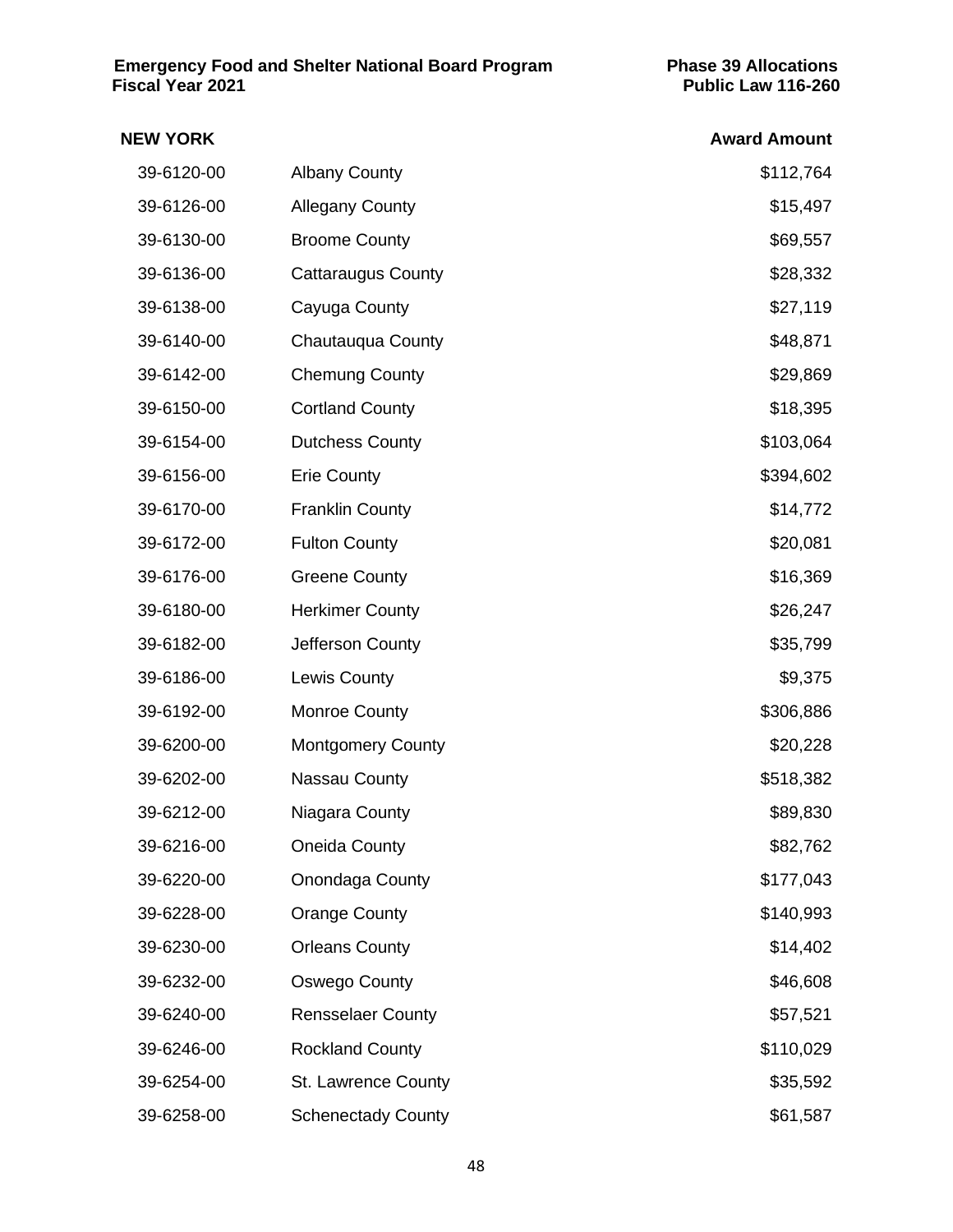| <b>NEW YORK</b> |                               | <b>Award Amount</b> |
|-----------------|-------------------------------|---------------------|
| 39-6264-00      | <b>Schuyler County</b>        | \$6,536             |
| 39-6270-00      | <b>Suffolk County</b>         | \$575,608           |
| 39-6282-00      | <b>Sullivan County</b>        | \$28,893            |
| 39-6286-00      | <b>Tompkins County</b>        | \$29,648            |
| 39-6290-00      | <b>Warren County</b>          | \$24,753            |
| 39-6296-00      | <b>Westchester County</b>     | \$376,103           |
| 39-6314-00      | New York City                 | \$6,112,217         |
| 39-6312-00      | State Set-Aside Committee, NY | \$326,113           |
|                 | <b>NEW YORK Total</b>         | \$10, 112, 447      |
|                 |                               |                     |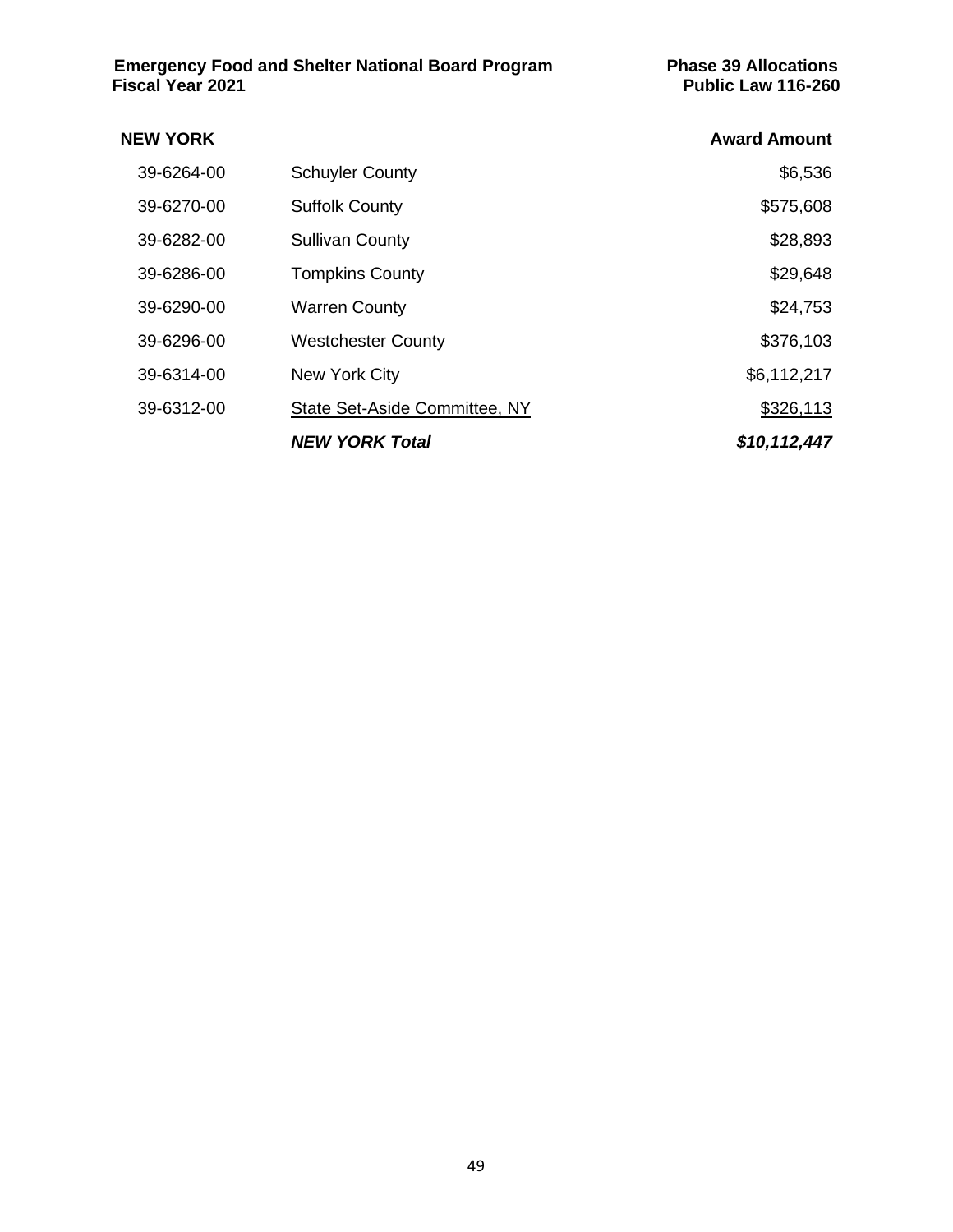# **NORTH CAROLINA Award Amount** 39-6316-01 High Point City/Davidson, Guilford Counties \$259,110 39-6317-00 Rocky Mount/Edgecombe, Nash Counties \$62,444 39-6320-00 Alamance County **Alamance County 39-6320-00** \$56,234 39-6322-00 Alexander County **\$10,661** 39-6326-00 Anson County **\$9,271** 39-6328-00 Ashe County **Ashe County 1996** Ashe County **1996** Ashe Round **\$7,364** 39-6332-00 Beaufort County **Beaufort County 13,545** 39-6334-00 Bertie County **39-6334-00** \$6,122 39-6336-00 Bladen County **\$11,829** 39-6338-00 Brunswick County **\$45,869** 39-6340-00 Buncombe County **684,078** 39-6344-00 Burke County **1996** Burke County **\$26,217** 39-6346-00 Cabarrus County **69,232** 39-6348-00 Caldwell County **\$25,552** 39-6354-00 Caswell County \$7,349 39-6356-00 Catawba County **\$51,902** 39-6360-00 Cherokee County \$7,704 39-6366-00 Cleveland County **\$36,745** 39-6368-00 Columbus County **\$20,450** 39-6370-00 Craven County **39-6370-00** \$28,021 39-6372-00 Cumberland County **\$124,180** 39-6378-00 Dare County **1996** Days 2016,768 39-6386-00 Duplin County **\$15,482** 39-6388-00 Durham County **\$103,715** 39-6394-00 Forsyth County **1200 Forsyth County 130,361** 39-6400-00 Gaston County \$82,185 39-6410-00 Greene County **\$5,604** 39-6418-00 Halifax County **1996** Halifax County **1996** Halifax 1996 Halifax 1996 Halifax 1996 Halifax 1996 Halifax 1996

#### 50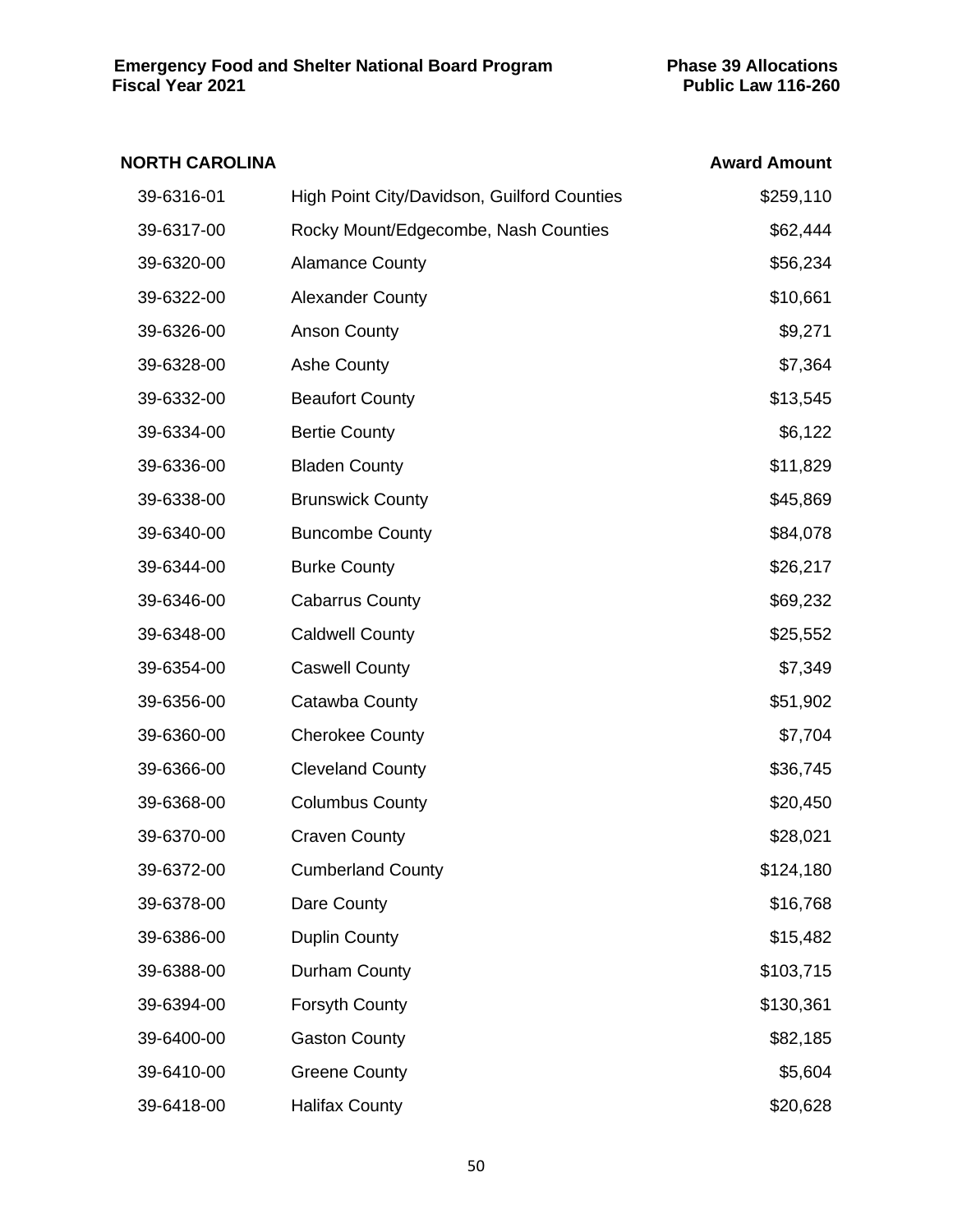| <b>NORTH CAROLINA</b> |                           | <b>Award Amount</b> |
|-----------------------|---------------------------|---------------------|
| 39-6420-00            | <b>Harnett County</b>     | \$40,486            |
| 39-6422-00            | <b>Haywood County</b>     | \$17,922            |
| 39-6426-00            | <b>Hertford County</b>    | \$8,000             |
| 39-6428-00            | <b>Hoke County</b>        | \$18,306            |
| 39-6432-00            | <b>Iredell County</b>     | \$59,384            |
| 39-6434-00            | Jackson County            | \$12,909            |
| 39-6440-00            | Lee County                | \$19,740            |
| 39-6442-00            | Lenoir County             | \$19,415            |
| 39-6446-00            | Mc Dowell County          | \$13,205            |
| 39-6448-00            | <b>Macon County</b>       | \$9,508             |
| 39-6450-00            | <b>Madison County</b>     | \$6,063             |
| 39-6452-00            | <b>Martin County</b>      | \$6,935             |
| 39-6454-00            | <b>Mecklenburg County</b> | \$437,040           |
| 39-6458-00            | <b>Mitchell County</b>    | \$4,451             |
| 39-6460-00            | <b>Montgomery County</b>  | \$7,571             |
| 39-6466-00            | <b>New Hanover County</b> | \$75,590            |
| 39-6468-00            | Northampton County        | \$6,551             |
| 39-6470-00            | <b>Onslow County</b>      | \$47,259            |
| 39-6472-00            | <b>Orange County</b>      | \$40,205            |
| 39-6476-00            | <b>Pasquotank County</b>  | \$12,731            |
| 39-6478-00            | <b>Pender County</b>      | \$17,744            |
| 39-6482-00            | <b>Person County</b>      | \$13,190            |
| 39-6484-00            | <b>Pitt County</b>        | \$63,362            |
| 39-6488-00            | <b>Randolph County</b>    | \$43,414            |
| 39-6490-00            | <b>Richmond County</b>    | \$17,094            |
| 39-6492-00            | Robeson County            | \$52,331            |
| 39-6494-00            | <b>Rockingham County</b>  | \$31,171            |
| 39-6496-00            | <b>Rowan County</b>       | \$47,155            |
| 39-6498-00            | <b>Rutherford County</b>  | \$22,550            |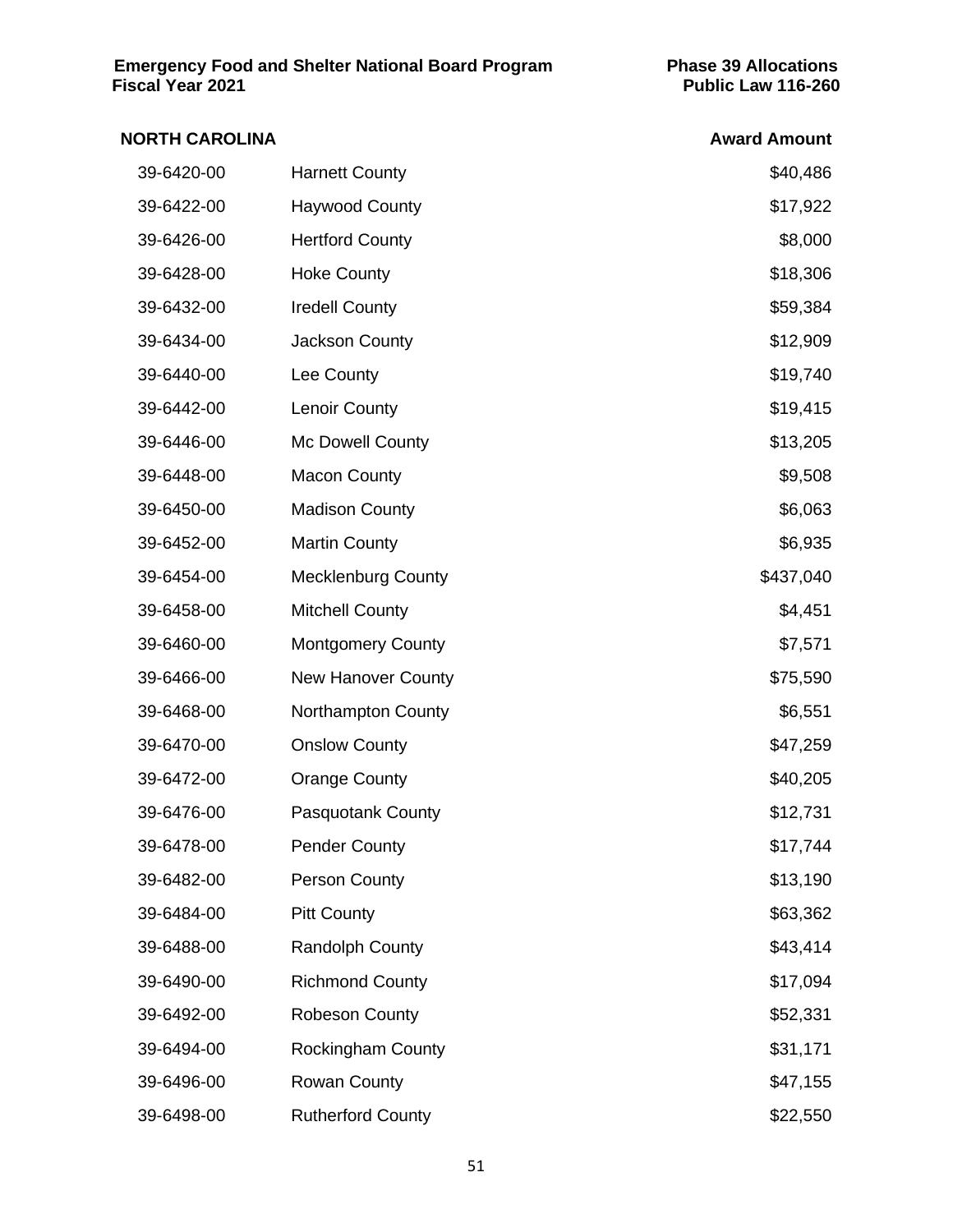| <b>NORTH CAROLINA</b> |                               | <b>Award Amount</b> |
|-----------------------|-------------------------------|---------------------|
| 39-6500-00            | <b>Sampson County</b>         | \$18,277            |
| 39-6502-00            | <b>Scotland County</b>        | \$15,171            |
| 39-6504-00            | <b>Stanly County</b>          | \$18,661            |
| 39-6506-00            | <b>Stokes County</b>          | \$12,998            |
| 39-6508-00            | <b>Surry County</b>           | \$20,465            |
| 39-6510-00            | <b>Swain County</b>           | \$4,495             |
| 39-6516-00            | <b>Union County</b>           | \$69,543            |
| 39-6518-00            | <b>Vance County</b>           | \$19,001            |
| 39-6524-00            | <b>Warren County</b>          | \$7,098             |
| 39-6528-00            | Watauga County                | \$15,304            |
| 39-6530-00            | <b>Wayne County</b>           | \$36,686            |
| 39-6532-00            | <b>Wilkes County</b>          | \$18,824            |
| 39-6534-00            | <b>Wilson County</b>          | \$32,368            |
| 39-6536-00            | <b>Yadkin County</b>          | \$10,602            |
| 39-6538-00            | <b>Yancey County</b>          | \$5,057             |
| 39-6540-00            | State Set-Aside Committee, NC | \$392,187           |
|                       | <b>NORTH CAROLINA Total</b>   | \$3,206,641         |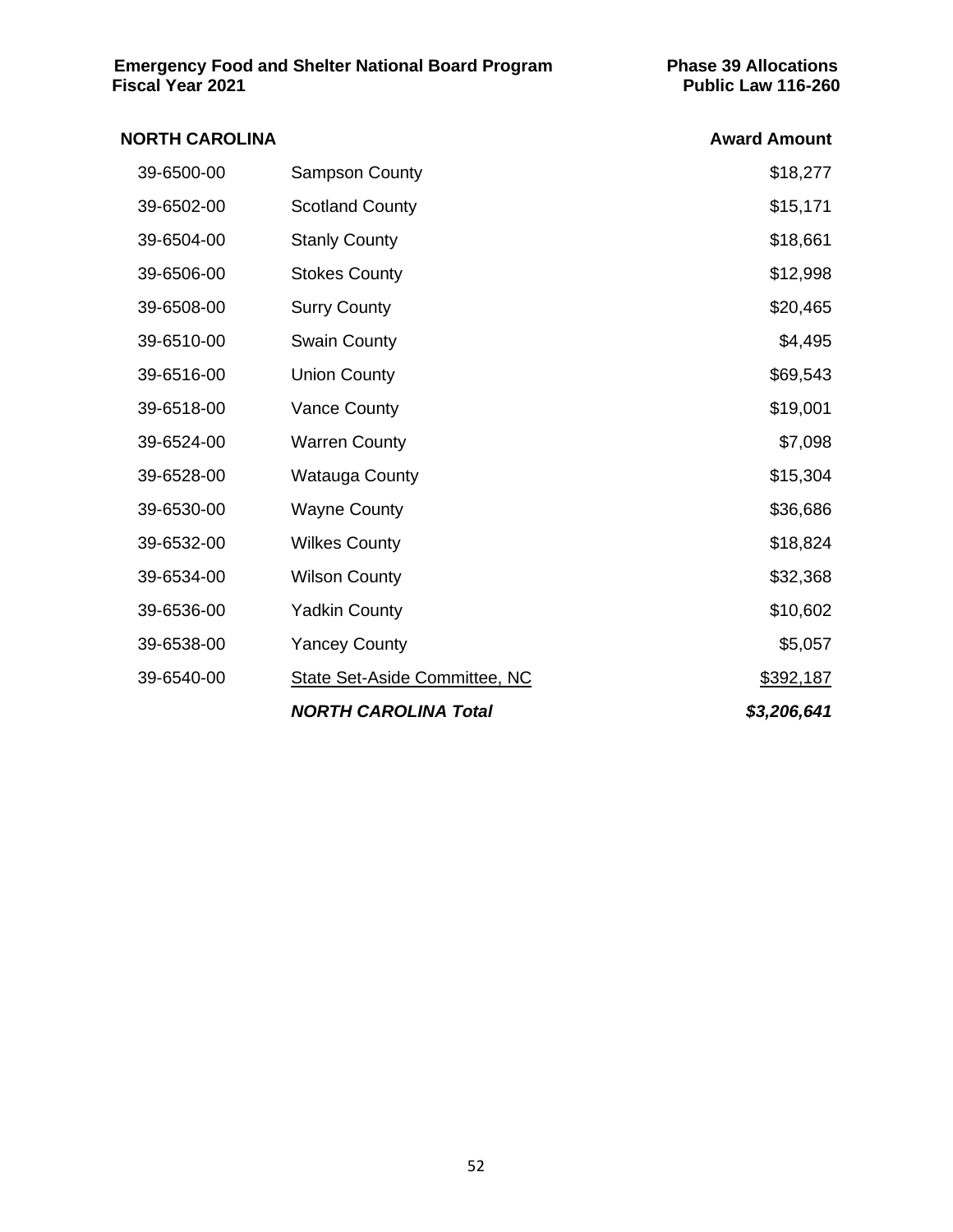| <b>Emergency Food and Shelter National Board Program</b> |  |  |
|----------------------------------------------------------|--|--|
| Fiscal Year 2021                                         |  |  |

| <b>NORTH DAKOTA</b> |                               | <b>Award Amount</b> |
|---------------------|-------------------------------|---------------------|
| 39-6596-00          | <b>Grand Forks County</b>     | \$18,365            |
| 39-6616-00          | <b>McKenzie County</b>        | \$7,482             |
| 39-6642-00          | <b>Rolette County</b>         | \$7,763             |
| 39-6668-00          | <b>Williams County</b>        | \$21,914            |
| 39-6670-00          | State Set-Aside Committee, ND | \$194,476           |
|                     | <b>NORTH DAKOTA Total</b>     | \$250,000           |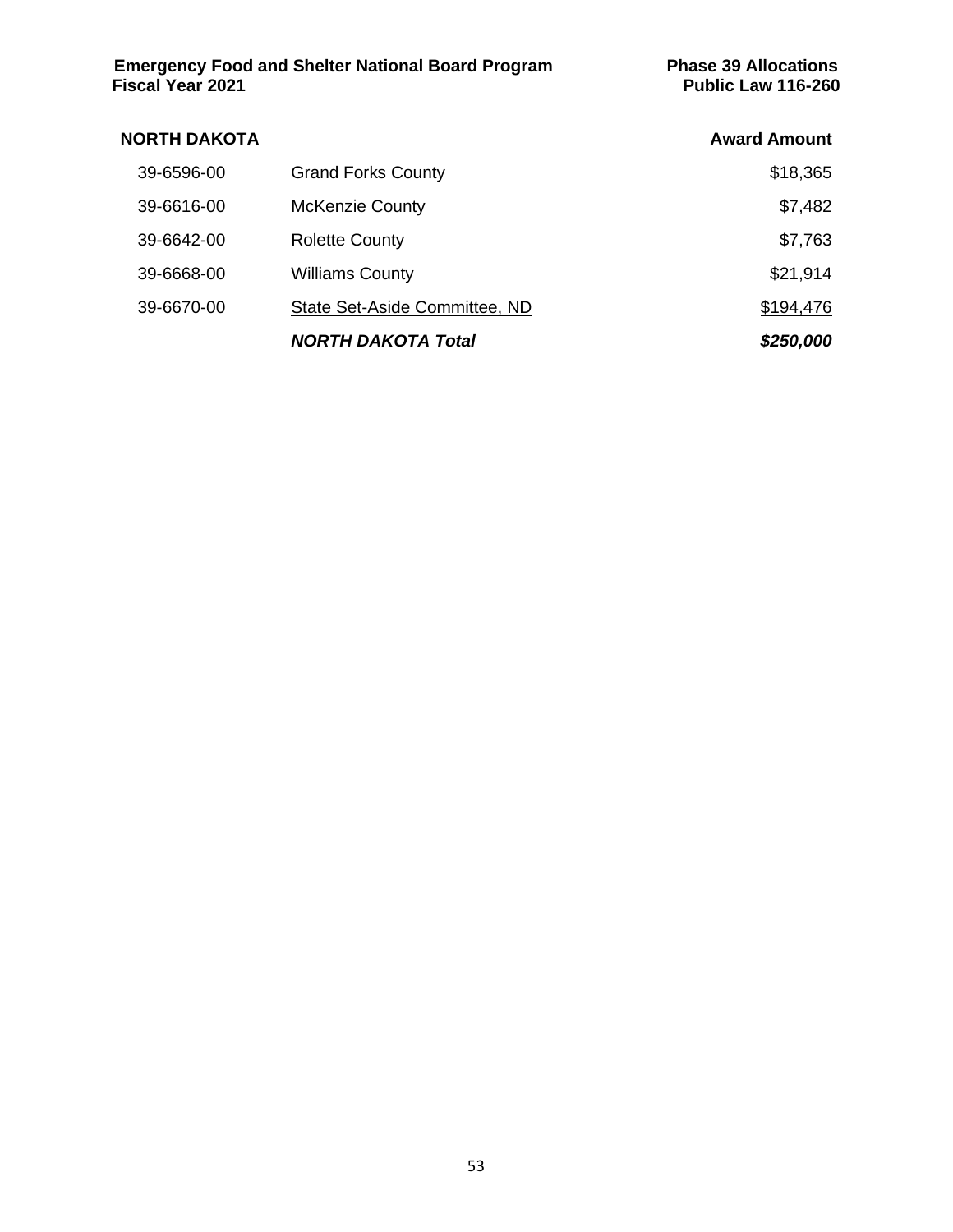| <b>OHIO</b> |                                       | <b>Award Amount</b> |
|-------------|---------------------------------------|---------------------|
| 39-6672-00  | Columbus/Fairfield, Franklin Counties | \$562,979           |
| 39-6678-00  | <b>Adams County</b>                   | \$10,099            |
| 39-6680-00  | <b>Allen County</b>                   | \$39,614            |
| 39-6684-00  | Ashtabula County                      | \$34,941            |
| 39-6686-00  | <b>Athens County</b>                  | \$20,790            |
| 39-6690-00  | <b>Belmont County</b>                 | \$25,138            |
| 39-6694-00  | <b>Butler County</b>                  | \$128,276           |
| 39-6698-00  | <b>Carroll County</b>                 | \$10,558            |
| 39-6702-00  | <b>Clark County</b>                   | \$48,900            |
| 39-6710-00  | <b>Columbiana County</b>              | \$38,949            |
| 39-6712-00  | <b>Coshocton County</b>               | \$11,785            |
| 39-6714-00  | <b>Crawford County</b>                | \$15,275            |
| 39-6716-00  | Cuyahoga County                       | \$508,845           |
| 39-6732-00  | <b>Delaware County</b>                | \$59,532            |
| 39-6734-00  | <b>Erie County</b>                    | \$34,483            |
| 39-6740-00  | <b>Fayette County</b>                 | \$9,611             |
| 39-6748-00  | <b>Gallia County</b>                  | \$9,981             |
| 39-6752-00  | <b>Greene County</b>                  | \$51,946            |
| 39-6754-00  | <b>Guernsey County</b>                | \$14,609            |
| 39-6756-00  | <b>Hamilton County</b>                | \$297,644           |
| 39-6760-00  | <b>Hancock County</b>                 | \$24,871            |
| 39-6762-00  | <b>Hardin County</b>                  | \$10,351            |
| 39-6764-00  | <b>Harrison County</b>                | \$5,959             |
| 39-6768-00  | <b>Highland County</b>                | \$14,358            |
| 39-6770-00  | <b>Hocking County</b>                 | \$9,064             |
| 39-6774-00  | <b>Huron County</b>                   | \$23,659            |
| 39-6776-00  | Jackson County                        | \$11,356            |
| 39-6778-00  | Jefferson County                      | \$26,040            |
| 39-6784-00  | <b>Lawrence County</b>                | \$17,375            |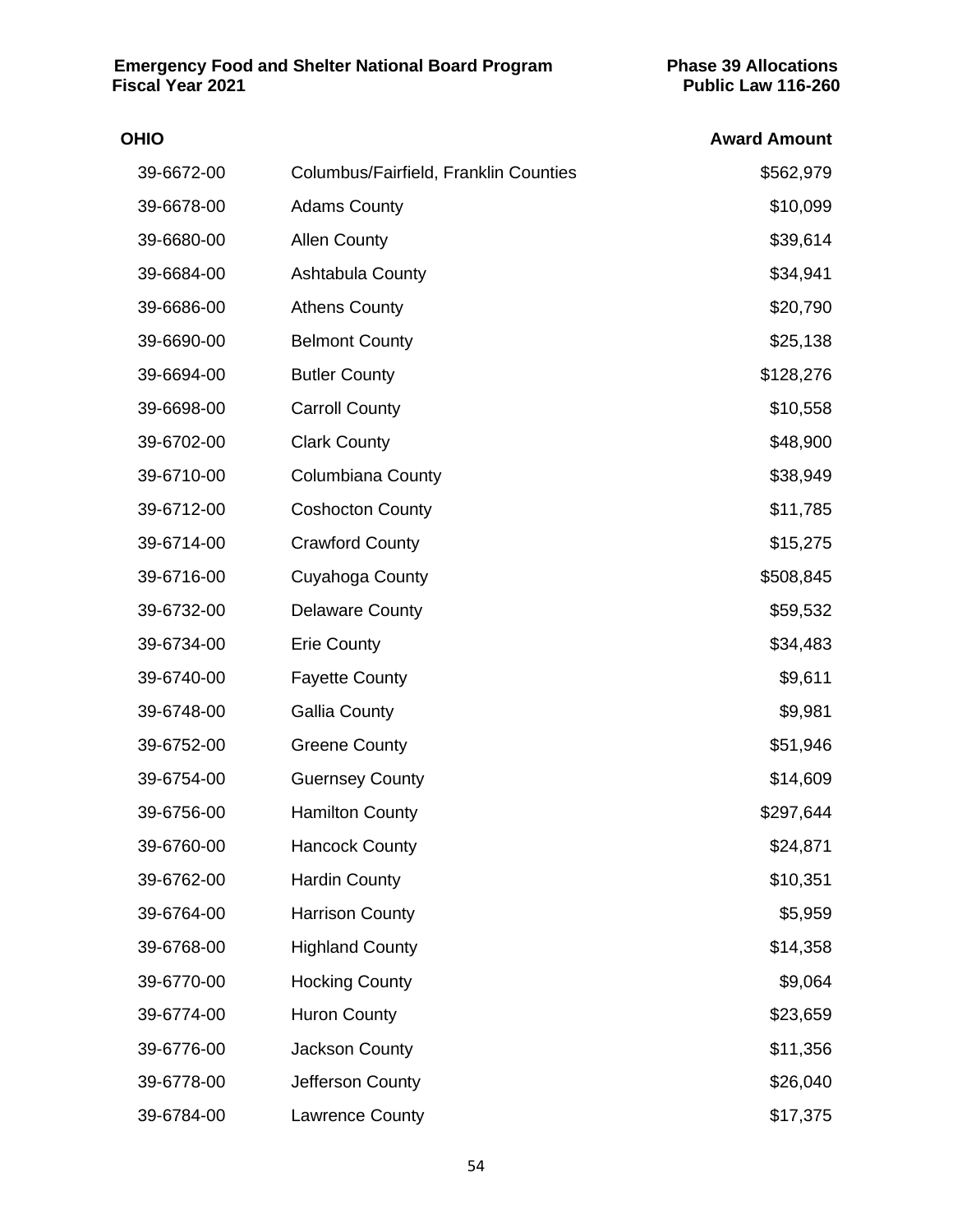| OHIO       |                                      | <b>Award Amount</b> |
|------------|--------------------------------------|---------------------|
| 39-6786-00 | <b>Licking County</b>                | \$54,682            |
| 39-6790-00 | Lorain County                        | \$114,243           |
| 39-6796-00 | <b>Lucas County</b>                  | \$186,743           |
| 39-6802-00 | <b>Mahoning County</b>               | \$92,048            |
| 39-6806-00 | <b>Marion County</b>                 | \$19,474            |
| 39-6810-00 | <b>Meigs County</b>                  | \$8,443             |
| 39-6816-00 | <b>Monroe County</b>                 | \$5,649             |
| 39-6818-00 | <b>Montgomery County</b>             | \$202,550           |
| 39-6824-00 | Morgan County                        | \$6,107             |
| 39-6828-00 | <b>Muskingum County</b>              | \$30,195            |
| 39-6830-00 | <b>Noble County</b>                  | \$4,599             |
| 39-6832-00 | <b>Ottawa County</b>                 | \$18,247            |
| 39-6836-00 | <b>Perry County</b>                  | \$12,909            |
| 39-6840-00 | <b>Pike County</b>                   | \$9,996             |
| 39-6842-00 | Portage County                       | \$58,482            |
| 39-6848-00 | <b>Richland County</b>               | \$41,980            |
| 39-6852-00 | <b>Ross County</b>                   | \$24,827            |
| 39-6856-00 | <b>Scioto County</b>                 | \$26,439            |
| 39-6858-00 | Seneca County                        | \$18,513            |
| 39-6862-00 | <b>Stark County</b>                  | \$139,055           |
| 39-6866-00 | <b>Summit County</b>                 | \$211,481           |
| 39-6870-00 | <b>Trumbull County</b>               | \$78,444            |
| 39-6880-00 | <b>Vinton County</b>                 | \$4,998             |
| 39-6882-00 | <b>Warren County</b>                 | \$70,356            |
| 39-6884-00 | <b>Washington County</b>             | \$21,678            |
| 39-6886-00 | <b>Wayne County</b>                  | \$31,821            |
| 39-6890-00 | <b>Wood County</b>                   | \$43,414            |
| 39-6894-00 | <b>State Set-Aside Committee, OH</b> | \$378,454           |
|            | <b>OHIO Total</b>                    | \$3,992,815         |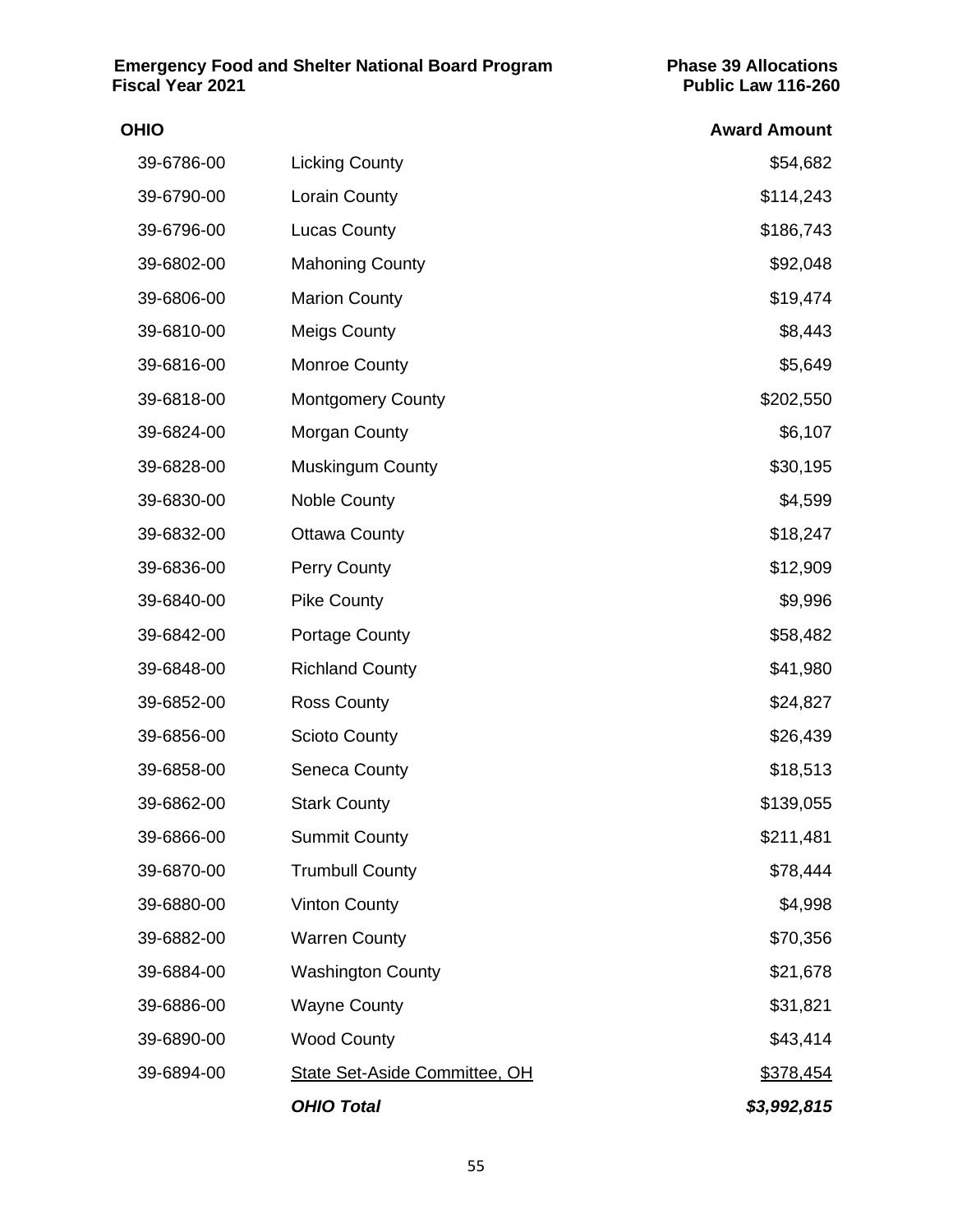| <b>OKLAHOMA</b> |                                           | <b>Award Amount</b> |
|-----------------|-------------------------------------------|---------------------|
| 39-6896-00      | Oklahoma City/Canadian, McClain, Oklahoma | \$243,155           |
| 39-6914-00      | <b>Bryan County</b>                       | \$9,818             |
| 39-6916-00      | Caddo County                              | \$6,137             |
| 39-6922-00      | <b>Carter County</b>                      | \$12,066            |
| 39-6924-00      | <b>Cherokee County</b>                    | \$10,927            |
| 39-6930-00      | <b>Cleveland County</b>                   | \$62,386            |
| 39-6938-00      | <b>Comanche County</b>                    | \$25,226            |
| 39-6948-00      | <b>Custer County</b>                      | \$6,891             |
| 39-6950-00      | <b>Delaware County</b>                    | \$8,355             |
| 39-6960-00      | <b>Garvin County</b>                      | \$6,639             |
| 39-6982-00      | <b>Kay County</b>                         | \$10,425            |
| 39-6990-00      | Le Flore County                           | \$12,998            |
| 39-7002-00      | <b>McCurtain County</b>                   | \$9,434             |
| 39-7004-00      | <b>McIntosh County</b>                    | \$5,767             |
| 39-7010-00      | <b>Mayes County</b>                       | \$9,656             |
| 39-7014-00      | <b>Muskogee County</b>                    | \$17,271            |
| 39-7028-00      | <b>Okmulgee County</b>                    | \$10,661            |
| 39-7030-00      | <b>Osage County</b>                       | \$11,519            |
| 39-7034-00      | <b>Ottawa County</b>                      | \$6,373             |
| 39-7038-00      | Payne County                              | \$16,339            |
| 39-7040-00      | <b>Pittsburg County</b>                   | \$11,770            |
| 39-7042-00      | <b>Pontotoc County</b>                    | \$8,828             |
| 39-7044-00      | <b>Pottawatomie County</b>                | \$16,931            |
| 39-7054-00      | Seminole County                           | \$6,077             |
| 39-7056-00      | Sequoyah County                           | \$9,552             |
| 39-7064-00      | <b>Tulsa County</b>                       | \$174,662           |
| 39-7068-00      | <b>Wagoner County</b>                     | \$18,454            |
| 39-7078-00      | State Set-Aside Committee, OK             | \$127,018           |
|                 | <b>OKLAHOMA Total</b>                     | \$875,335           |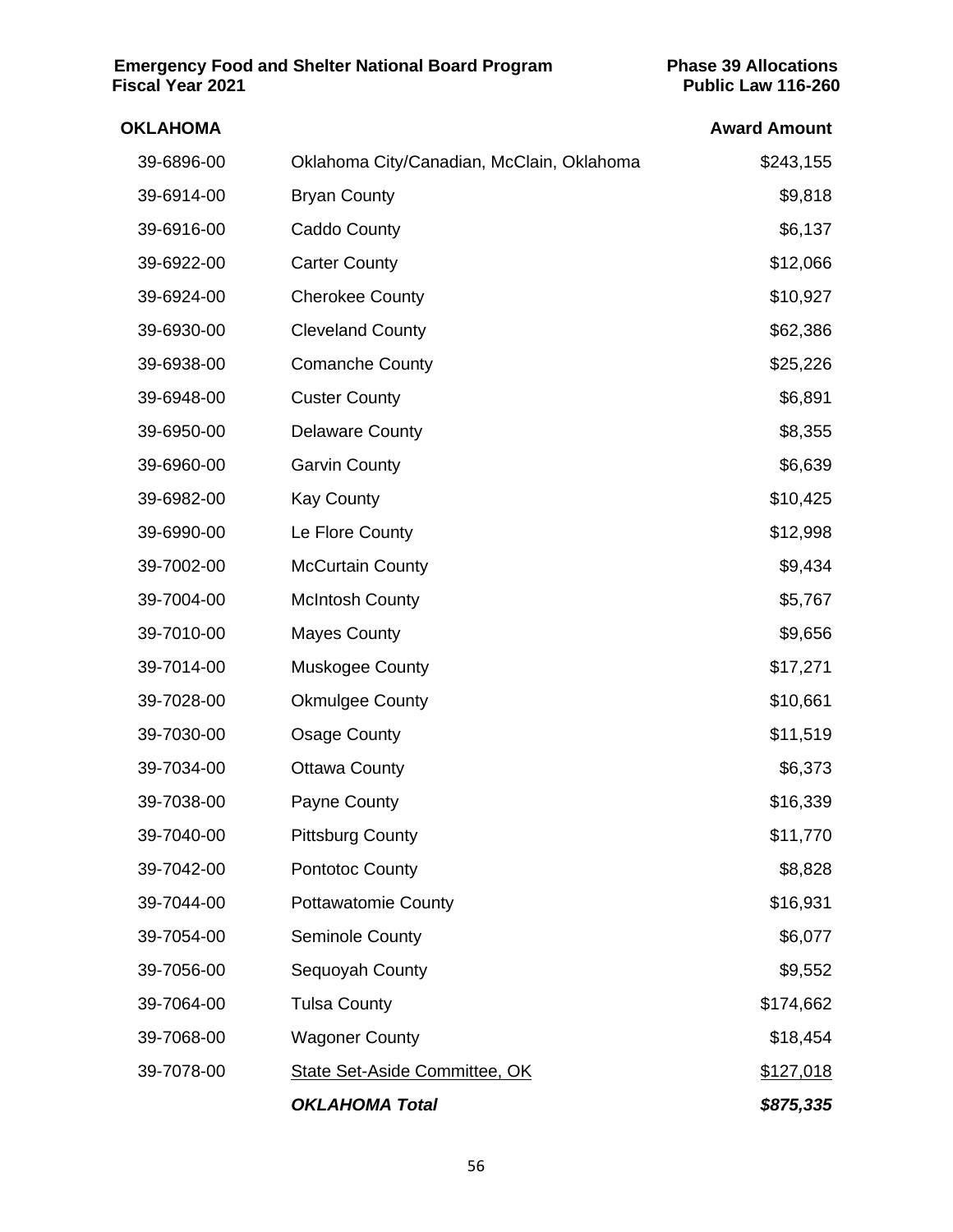| <b>OREGON</b> |                                           | <b>Award Amount</b> |
|---------------|-------------------------------------------|---------------------|
| 39-7080-00    | Portland/Clackamas, Multnomah, Washington | \$764,627           |
| 39-7082-00    | Salem/Marion, Polk Counties               | \$156,991           |
| 39-7090-00    | <b>Benton County</b>                      | \$27,932            |
| 39-7096-00    | <b>Clatsop County</b>                     | \$17,596            |
| 39-7098-00    | <b>Columbia County</b>                    | \$21,145            |
| 39-7100-00    | <b>Coos County</b>                        | \$24,960            |
| 39-7102-00    | <b>Crook County</b>                       | \$10,942            |
| 39-7104-00    | <b>Curry County</b>                       | \$8,990             |
| 39-7106-00    | <b>Deschutes County</b>                   | \$81,742            |
| 39-7108-00    | Douglas County                            | \$41,314            |
| 39-7118-00    | Jackson County                            | \$87,390            |
| 39-7120-00    | Jefferson County                          | \$10,144            |
| 39-7122-00    | Josephine County                          | \$33,714            |
| 39-7124-00    | <b>Klamath County</b>                     | \$29,825            |
| 39-7128-00    | Lane County                               | \$149,924           |
| 39-7132-00    | <b>Lincoln County</b>                     | \$21,308            |
| 39-7134-00    | <b>Linn County</b>                        | \$50,645            |
| 39-7136-00    | <b>Malheur County</b>                     | \$8,148             |
| 39-7154-00    | <b>Tillamook County</b>                   | \$9,892             |
| 39-7156-00    | <b>Umatilla County</b>                    | \$29,485            |
| 39-7158-00    | <b>Union County</b>                       | \$10,218            |
| 39-7170-00    | <b>Yamhill County</b>                     | \$39,363            |
| 39-7172-00    | State Set-Aside Committee, OR             | \$26,966            |
|               | <b>OREGON Total</b>                       | \$1,663,261         |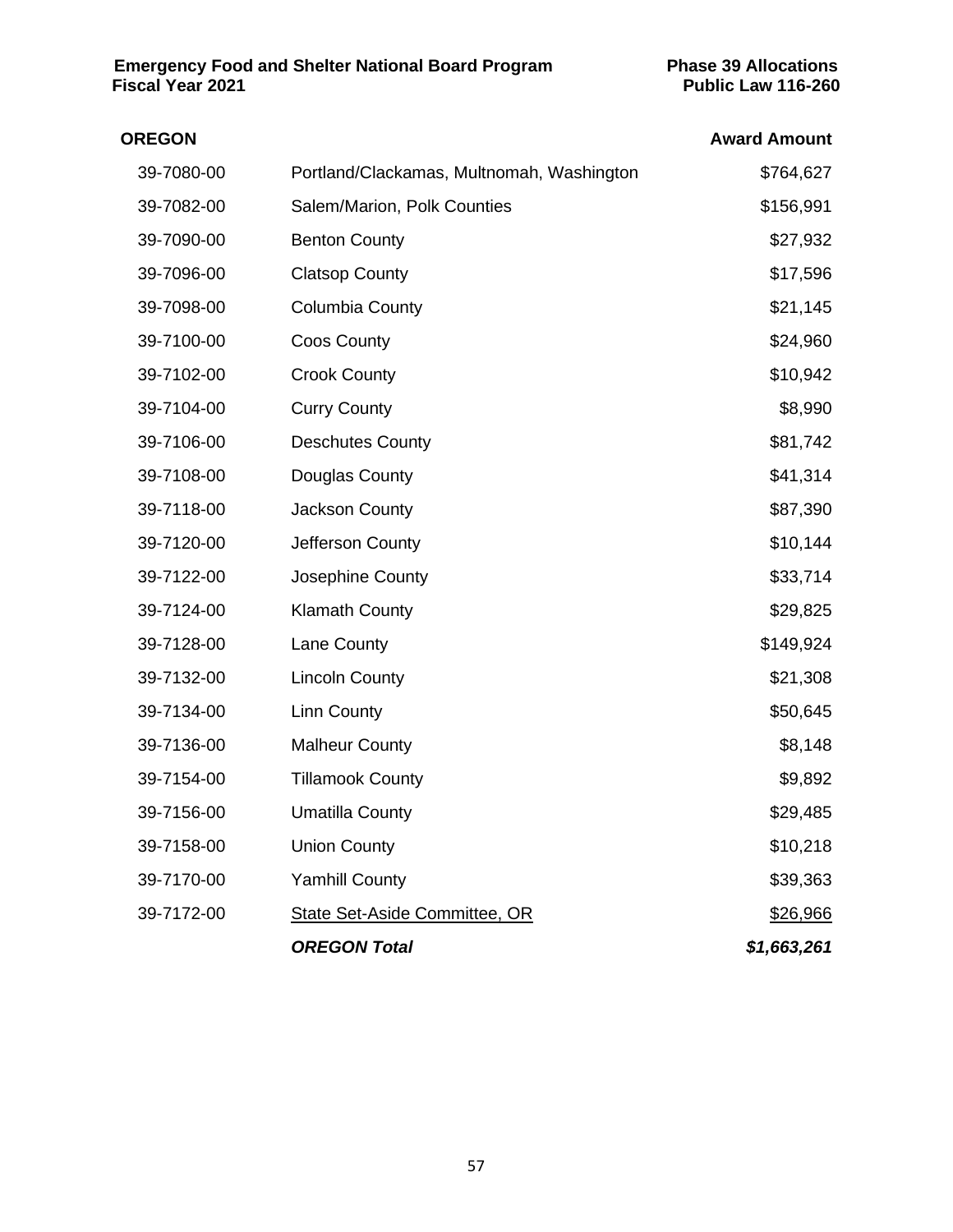| <b>PENNSYLVANIA</b> |                                        | <b>Award Amount</b> |
|---------------------|----------------------------------------|---------------------|
| 39-7174-00          | Bethlehem/Lehigh, Northampton Counties | \$330,530           |
| 39-7180-00          | <b>Allegheny County</b>                | \$564,695           |
| 39-7184-00          | <b>Armstrong County</b>                | \$34,335            |
| 39-7186-00          | <b>Beaver County</b>                   | \$86,045            |
| 39-7188-00          | <b>Bedford County</b>                  | \$20,509            |
| 39-7190-00          | <b>Berks County</b>                    | \$200,524           |
| 39-7194-00          | <b>Blair County</b>                    | \$51,991            |
| 39-7200-00          | <b>Bucks County</b>                    | \$262,511           |
| 39-7206-00          | <b>Butler County</b>                   | \$80,071            |
| 39-7208-00          | <b>Cambria County</b>                  | \$57,329            |
| 39-7212-00          | <b>Carbon County</b>                   | \$31,245            |
| 39-7214-00          | <b>Centre County</b>                   | \$50,246            |
| 39-7218-00          | <b>Clarion County</b>                  | \$15,615            |
| 39-7220-00          | <b>Clearfield County</b>               | \$36,509            |
| 39-7222-00          | <b>Clinton County</b>                  | \$16,887            |
| 39-7224-00          | <b>Columbia County</b>                 | \$28,317            |
| 39-7226-00          | <b>Crawford County</b>                 | \$37,011            |
| 39-7230-00          | Dauphin County                         | \$132,150           |
| 39-7234-00          | <b>Delaware County</b>                 | \$269,771           |
| 39-7240-00          | <b>Elk County</b>                      | \$15,083            |
| 39-7242-00          | <b>Erie County</b>                     | \$136,660           |
| 39-7246-00          | <b>Fayette County</b>                  | \$71,021            |
| 39-7252-00          | <b>Fulton County</b>                   | \$6,669             |
| 39-7254-00          | <b>Greene County</b>                   | \$16,798            |
| 39-7256-00          | <b>Huntingdon County</b>               | \$20,716            |
| 39-7258-00          | Indiana County                         | \$37,973            |
| 39-7260-00          | Jefferson County                       | \$18,735            |
| 39-7264-00          | Lackawanna County                      | \$103,212           |
| 39-7268-00          | <b>Lancaster County</b>                | \$203,881           |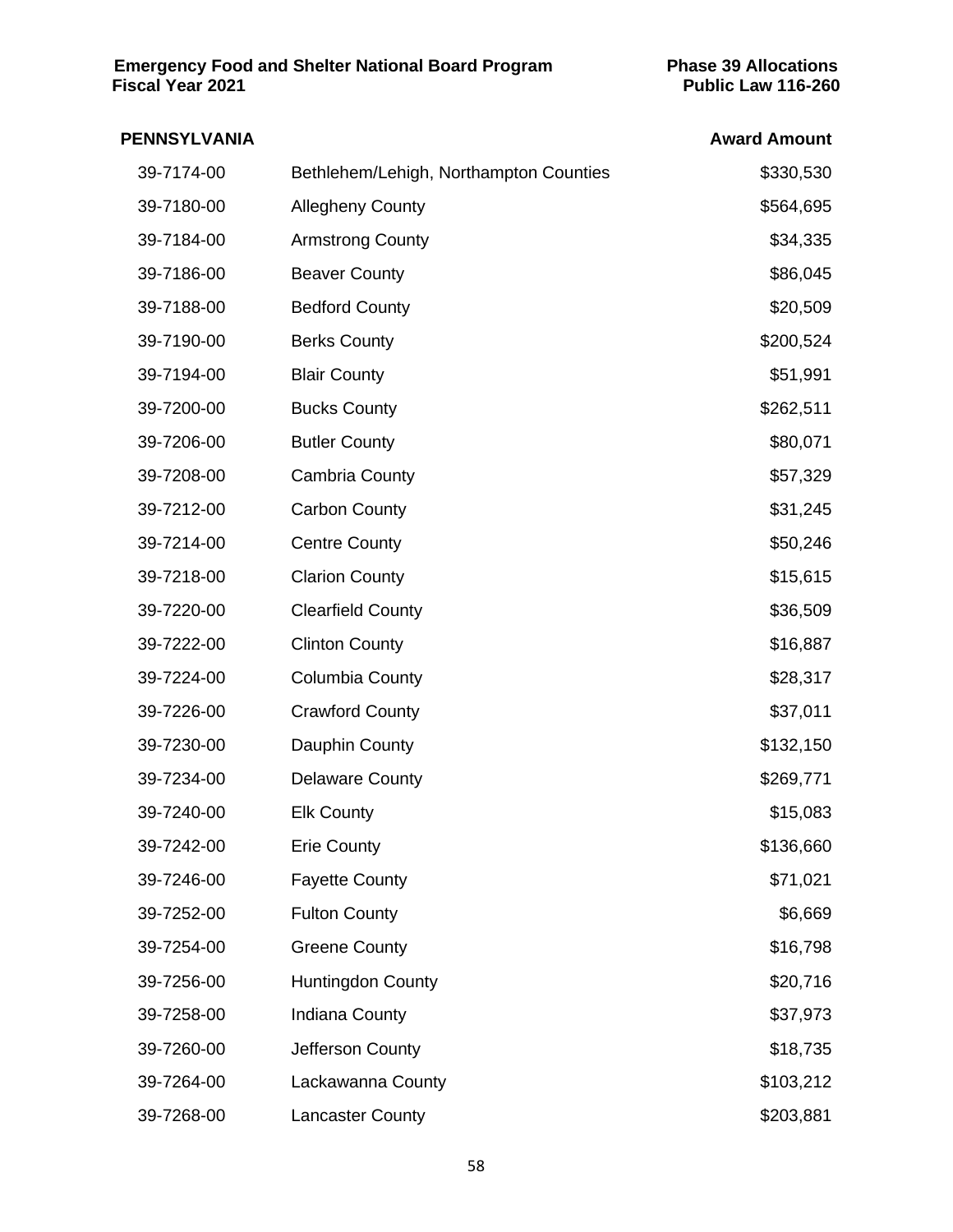| <b>PENNSYLVANIA</b> |                                      | <b>Award Amount</b> |
|---------------------|--------------------------------------|---------------------|
| 39-7272-00          | <b>Lawrence County</b>               | \$43,902            |
| 39-7274-00          | <b>Lebanon County</b>                | \$57,994            |
| 39-7282-00          | <b>Luzerne County</b>                | \$186,373           |
| 39-7284-00          | <b>Lycoming County</b>               | \$54,297            |
| 39-7286-00          | <b>McKean County</b>                 | \$17,034            |
| 39-7288-00          | <b>Mercer County</b>                 | \$49,906            |
| 39-7290-00          | <b>Mifflin County</b>                | \$18,765            |
| 39-7292-00          | Monroe County                        | \$90,614            |
| 39-7294-00          | <b>Montgomery County</b>             | \$326,848           |
| 39-7306-00          | Northumberland County                | \$41,521            |
| 39-7310-00          | Philadelphia City/County             | \$956,428           |
| 39-7312-00          | <b>Pike County</b>                   | \$26,025            |
| 39-7314-00          | <b>Potter County</b>                 | \$6,994             |
| 39-7316-00          | Schuylkill County                    | \$64,264            |
| 39-7320-00          | <b>Somerset County</b>               | \$31,880            |
| 39-7326-00          | <b>Tioga County</b>                  | \$18,070            |
| 39-7330-00          | Venango County                       | \$21,870            |
| 39-7332-00          | <b>Warren County</b>                 | \$17,286            |
| 39-7334-00          | <b>Washington County</b>             | \$101,793           |
| 39-7336-00          | <b>Wayne County</b>                  | \$21,323            |
| 39-7338-00          | <b>Westmoreland County</b>           | \$162,655           |
| 39-7340-00          | <b>Wyoming County</b>                | \$12,184            |
| 39-7342-00          | <b>York County</b>                   | \$184,008           |
| 39-7344-00          | <b>State Set-Aside Committee, PA</b> | \$282,213           |
|                     | <b>PENNSYLVANIA Total</b>            | \$5,731,286         |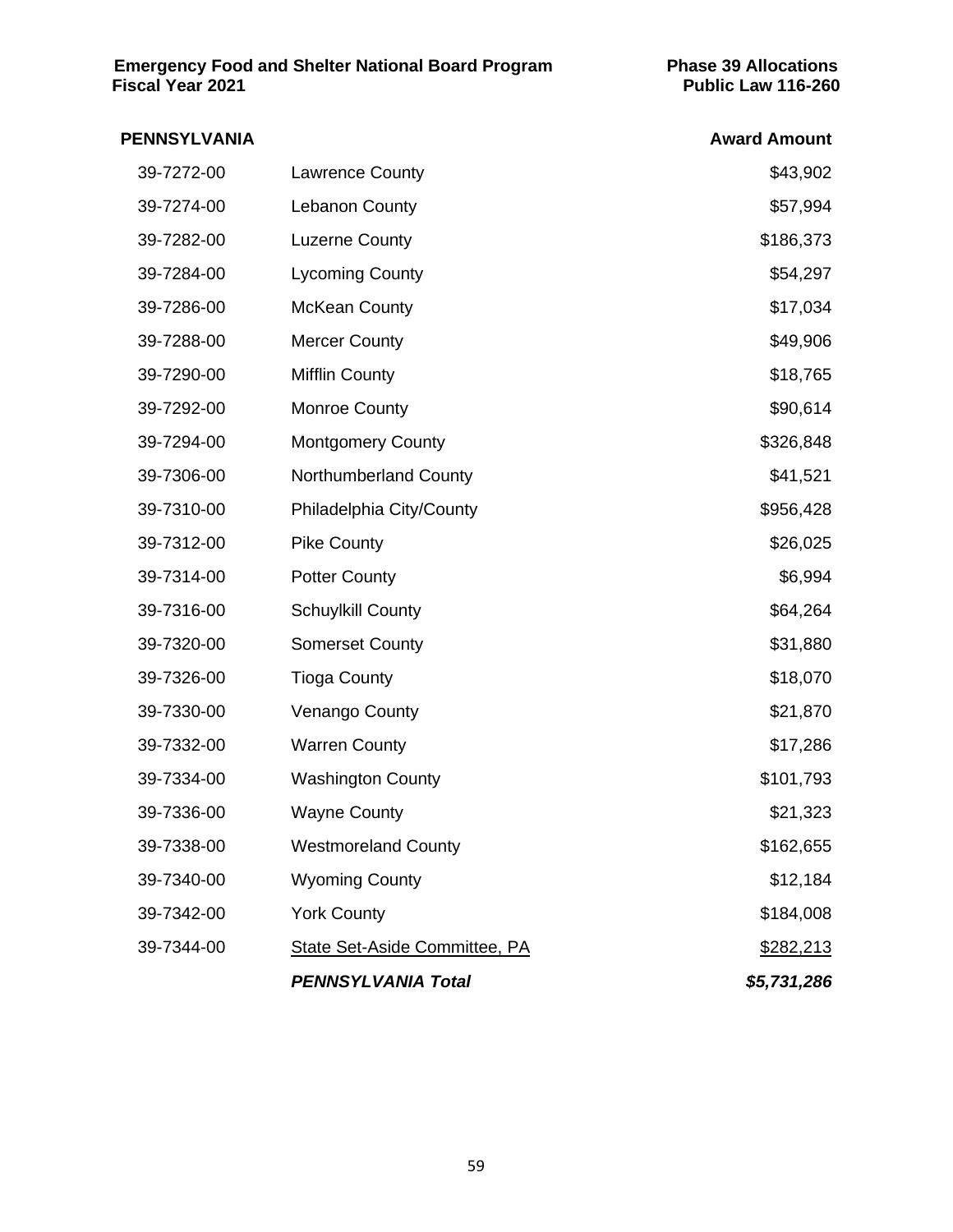| <b>RHODE ISLAND</b> |                                 | <b>Award Amount</b> |
|---------------------|---------------------------------|---------------------|
| 39-7354-00          | <b>Providence Census County</b> | \$304,018           |
| 39-7368-00          | State Set-Aside Committee, RI   | \$177,842           |
|                     | <b>RHODE ISLAND Total</b>       | \$481,860           |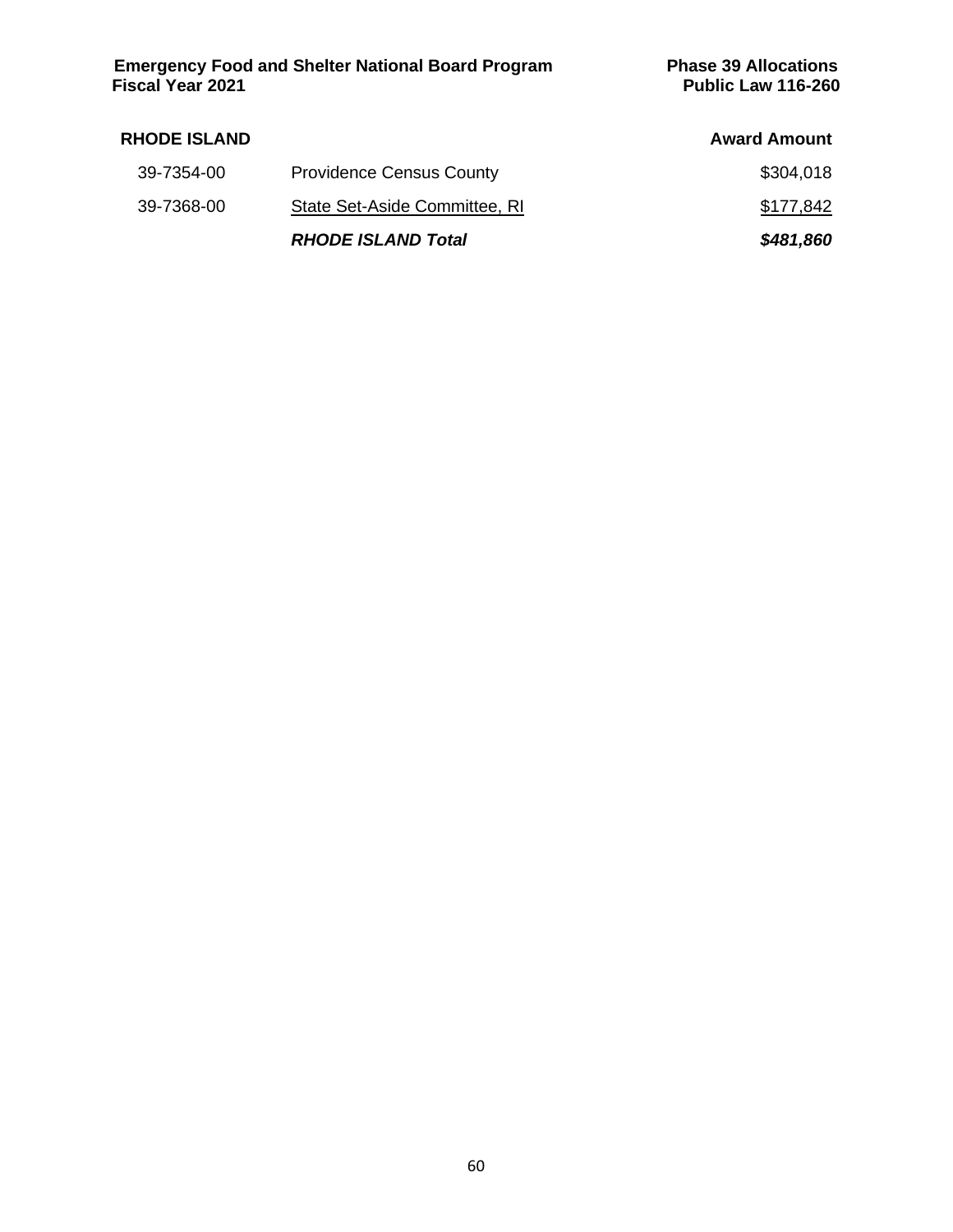| <b>SOUTH CAROLINA</b> |                            | <b>Award Amount</b> |
|-----------------------|----------------------------|---------------------|
| 39-7370-00            | <b>Abbeville County</b>    | \$7,039             |
| 39-7372-00            | <b>Aiken County</b>        | \$40,072            |
| 39-7376-00            | <b>Anderson County</b>     | \$54,135            |
| 39-7378-00            | <b>Bamberg County</b>      | \$5,663             |
| 39-7380-00            | <b>Barnwell County</b>     | \$7,793             |
| 39-7384-00            | <b>Berkeley County</b>     | \$61,750            |
| 39-7386-00            | <b>Calhoun County</b>      | \$4,643             |
| 39-7388-00            | <b>Charleston County</b>   | \$123,071           |
| 39-7394-00            | <b>Cherokee County</b>     | \$20,125            |
| 39-7396-00            | <b>Chester County</b>      | \$12,672            |
| 39-7398-00            | <b>Chesterfield County</b> | \$15,689            |
| 39-7400-00            | <b>Clarendon County</b>    | \$9,804             |
| 39-7402-00            | <b>Colleton County</b>     | \$11,563            |
| 39-7404-00            | Darlington County          | \$21,811            |
| 39-7406-00            | <b>Dillon County</b>       | \$11,918            |
| 39-7408-00            | <b>Dorchester County</b>   | \$45,543            |
| 39-7412-00            | <b>Fairfield County</b>    | \$8,591             |
| 39-7414-00            | <b>Florence County</b>     | \$43,148            |
| 39-7416-00            | <b>Georgetown County</b>   | \$19,992            |
| 39-7418-00            | <b>Greenville County</b>   | \$140,401           |
| 39-7422-00            | <b>Greenwood County</b>    | \$22,313            |
| 39-7424-00            | <b>Hampton County</b>      | \$4,776             |
| 39-7426-00            | <b>Horry County</b>        | \$118,990           |
| 39-7428-00            | Jasper County              | \$6,979             |
| 39-7430-00            | <b>Kershaw County</b>      | \$17,330            |
| 39-7432-00            | <b>Lancaster County</b>    | \$29,603            |
| 39-7434-00            | <b>Laurens County</b>      | \$20,598            |
| 39-7436-00            | Lee County                 | \$5,856             |
| 39-7438-00            | <b>Lexington County</b>    | \$73,195            |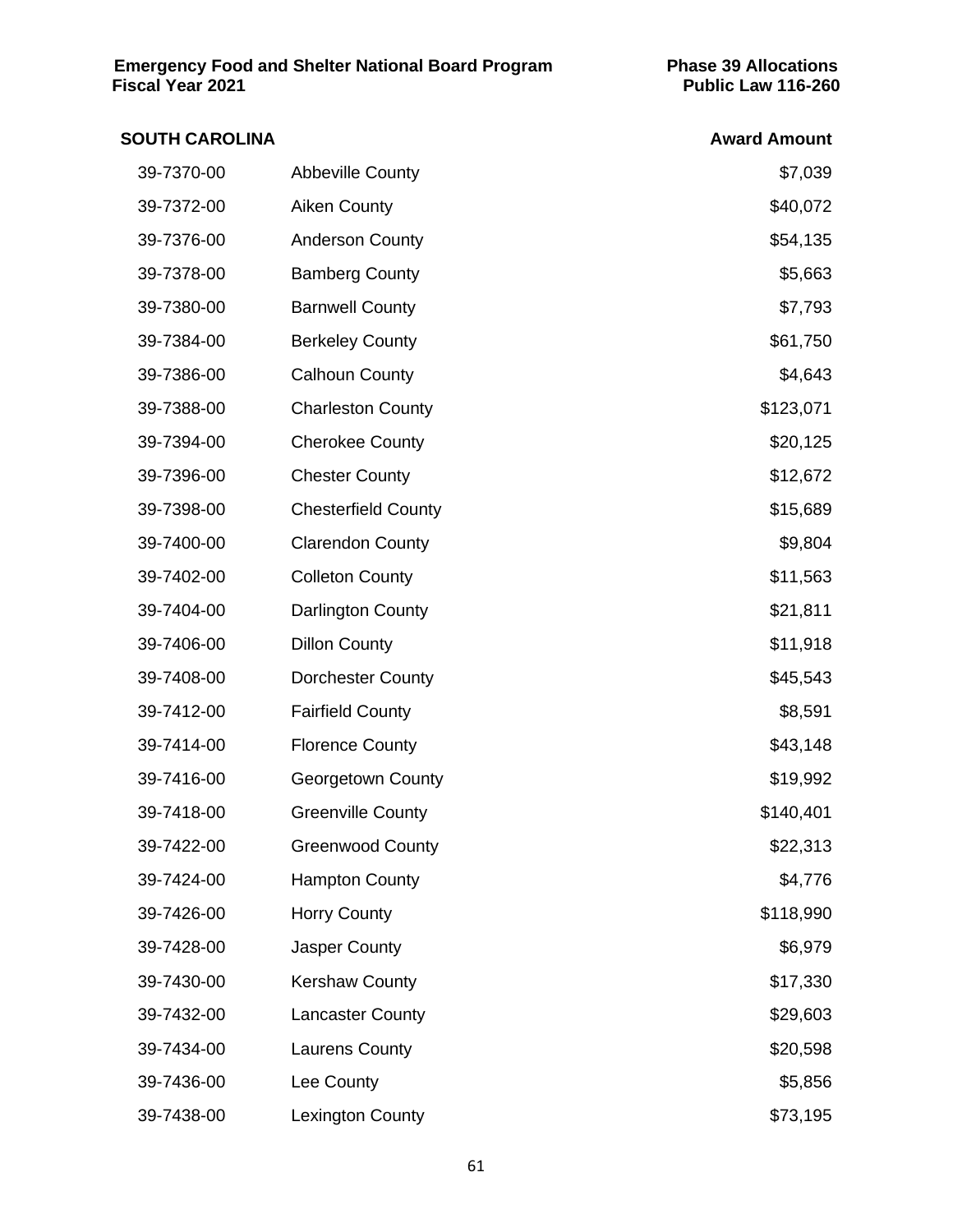# **SOUTH CAROLINA Award Amount** 39-7442-00 Marion County **\$13,589** 39-7444-00 Marlboro County **\$10,839** 39-7446-00 Newberry County \$10,292 39-7448-00 Oconee County \$19,844 39-7450-00 Orangeburg County **\$38,032** 39-7452-00 Pickens County **\$31,570** 39-7454-00 Richland County **\$130,568** 39-7460-00 Spartanburg County **\$98,939** \$98,939 39-7462-00 Sumter County \$31,836 39-7464-00 Union County **39-7464-00** \$11,874 39-7466-00 Williamsburg County **\$10,898** 39-7468-00 York County **\$85,941** 39-7470-00 State Set-Aside Committee, SC \$35,506 *SOUTH CAROLINA Total \$1,494,791*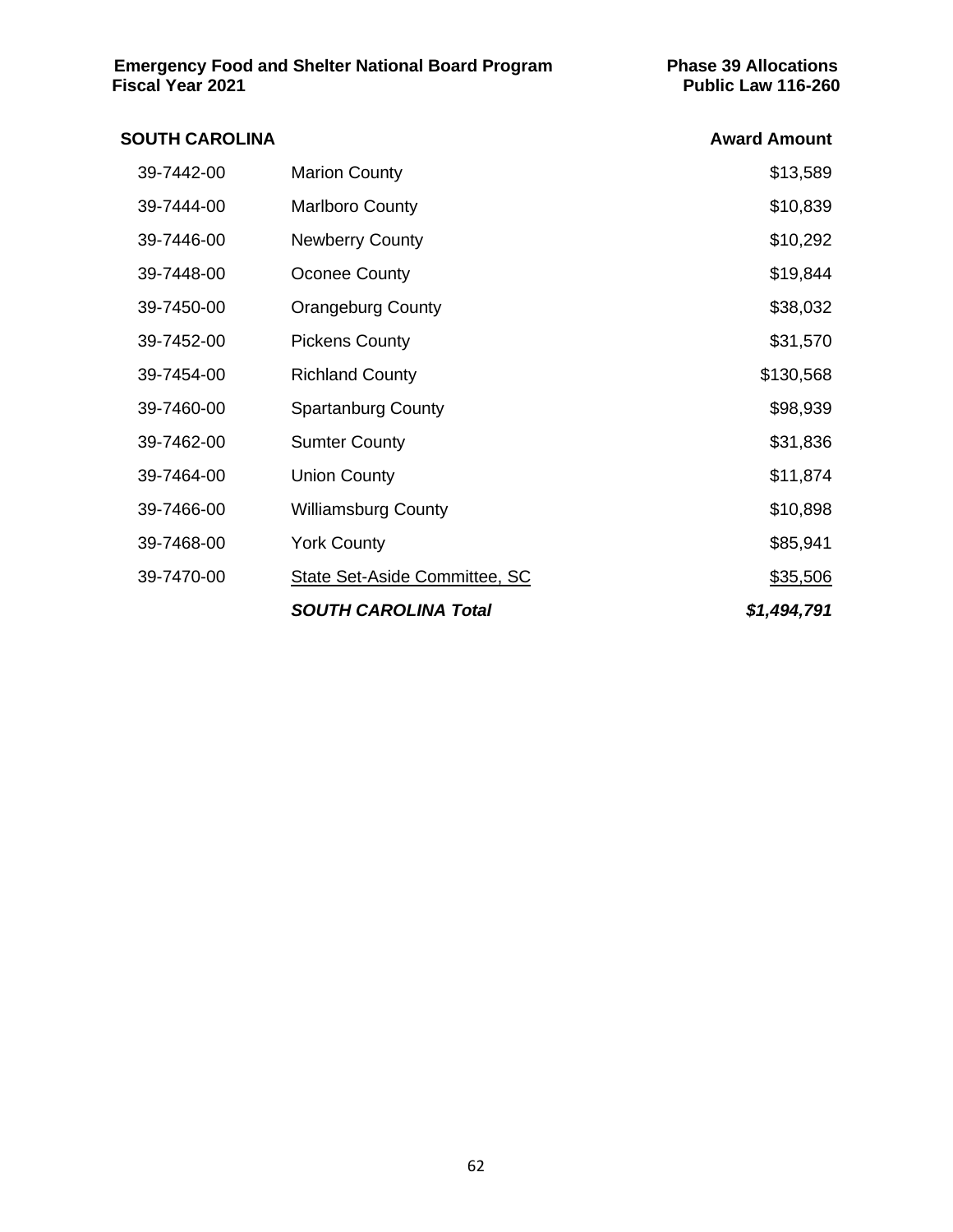| <b>SOUTH DAKOTA</b> |                               | <b>Award Amount</b> |
|---------------------|-------------------------------|---------------------|
| 39-7592-00          | Oglala Lakota County          | \$4,909             |
| 39-7614-00          | State Set-Aside Committee, SD | \$245,091           |
|                     | <b>SOUTH DAKOTA Total</b>     | \$250,000           |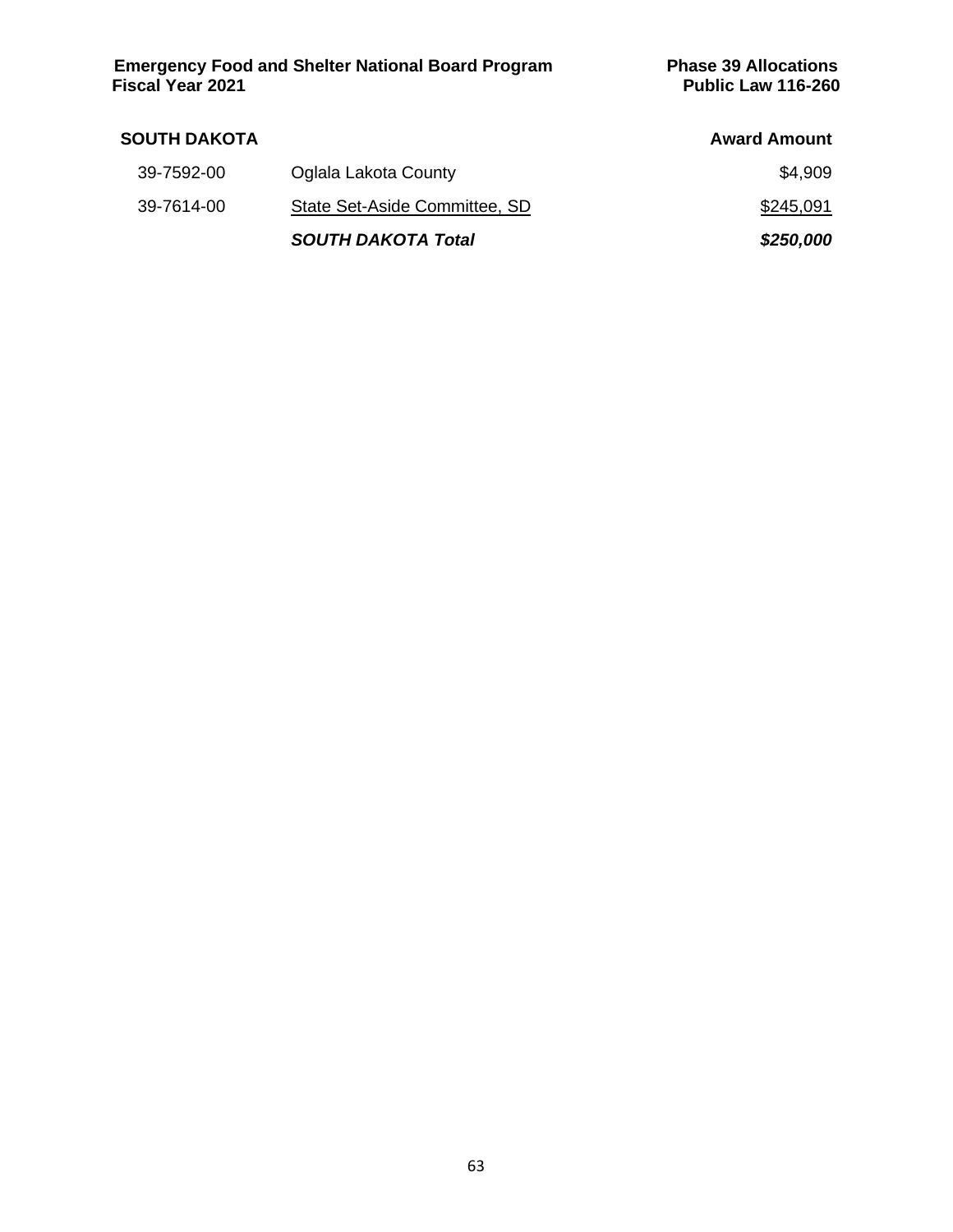# **TENNESSEE** Award Amount 39-7616-00 Anderson County **1990 120 Anderson County** 201,766 39-7618-00 Bedford County **\$14,136** 39-7620-00 Benton County **\$5,308** 39-7626-00 Bradley County **\$34,098** 39-7628-00 Campbell County **39-7628-00** \$11,829 39-7632-00 Carroll County **\$8,665** 39-7634-00 Carter County **39-7634-00** S16,842 39-7638-00 Chester County **\$4,791** 39-7640-00 Claiborne County **69,094** Claiborne County 39-7644-00 Cocke County **\$12,776** 39-7646-00 Coffee County **39-7646-00** \$16,162 39-7652-00 Davidson County **39-7652-00** \$248,049 39-7658-00 De Kalb County **1996** 1996 1997 1998 1998 1999 1998 1999 1998 1999 1998 1999 1999 1999 1999 1999 19 39-7662-00 Dyer County **by the set of the Struck Struck Struck** Struck Struck Struck Struck Struck Struck Struck 39-7666-00 Fentress County **65,028** 39-7668-00 Franklin County **\$12,096** Franklin County 39-7670-00 Gibson County **39-7670-00** \$14,905 39-7674-00 Grainger County **39-7674-00** \$6,684 39-7676-00 Greene County **\$20,435** 39-7678-00 Grundy County **39-7678-00** \$4,451 39-7680-00 Hamblen County **18.158** S18,158 39-7682-00 Hamilton County **1998** Hamilton County 39-7688-00 Hardeman County **1990 120 Hardeman County** 1990 120 MHz 168,798 39-7690-00 Hardin County \$7,674 39-7692-00 Hawkins County **1992-00 Hawkins County** 2008 12:00 12:00 13:00 14:00 15:00 16:00 16:00 16:00 16:00 16 39-7694-00 Haywood County \$7,157 39-7696-00 Henderson County **199-7696-00** \$8,325 39-7698-00 Henry County **1998-100** S9,449 39-7700-00 Hickman County **1990 Hickman** County **1990 Higgs 100 Higgs 100 Higgs 100 Higgs 100 Higgs 100 Higgs 100**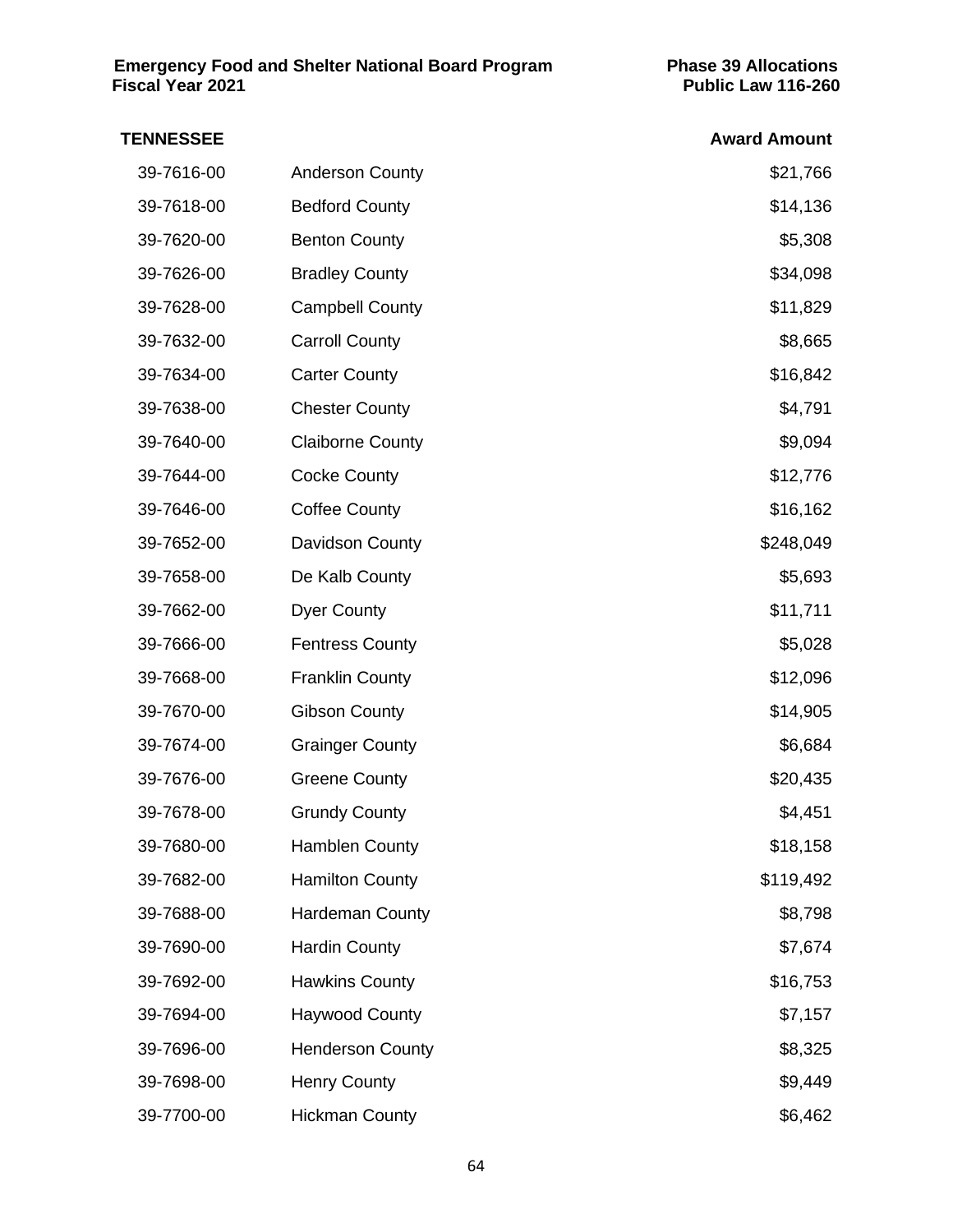| <b>TENNESSEE</b> |                          | <b>Award Amount</b> |
|------------------|--------------------------|---------------------|
| 39-7710-00       | Johnson County           | \$4,791             |
| 39-7712-00       | <b>Knox County</b>       | \$130,775           |
| 39-7718-00       | <b>Lauderdale County</b> | \$9,109             |
| 39-7720-00       | Lawrence County          | \$13,500            |
| 39-7724-00       | <b>Lincoln County</b>    | \$10,647            |
| 39-7728-00       | <b>McMinn County</b>     | \$16,266            |
| 39-7730-00       | <b>McNairy County</b>    | \$7,571             |
| 39-7732-00       | <b>Macon County</b>      | \$6,965             |
| 39-7734-00       | <b>Madison County</b>    | \$34,542            |
| 39-7738-00       | <b>Marion County</b>     | \$8,769             |
| 39-7742-00       | <b>Maury County</b>      | \$39,067            |
| 39-7746-00       | Monroe County            | \$12,524            |
| 39-7748-00       | <b>Montgomery County</b> | \$63,465            |
| 39-7754-00       | Morgan County            | \$5,663             |
| 39-7756-00       | <b>Obion County</b>      | \$9,656             |
| 39-7758-00       | <b>Overton County</b>    | \$5,959             |
| 39-7764-00       | Polk County              | \$4,909             |
| 39-7766-00       | <b>Putnam County</b>     | \$21,929            |
| 39-7768-00       | <b>Rhea County</b>       | \$11,061            |
| 39-7770-00       | Roane County             | \$15,925            |
| 39-7776-00       | <b>Scott County</b>      | \$6,639             |
| 39-7782-00       | <b>Shelby County</b>     | \$445,217           |
| 39-7790-00       | <b>Sullivan County</b>   | \$47,658            |
| 39-7798-00       | <b>Unicoi County</b>     | \$6,063             |
| 39-7800-00       | <b>Union County</b>      | \$5,205             |
| 39-7804-00       | <b>Warren County</b>     | \$12,702            |
| 39-7806-00       | <b>Washington County</b> | \$35,843            |
| 39-7810-00       | <b>Weakley County</b>    | \$9,671             |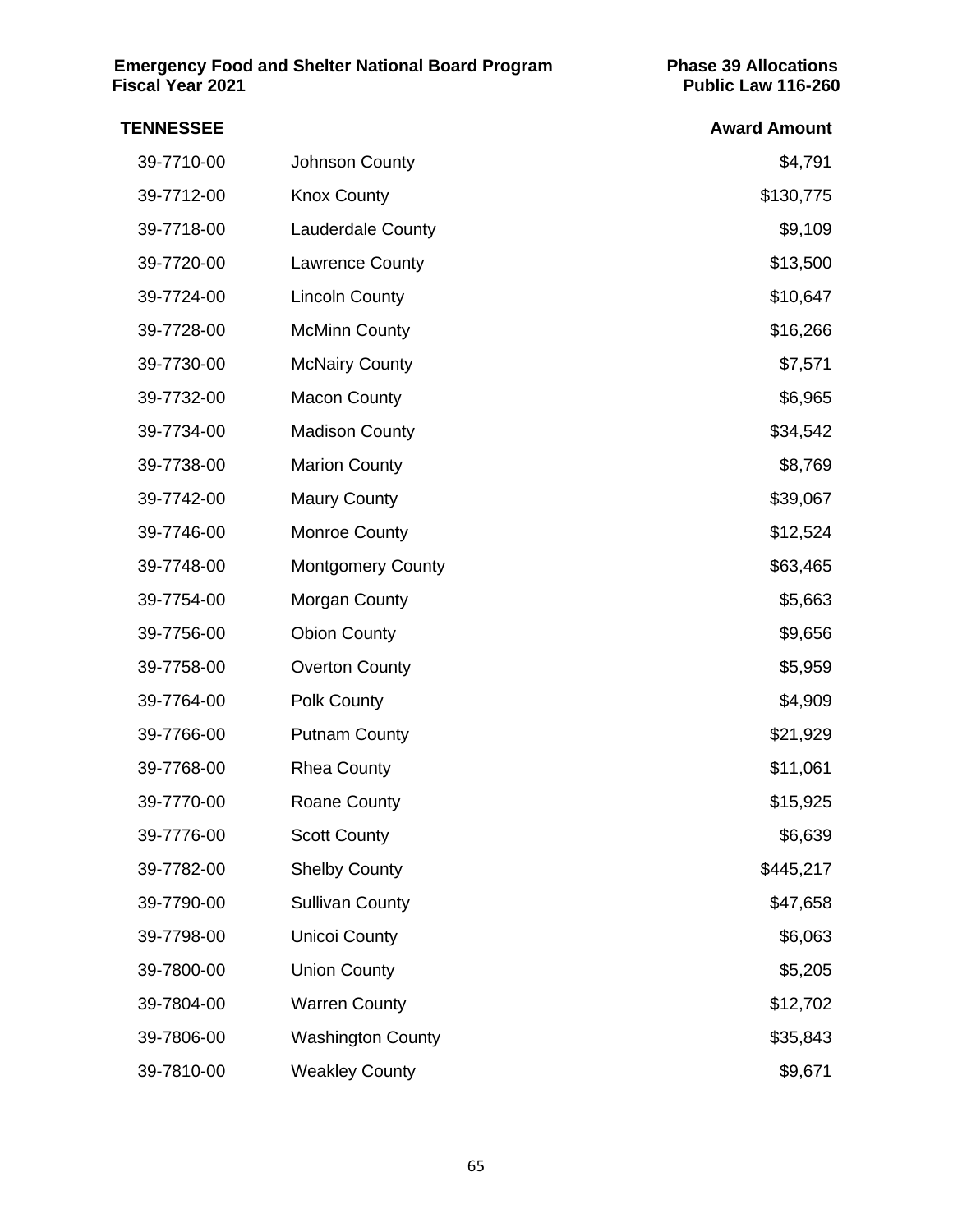| <b>TENNESSEE</b> |                               | <b>Award Amount</b> |
|------------------|-------------------------------|---------------------|
| 39-7812-00       | <b>White County</b>           | \$7,586             |
| 39-7818-00       | State Set-Aside Committee, TN | \$331,034           |
|                  | <b>TENNESSEE Total</b>        | \$2,027,498         |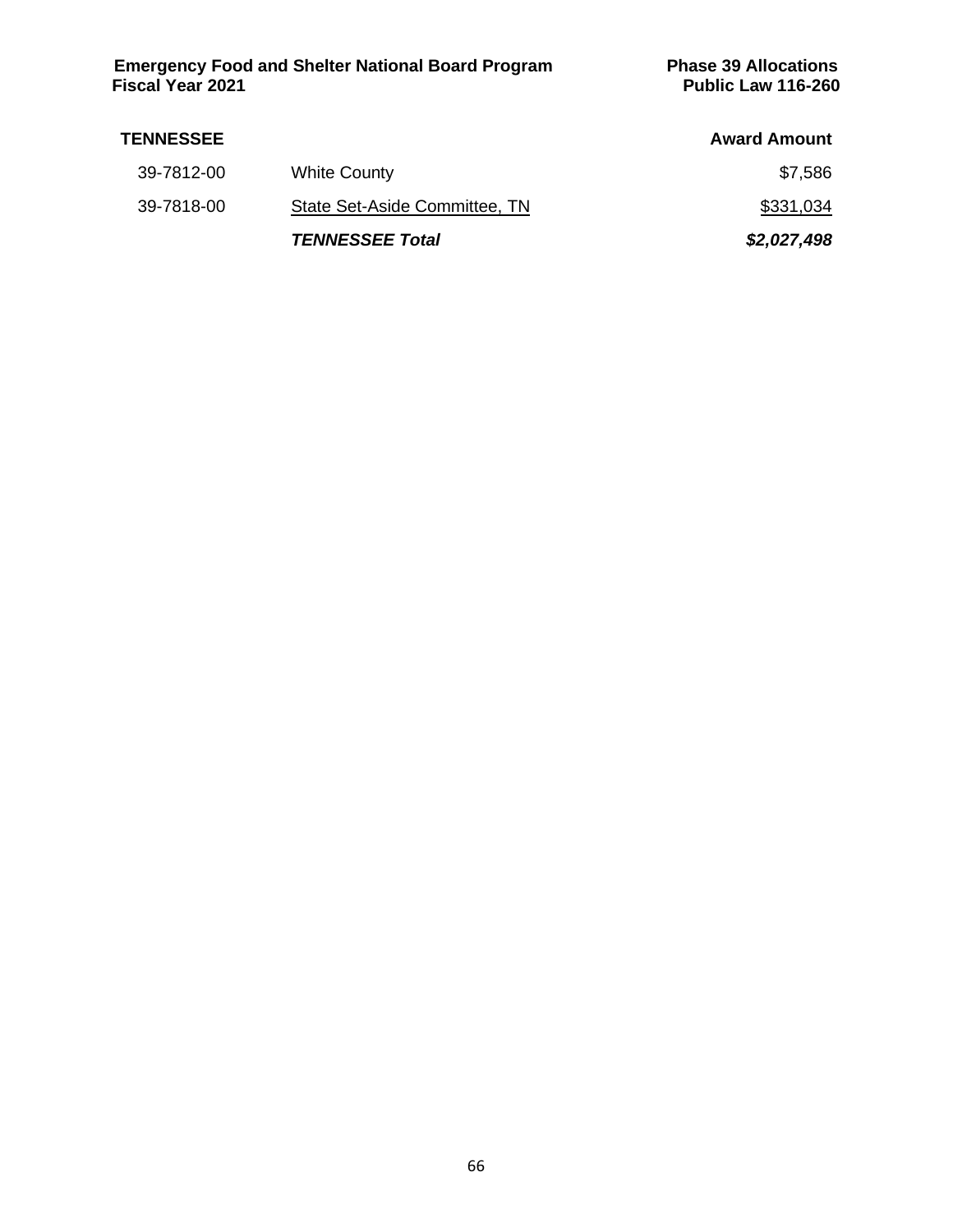#### **TEXAS Award Amount**

| 39-7820-00 | Abilene/Jones, Taylor Counties         | \$51,902    |
|------------|----------------------------------------|-------------|
| 39-7822-00 | Amarillo/Potter, Randall Counties      | \$78,636    |
| 39-7824-00 | Austin/Travis, Williamson Counties     | \$704,505   |
| 39-7826-00 | Dallas/Collin, Dallas, Denton Counties | \$1,984,765 |
| 39-7828-00 | Houston/Ft Bend, Harris Counties       | \$2,718,237 |
| 39-7830-00 | Longview/Gregg, Harrison Counties      | \$87,568    |
| 39-7856-00 | <b>Anderson County</b>                 | \$18,010    |
| 39-7858-00 | <b>Andrews County</b>                  | \$8,532     |
| 39-7860-00 | Angelina County                        | \$36,612    |
| 39-7862-00 | <b>Aransas County</b>                  | \$10,558    |
| 39-7868-00 | <b>Atascosa County</b>                 | \$21,604    |
| 39-7870-00 | <b>Austin County</b>                   | \$11,992    |
| 39-7880-00 | <b>Bee County</b>                      | \$12,835    |
| 39-7882-00 | <b>Bell County</b>                     | \$132,209   |
| 39-7886-00 | <b>Bexar County</b>                    | \$803,177   |
| 39-7896-00 | <b>Bowie County</b>                    | \$35,548    |
| 39-7900-00 | <b>Brazoria County</b>                 | \$195,793   |
| 39-7902-00 | <b>Brazos County</b>                   | \$78,577    |
| 39-7912-00 | <b>Brown County</b>                    | \$12,628    |
| 39-7918-00 | <b>Caldwell County</b>                 | \$15,452    |
| 39-7920-00 | <b>Calhoun County</b>                  | \$9,538     |
| 39-7922-00 | <b>Callahan County</b>                 | \$4,451     |
| 39-7924-00 | <b>Cameron County</b>                  | \$223,296   |
| 39-7930-00 | <b>Camp County</b>                     | \$4,865     |
| 39-7934-00 | <b>Cass County</b>                     | \$13,234    |
| 39-7938-00 | <b>Chambers County</b>                 | \$26,794    |
| 39-7940-00 | <b>Cherokee County</b>                 | \$21,219    |
| 39-7970-00 | Cooke County                           | \$15,630    |
| 39-7972-00 | <b>Coryell County</b>                  | \$21,544    |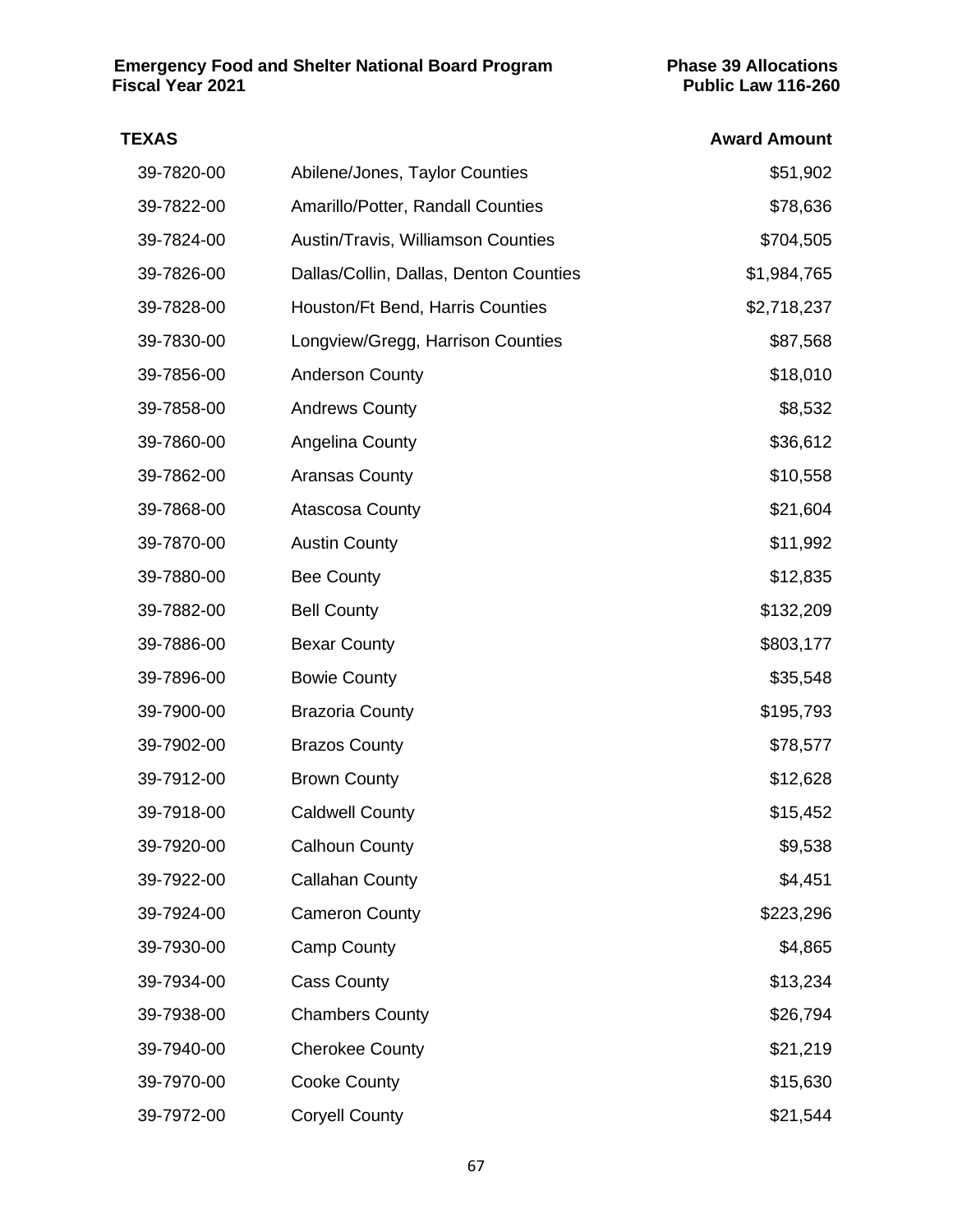| TEXAS      |                         | <b>Award Amount</b> |
|------------|-------------------------|---------------------|
| 39-8002-00 | Dawson County           | \$5,146             |
| 39-8004-00 | Deaf Smith County       | \$5,101             |
| 39-8020-00 | <b>Dimmit County</b>    | \$5,368             |
| 39-8024-00 | <b>Duval County</b>     | \$7,290             |
| 39-8026-00 | <b>Eastland County</b>  | \$6,787             |
| 39-8028-00 | <b>Ector County</b>     | \$108,565           |
| 39-8034-00 | <b>Ellis County</b>     | \$69,469            |
| 39-8036-00 | El Paso County          | \$361,494           |
| 39-8040-00 | <b>Erath County</b>     | \$14,639            |
| 39-8042-00 | <b>Falls County</b>     | \$5,486             |
| 39-8044-00 | <b>Fannin County</b>    | \$10,824            |
| 39-8060-00 | <b>Freestone County</b> | \$7,260             |
| 39-8062-00 | <b>Frio County</b>      | \$7,246             |
| 39-8066-00 | <b>Galveston County</b> | \$173,923           |
| 39-8078-00 | <b>Gonzales County</b>  | \$6,580             |
| 39-8080-00 | <b>Gray County</b>      | \$8,295             |
| 39-8084-00 | <b>Grayson County</b>   | \$47,037            |
| 39-8090-00 | <b>Grimes County</b>    | \$11,770            |
| 39-8092-00 | <b>Guadalupe County</b> | \$57,506            |
| 39-8094-00 | <b>Hale County</b>      | \$11,578            |
| 39-8104-00 | <b>Hardin County</b>    | \$30,757            |
| 39-8122-00 | <b>Hays County</b>      | \$83,013            |
| 39-8126-00 | <b>Henderson County</b> | \$31,067            |
| 39-8128-00 | <b>Hidalgo County</b>   | \$535,713           |
| 39-8132-00 | <b>Hill County</b>      | \$13,353            |
| 39-8134-00 | <b>Hockley County</b>   | \$10,292            |
| 39-8136-00 | <b>Hood County</b>      | \$23,378            |
| 39-8138-00 | <b>Hopkins County</b>   | \$12,199            |
| 39-8140-00 | <b>Houston County</b>   | \$8,162             |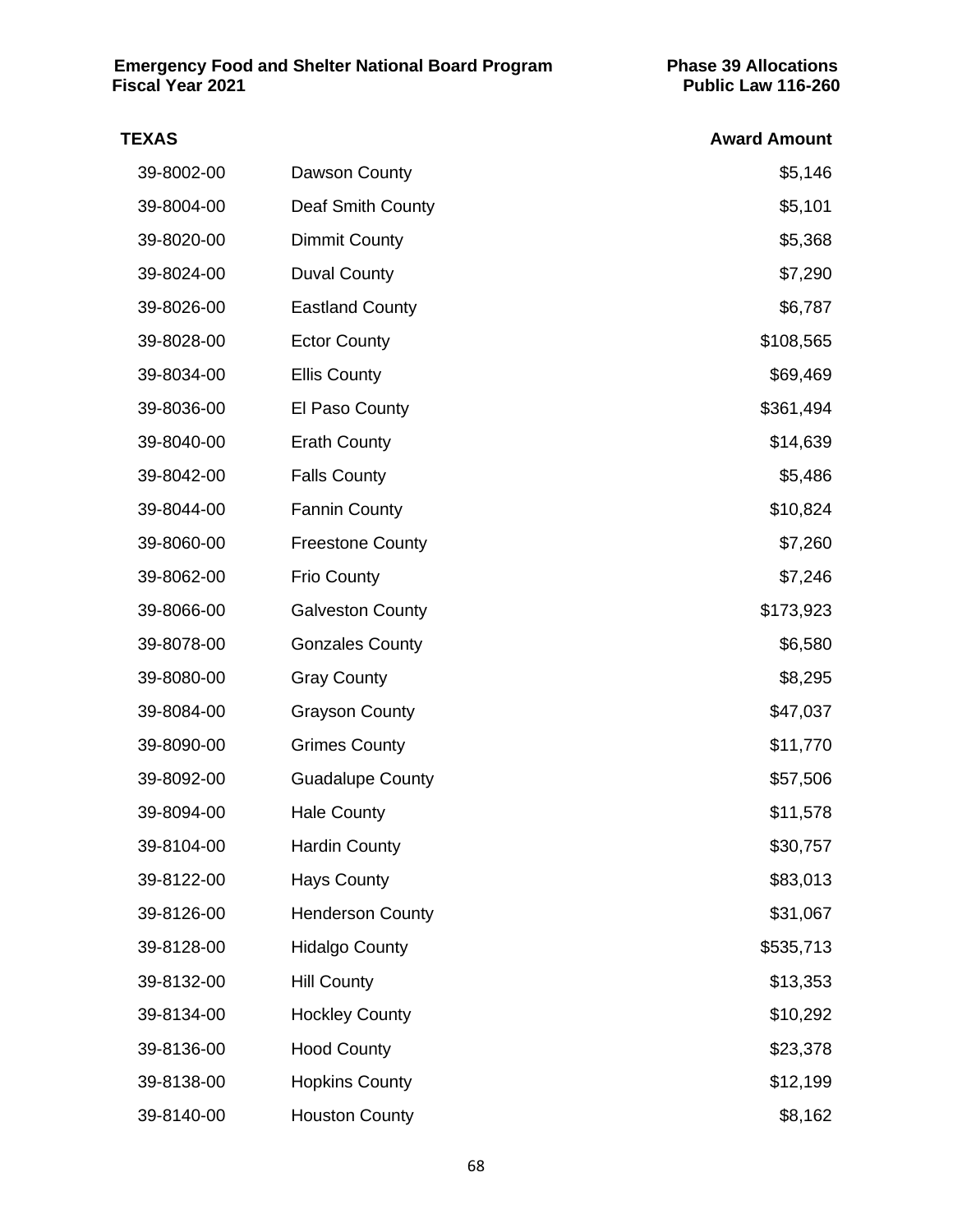| <b>TEXAS</b> |                          | <b>Award Amount</b> |
|--------------|--------------------------|---------------------|
| 39-8142-00   | <b>Howard County</b>     | \$13,811            |
| 39-8146-00   | <b>Hunt County</b>       | \$36,494            |
| 39-8148-00   | <b>Hutchinson County</b> | \$8,192             |
| 39-8158-00   | Jasper County            | \$19,637            |
| 39-8162-00   | Jefferson County         | \$161,221           |
| 39-8170-00   | Jim Wells County         | \$25,552            |
| 39-8172-00   | Johnson County           | \$65,757            |
| 39-8178-00   | <b>Karnes County</b>     | \$5,737             |
| 39-8180-00   | Kaufman County           | \$54,697            |
| 39-8196-00   | <b>Kleberg County</b>    | \$14,935            |
| 39-8200-00   | <b>Lamar County</b>      | \$21,190            |
| 39-8204-00   | <b>Lampasas County</b>   | \$6,994             |
| 39-8212-00   | Leon County              | \$6,994             |
| 39-8214-00   | <b>Liberty County</b>    | \$50,438            |
| 39-8216-00   | <b>Limestone County</b>  | \$8,384             |
| 39-8220-00   | Live Oak County          | \$5,338             |
| 39-8226-00   | <b>Lubbock County</b>    | \$114,450           |
| 39-8234-00   | <b>McLennan County</b>   | \$94,118            |
| 39-8240-00   | <b>Madison County</b>    | \$4,643             |
| 39-8242-00   | <b>Marion County</b>     | \$4,584             |
| 39-8248-00   | Matagorda County         | \$21,781            |
| 39-8250-00   | <b>Maverick County</b>   | \$48,456            |
| 39-8252-00   | <b>Medina County</b>     | \$17,197            |
| 39-8256-00   | <b>Midland County</b>    | \$91,930            |
| 39-8260-00   | <b>Milam County</b>      | \$9,404             |
| 39-8266-00   | <b>Montague County</b>   | \$7,527             |
| 39-8268-00   | <b>Montgomery County</b> | \$267,124           |
| 39-8270-00   | <b>Moore County</b>      | \$5,826             |
| 39-8272-00   | <b>Morris County</b>     | \$7,748             |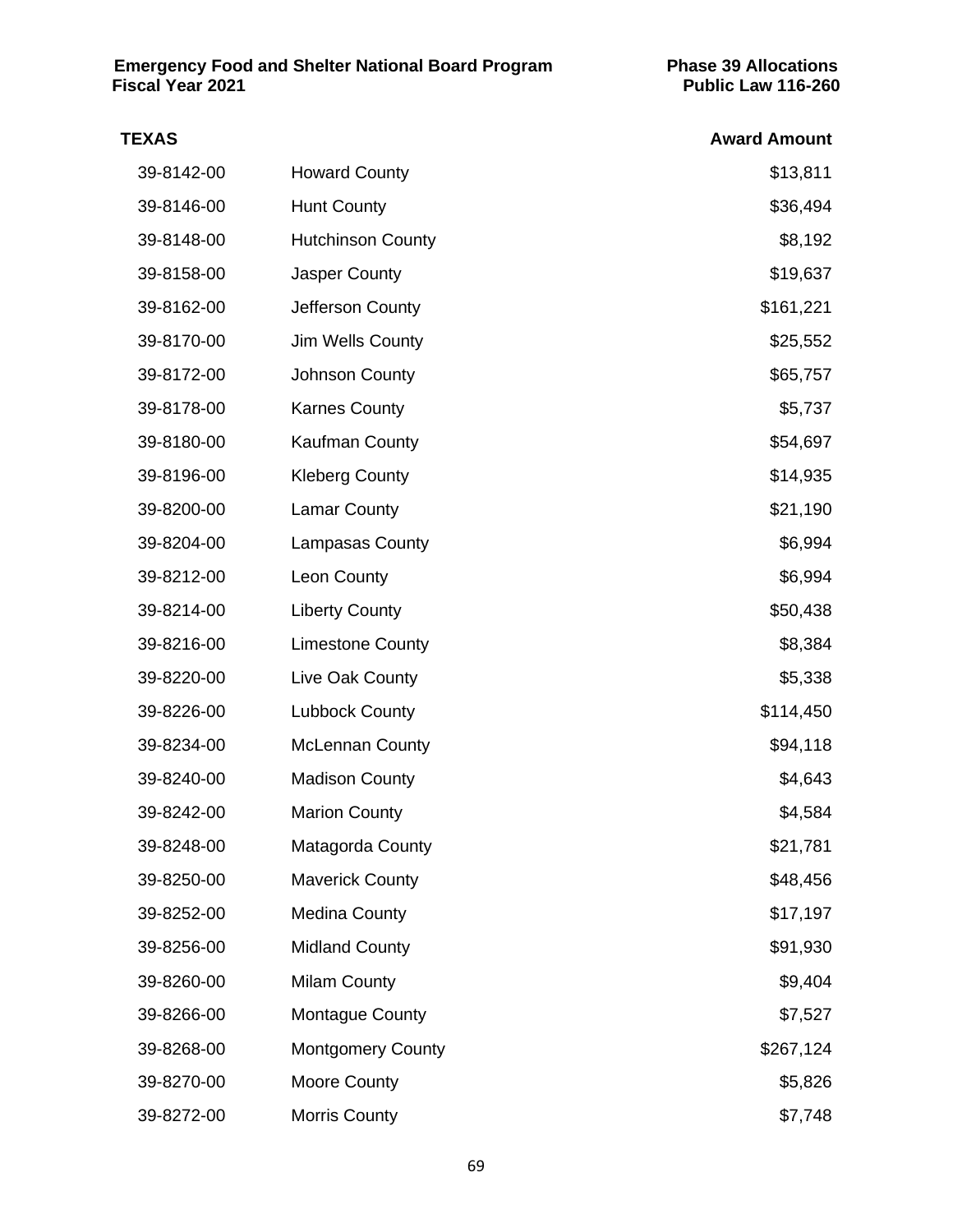| <b>TEXAS</b> |                         | <b>Award Amount</b> |
|--------------|-------------------------|---------------------|
| 39-8276-00   | Nacogdoches County      | \$24,664            |
| 39-8278-00   | Navarro County          | \$18,957            |
| 39-8280-00   | <b>Newton County</b>    | \$7,734             |
| 39-8282-00   | <b>Nolan County</b>     | \$5,368             |
| 39-8284-00   | <b>Nueces County</b>    | \$180,252           |
| 39-8292-00   | <b>Orange County</b>    | \$49,477            |
| 39-8294-00   | Palo Pinto County       | \$11,918            |
| 39-8296-00   | Panola County           | \$10,395            |
| 39-8302-00   | Pecos County            | \$7,098             |
| 39-8304-00   | Polk County             | \$23,201            |
| 39-8310-00   | <b>Presidio County</b>  | \$5,279             |
| 39-8322-00   | <b>Red River County</b> | \$4,924             |
| 39-8324-00   | <b>Reeves County</b>    | \$8,118             |
| 39-8330-00   | <b>Robertson County</b> | \$6,373             |
| 39-8332-00   | <b>Rockwall County</b>  | \$37,765            |
| 39-8336-00   | <b>Rusk County</b>      | \$21,263            |
| 39-8338-00   | Sabine County           | \$5,944             |
| 39-8342-00   | San Jacinto County      | \$13,796            |
| 39-8344-00   | San Patricio County     | \$40,383            |
| 39-8350-00   | <b>Scurry County</b>    | \$6,506             |
| 39-8354-00   | <b>Shelby County</b>    | \$9,996             |
| 39-8358-00   | <b>Smith County</b>     | \$89,727            |
| 39-8364-00   | <b>Starr County</b>     | \$64,530            |
| 39-8376-00   | <b>Tarrant County</b>   | \$924,548           |
| 39-8398-00   | <b>Terry County</b>     | \$4,673             |
| 39-8402-00   | <b>Titus County</b>     | \$11,475            |
| 39-8412-00   | <b>Trinity County</b>   | \$6,151             |
| 39-8414-00   | <b>Tyler County</b>     | \$9,922             |
| 39-8416-00   | <b>Upshur County</b>    | \$17,419            |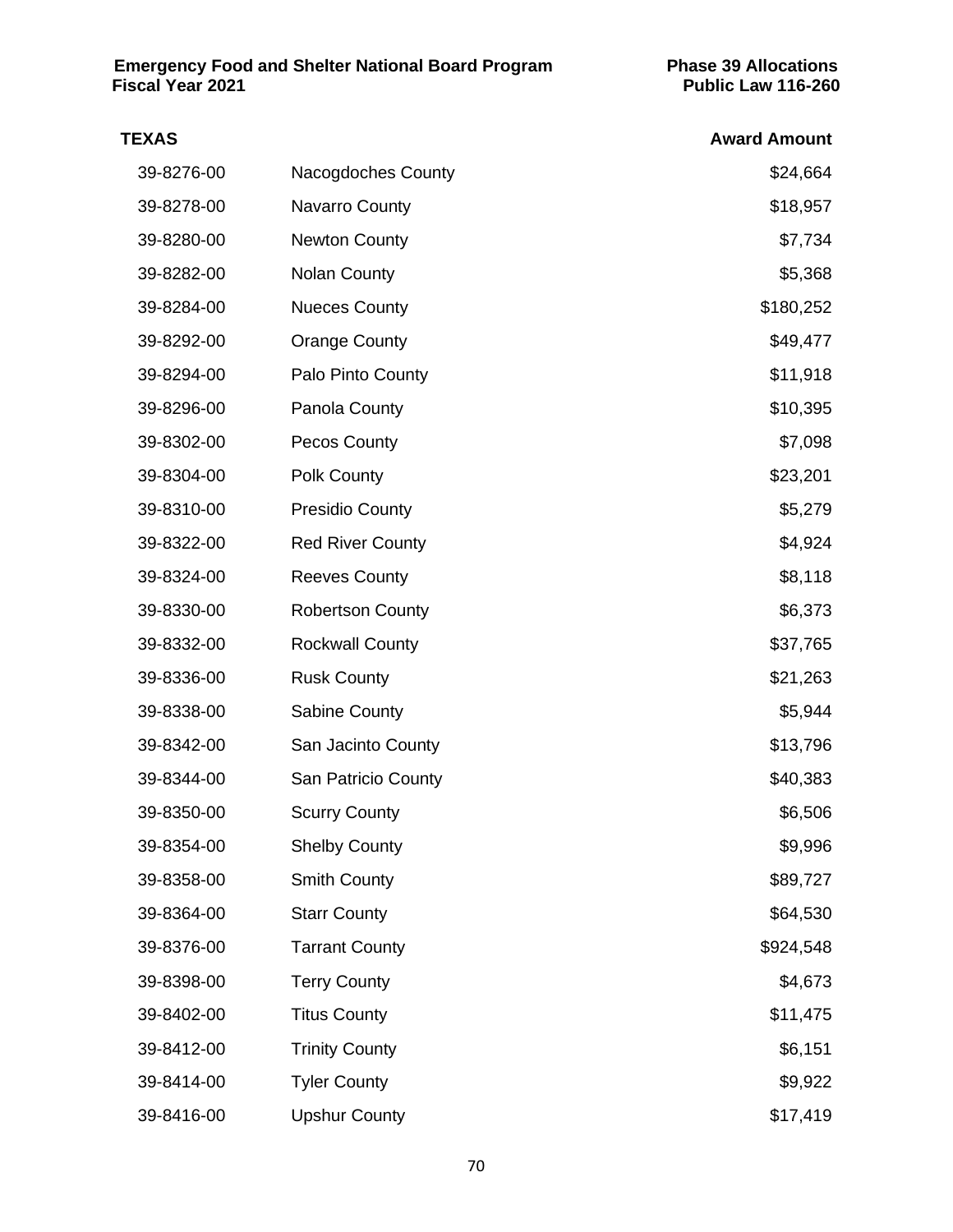# **TEXAS Award Amount** 39-8420-00 Uvalde County **\$9,937** 39-8422-00 Val Verde County **\$20,805** No. 20,805 39-8424-00 Van Zandt County **\$20,051** 39-8426-00 Victoria County **\$41,655** 39-8430-00 Walker County **\$24,043** 39-8432-00 Waller County **\$24,842** 39-8434-00 Ward County **\$6,832** 39-8436-00 Washington County **\$12,702** 39-8438-00 Webb County **\$117,393** 39-8442-00 Wharton County **\$19,223** 39-8446-00 Wichita County **\$46,786** 39-8450-00 Wilbarger County **\$5,131** 39-8452-00 Willacy County **\$11,430** 39-8460-00 Winkler County **\$4,643** 39-8464-00 Wood County **\$15,866** 39-8470-00 Zapata County 39-8470-00 \$8,591 39-8472-00 Zavala County 39-8472-00 \$6,625 39-8474-00 State Set-Aside Committee, TX \$311,871 *TEXAS Total \$12,575,450*

#### 71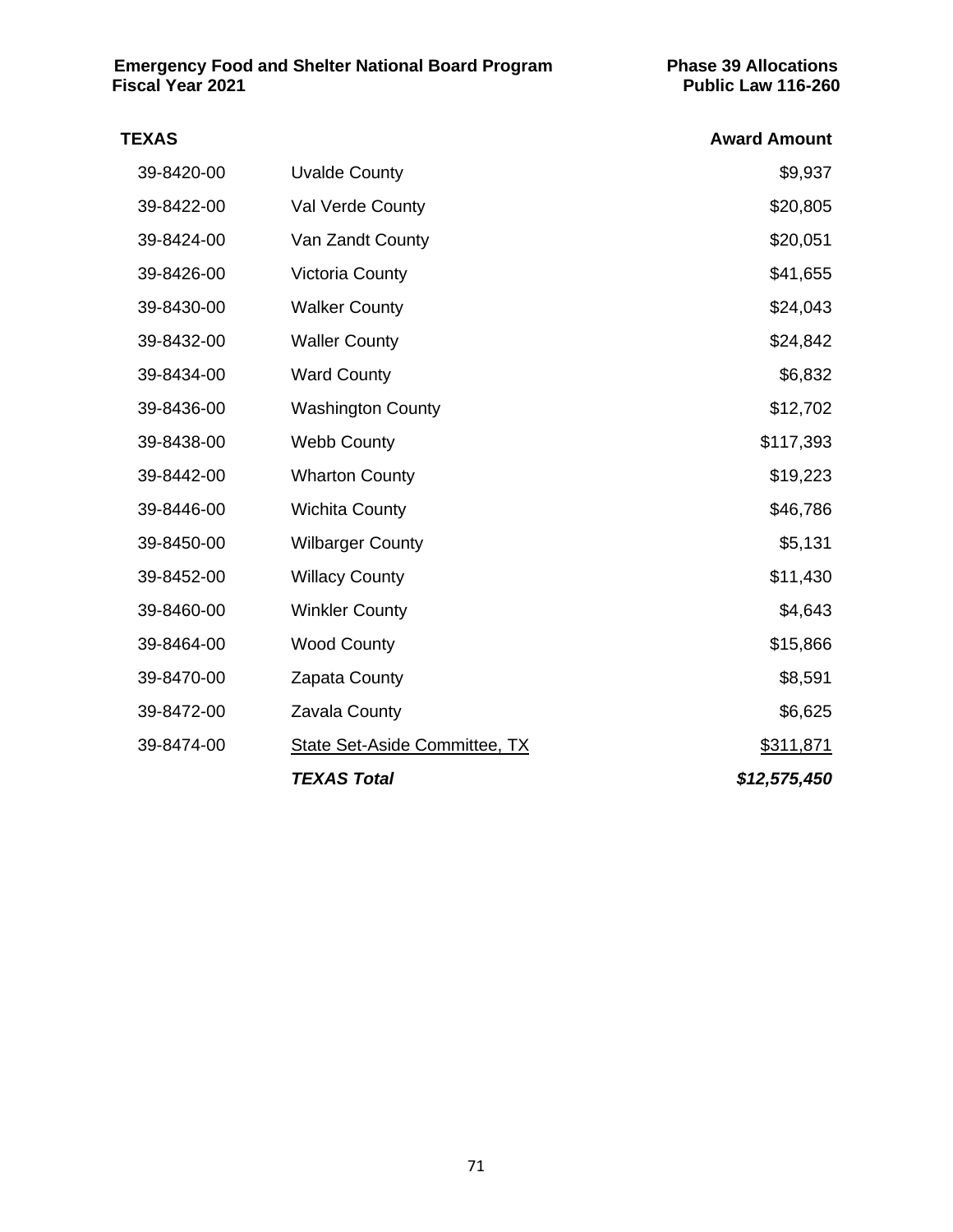| <b>UTAH</b> |                               | <b>Award Amount</b> |
|-------------|-------------------------------|---------------------|
| 39-8480-00  | Cache County                  | \$18,617            |
| 39-8496-00  | Iron County                   | \$10,173            |
| 39-8510-00  | <b>Salt Lake County</b>       | \$255,946           |
| 39-8516-00  | San Juan County               | \$4,909             |
| 39-8528-00  | <b>Utah County</b>            | \$106,968           |
| 39-8540-00  | <b>Weber County</b>           | \$53,100            |
| 39-8544-00  | State Set-Aside Committee, UT | \$113,212           |
|             | <b>UTAH Total</b>             | \$562,925           |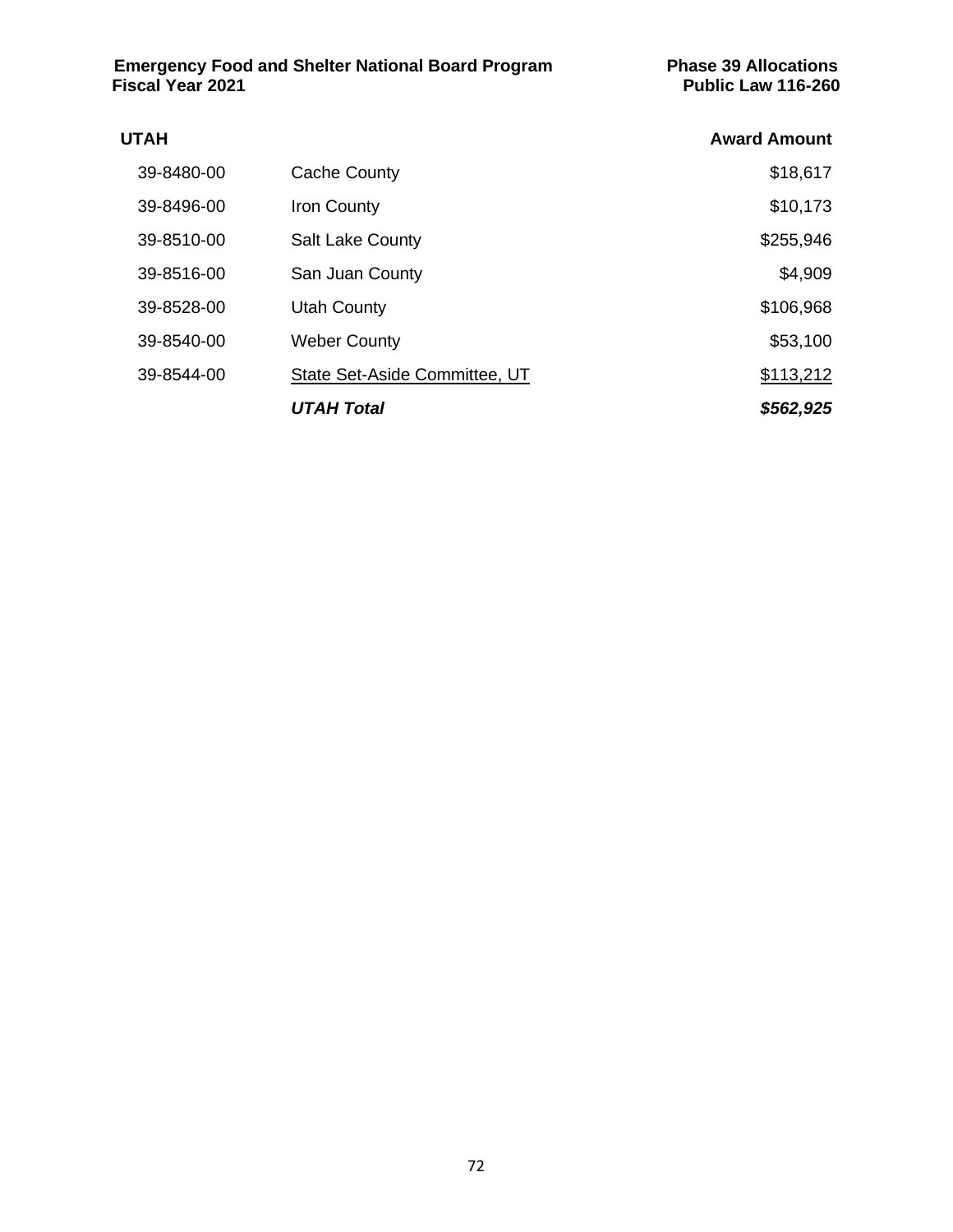| <b>VERMONT</b> |                               | <b>Award Amount</b> |
|----------------|-------------------------------|---------------------|
| 39-8554-00     | <b>Chittenden County</b>      | \$31,363            |
| 39-8576-00     | State Set-Aside Committee, VT | \$218,637           |
|                | <b>VERMONT Total</b>          | \$250,000           |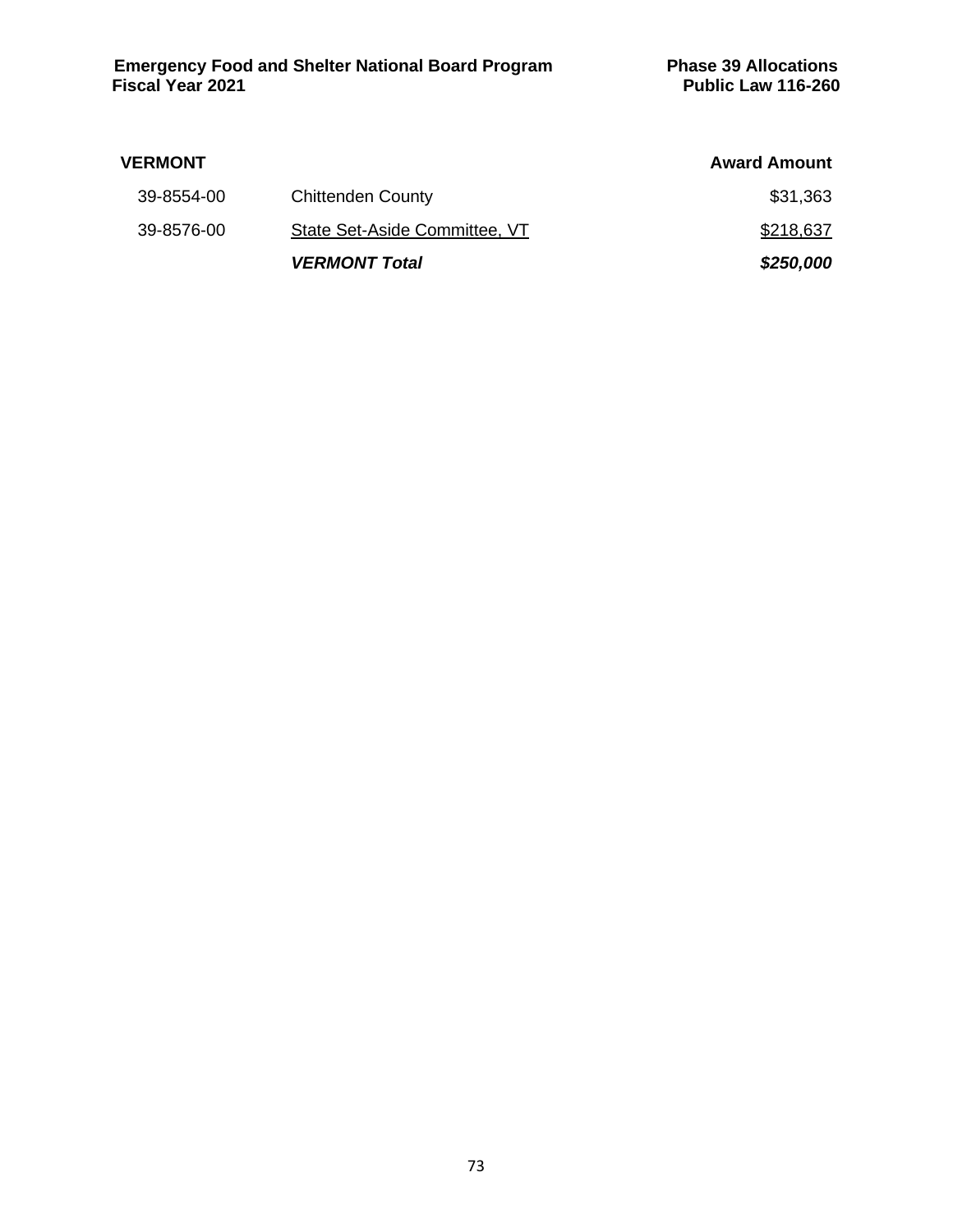| <b>VIRGINIA</b> |                             | <b>Award Amount</b> |
|-----------------|-----------------------------|---------------------|
| 39-8584-00      | <b>Accomack County</b>      | \$10,735            |
| 39-8608-00      | <b>Brunswick County</b>     | \$5,604             |
| 39-8610-00      | <b>Buchanan County</b>      | \$6,728             |
| 39-8612-00      | <b>Buckingham County</b>    | \$5,264             |
| 39-8618-00      | <b>Carroll County</b>       | \$8,488             |
| 39-8664-00      | <b>Halifax County</b>       | \$11,268            |
| 39-8670-00      | <b>Henry County</b>         | \$17,789            |
| 39-8686-00      | Lee County                  | \$5,264             |
| 39-8698-00      | <b>Mecklenburg County</b>   | \$9,316             |
| 39-8702-00      | <b>Montgomery County</b>    | \$23,378            |
| 39-8708-00      | <b>Northampton County</b>   | \$4,643             |
| 39-8718-00      | <b>Patrick County</b>       | \$5,057             |
| 39-8724-00      | <b>Prince Edward County</b> | \$7,615             |
| 39-8742-00      | <b>Russell County</b>       | \$7,556             |
| 39-8744-00      | <b>Scott County</b>         | \$4,806             |
| 39-8748-00      | <b>Smyth County</b>         | \$8,769             |
| 39-8760-00      | <b>Tazewell County</b>      | \$12,332            |
| 39-8768-00      | <b>Wise County</b>          | \$10,735            |
| 39-8778-00      | <b>Bristol City</b>         | \$5,442             |
| 39-8782-00      | <b>Charlottesville City</b> | \$14,698            |
| 39-8792-00      | Danville City               | \$19,371            |
| 39-8806-00      | <b>Hampton City</b>         | \$57,136            |
| 39-8808-00      | Harrisonburg City           | \$15,423            |
| 39-8810-00      | <b>Hopewell City</b>        | \$11,164            |
| 39-8814-00      | Lynchburg City              | \$28,199            |
| 39-8820-00      | Martinsville City           | \$6,669             |
| 39-8822-00      | <b>Newport News City</b>    | \$77,956            |
| 39-8824-00      | <b>Norfolk City</b>         | \$99,856            |
| 39-8828-00      | Petersburg City             | \$21,071            |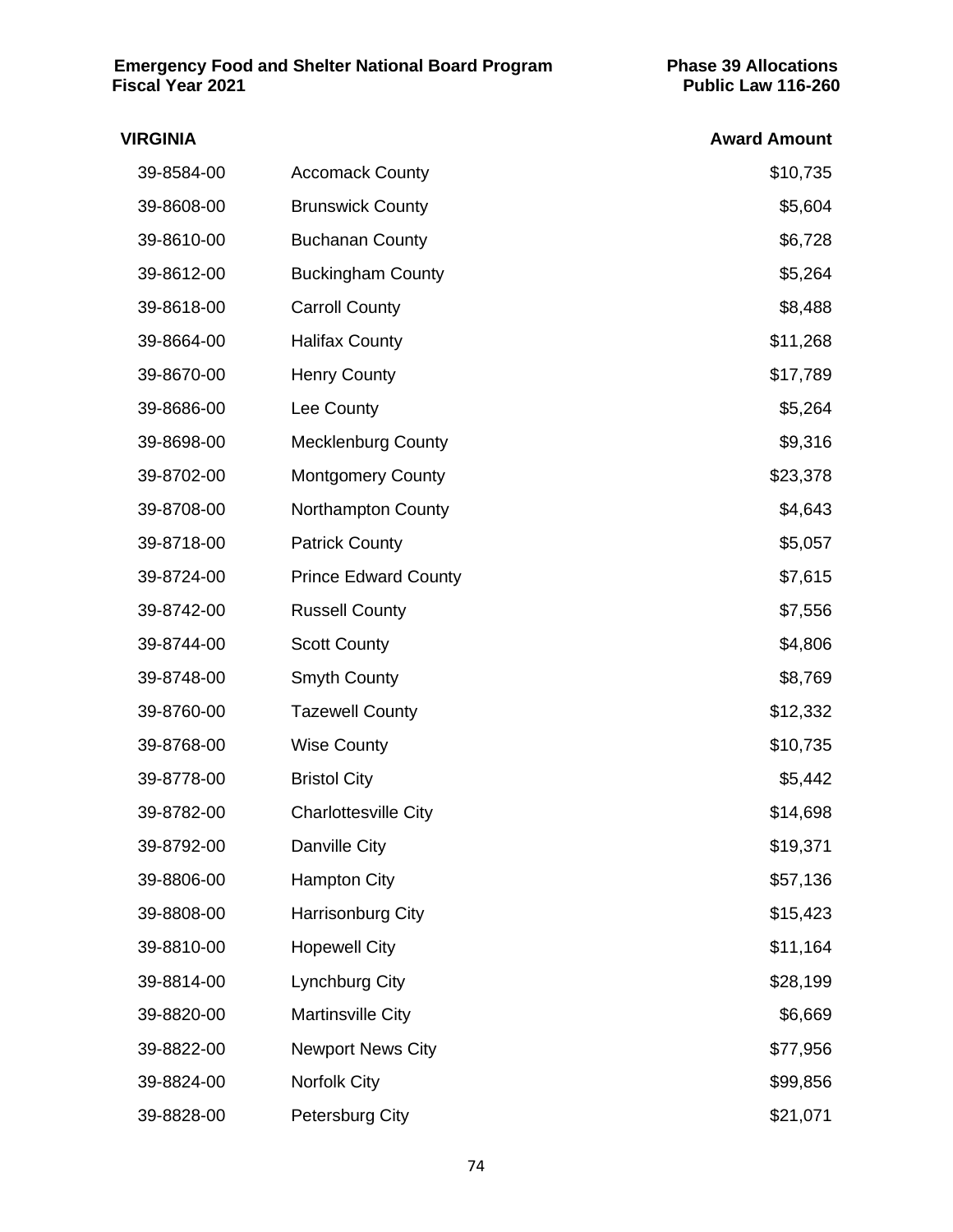| <b>VIRGINIA</b> |                               | <b>Award Amount</b> |
|-----------------|-------------------------------|---------------------|
| 39-8832-00      | Portsmouth City               | \$46,771            |
| 39-8834-00      | <b>Radford City</b>           | \$5,589             |
| 39-8836-00      | <b>Richmond City</b>          | \$102,961           |
| 39-8838-00      | Roanoke City                  | \$37,292            |
| 39-8844-00      | <b>Staunton City</b>          | \$7,186             |
| 39-8850-00      | <b>Waynesboro City</b>        | \$6,772             |
| 39-8852-00      | <b>Williamsburg City</b>      | \$5,146             |
| 39-8856-00      | State Set-Aside Committee, VA | \$1,195,243         |
|                 | <b>VIRGINIA Total</b>         | \$1,929,292         |
|                 |                               |                     |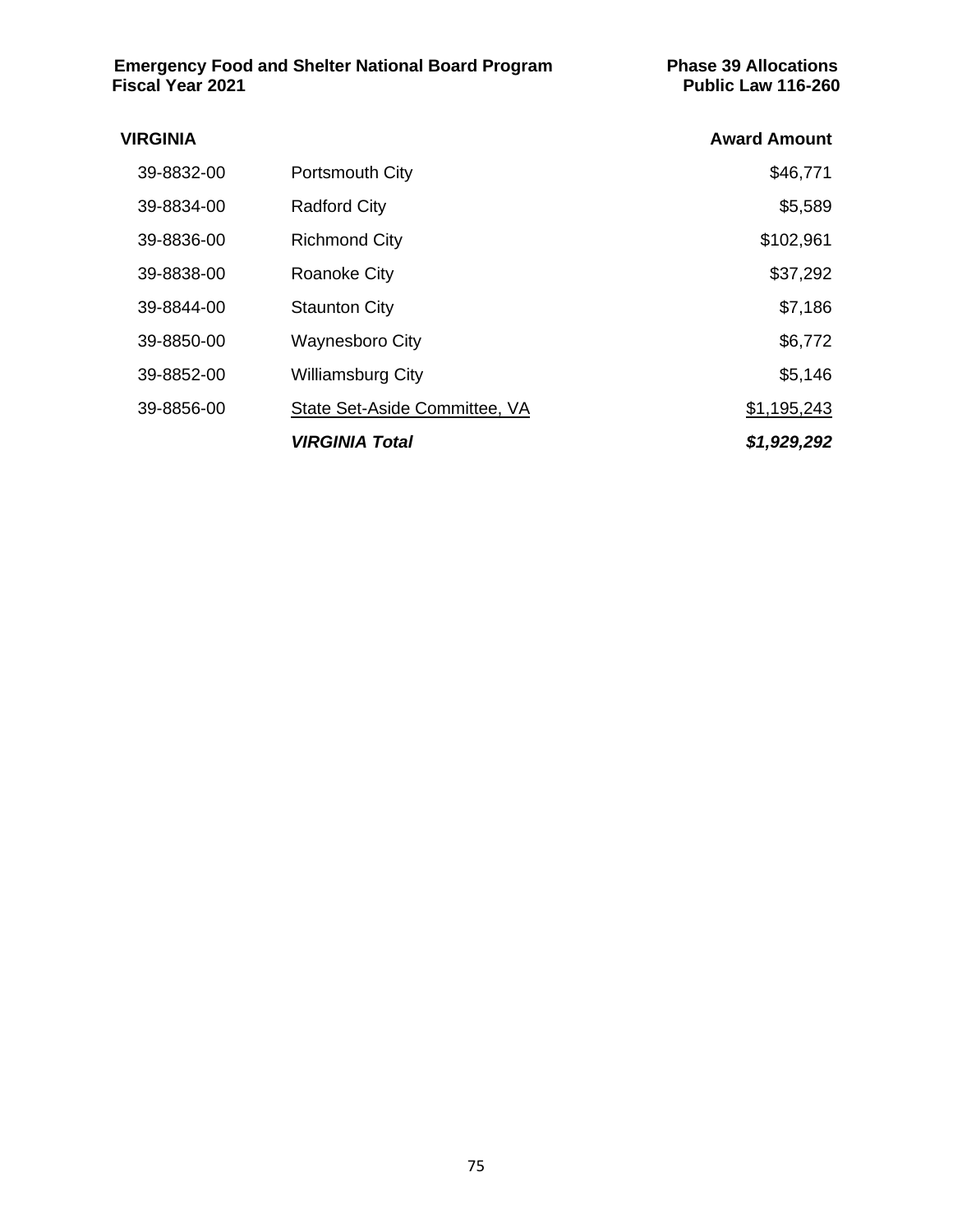## **WASHINGTON Award Amount** 39-8858-00 Adams County **1996** Adams 2001 12 39-8860-00 Asotin County **\$5,294** 39-8862-00 Benton County **\$79,095** 39-8866-00 Clallam County **\$26,040** 39-8872-00 Cowlitz County **\$42,024** 39-8878-00 Franklin County **\$38,697** 39-8882-00 Grant County **39-8882-00** \$42,216 39-8884-00 Grays Harbor County **\$30,712** 39-8888-00 Jefferson County **30-8888-00** 510,854 39-8890-00 King County **King County 199-8890-00** \$951,119 39-8896-00 Kitsap County **\$88,618** 39-8898-00 Kittitas County **618,513** 39-8900-00 Klickitat County \$8,236 39-8902-00 Lewis County **1996** Lewis County **529,470** 39-8906-00 Mason County **1996** Mason County **523,585** 39-8908-00 Okanogan County \$17,434 39-8910-00 Pacific County **1998** Pacific County **39-8910-00** S9,153 39-8912-00 Pend Oreille County **\$5,264** 39-8914-00 Pierce County **\$369,878** 39-8920-00 Skagit County **\$53,218** 39-8922-00 Skamania County **\$4,835** 39-8924-00 Snohomish County **\$379,135** 39-8928-00 Spokane County **\$191,652** 39-8932-00 Stevens County **\$16,872** 39-8934-00 Thurston County **\$102,606** 39-8938-00 Walla Walla County **\$19,947** 39-8940-00 Whatcom County **\$93,128** 39-8942-00 Whitman County **\$13,500**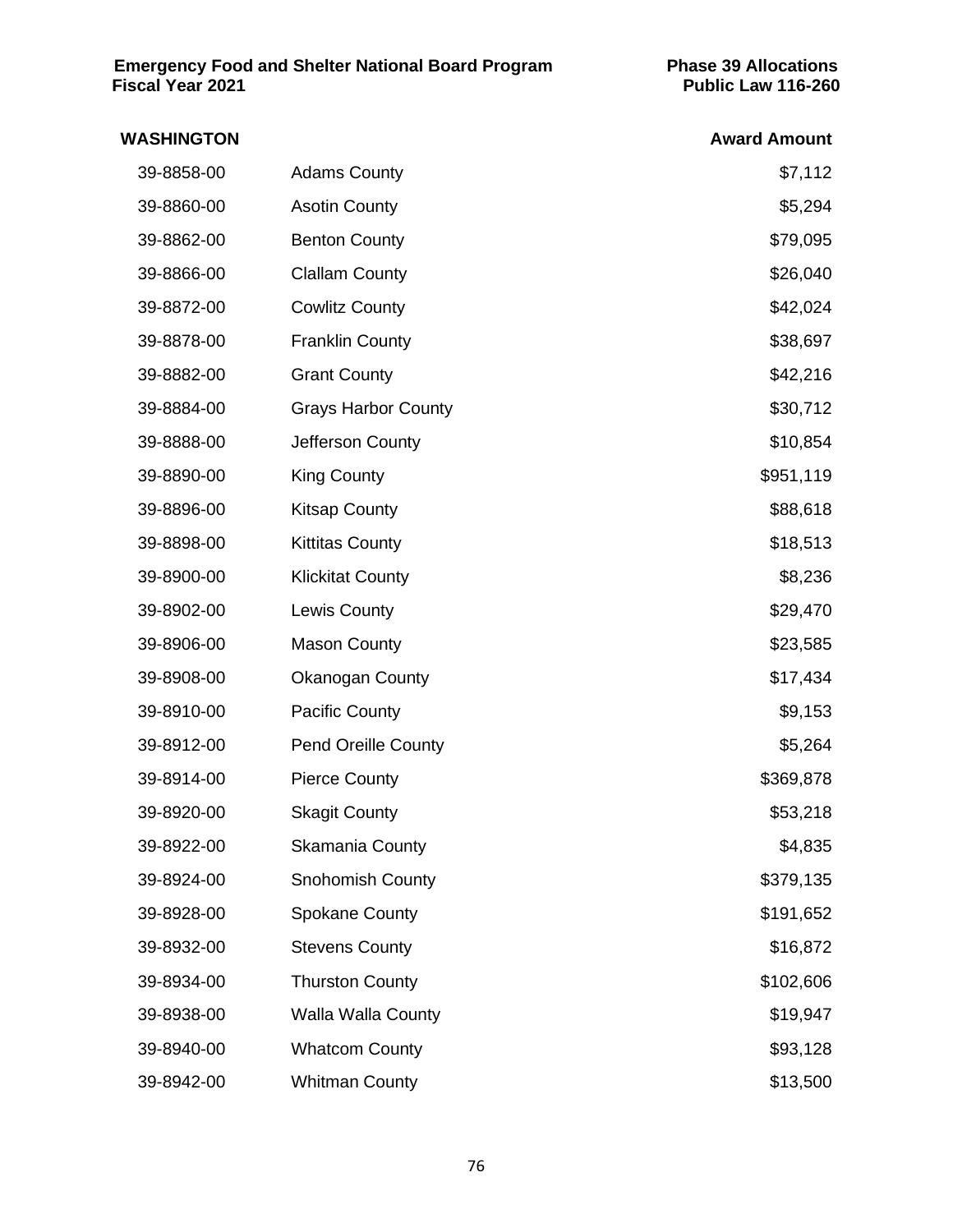**Emergency Food and Shelter National Board Program Phase 39 Allocations Fiscal Year 2021 Public Law 116-260**

| <b>WASHINGTON</b> |                               | <b>Award Amount</b> |
|-------------------|-------------------------------|---------------------|
| 39-8944-00        | <b>Yakima County</b>          | \$123,574           |
| 39-8948-00        | State Set-Aside Committee, WA | \$168,564           |
|                   | <b>WASHINGTON Total</b>       | \$2,970,345         |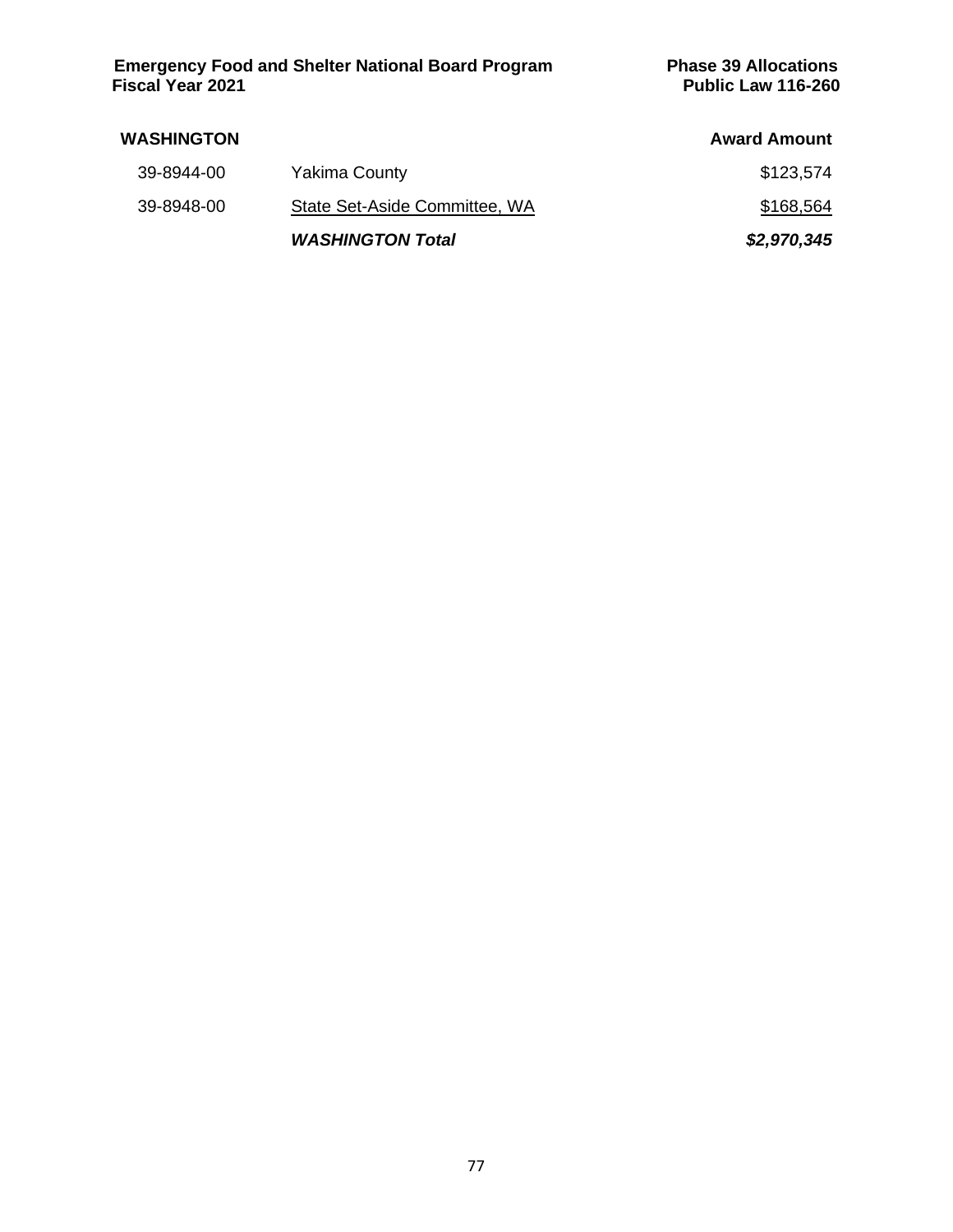| <b>WEST VIRGINIA</b> |                                   | <b>Award Amount</b> |
|----------------------|-----------------------------------|---------------------|
| 39-8950-00           | Huntington/Cabell, Wayne Counties | \$40,679            |
| 39-8954-00           | <b>Barbour County</b>             | \$5,663             |
| 39-8958-00           | <b>Boone County</b>               | \$6,669             |
| 39-8960-00           | <b>Braxton County</b>             | \$5,116             |
| 39-8962-00           | <b>Brooke County</b>              | \$9,035             |
| 39-8974-00           | <b>Fayette County</b>             | \$14,876            |
| 39-8980-00           | <b>Greenbrier County</b>          | \$10,558            |
| 39-8982-00           | Hampshire County                  | \$5,604             |
| 39-8984-00           | <b>Hancock County</b>             | \$12,096            |
| 39-8994-00           | Kanawha County                    | \$63,746            |
| 39-8998-00           | <b>Lewis County</b>               | \$6,447             |
| 39-9000-00           | <b>Lincoln County</b>             | \$6,950             |
| 39-9002-00           | Logan County                      | \$11,031            |
| 39-9004-00           | <b>McDowell County</b>            | \$5,382             |
| 39-9008-00           | <b>Marshall County</b>            | \$12,465            |
| 39-9010-00           | <b>Mason County</b>               | \$8,325             |
| 39-9012-00           | <b>Mercer County</b>              | \$18,587            |
| 39-9014-00           | <b>Mineral County</b>             | \$8,532             |
| 39-9016-00           | Mingo County                      | \$8,325             |
| 39-9018-00           | Monongalia County                 | \$31,644            |
| 39-9024-00           | <b>Nicholas County</b>            | \$8,133             |
| 39-9026-00           | <b>Ohio County</b>                | \$15,467            |
| 39-9038-00           | <b>Raleigh County</b>             | \$23,629            |
| 39-9040-00           | <b>Randolph County</b>            | \$10,070            |
| 39-9044-00           | <b>Roane County</b>               | \$6,373             |
| 39-9048-00           | <b>Taylor County</b>              | \$5,308             |
| 39-9054-00           | <b>Upshur County</b>              | \$8,828             |
| 39-9062-00           | <b>Wetzel County</b>              | \$6,698             |
| 39-9066-00           | <b>Wood County</b>                | \$28,834            |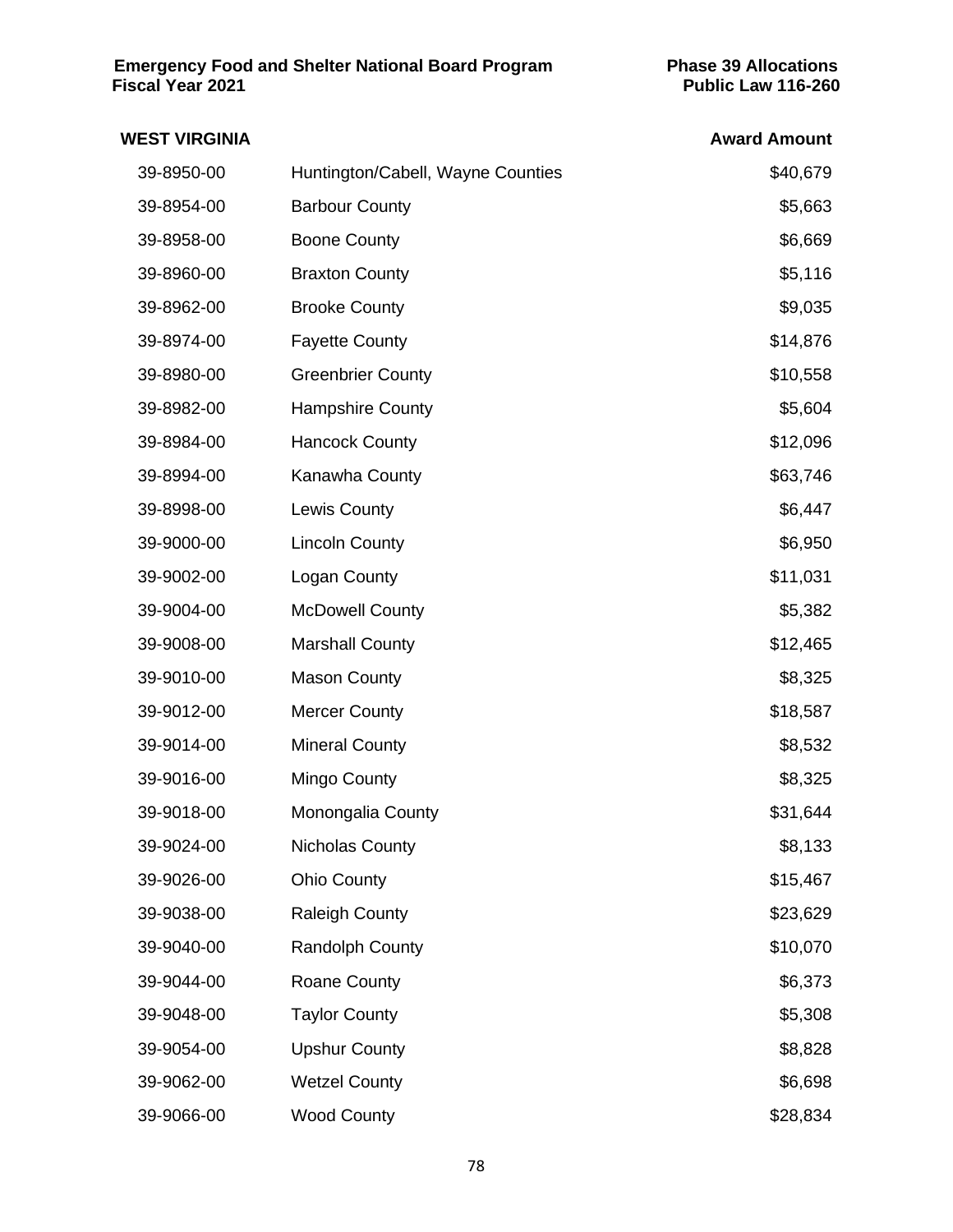**Emergency Food and Shelter National Board Program Phase 39 Allocations Fiscal Year 2021 Public Law 116-260**

| <b>WEST VIRGINIA</b> |                               | <b>Award Amount</b> |
|----------------------|-------------------------------|---------------------|
| 39-9068-00           | <b>Wyoming County</b>         | \$6,284             |
| 39-9070-00           | State Set-Aside Committee, WV | \$110,693           |
|                      | <b>WEST VIRGINIA Total</b>    | \$522,047           |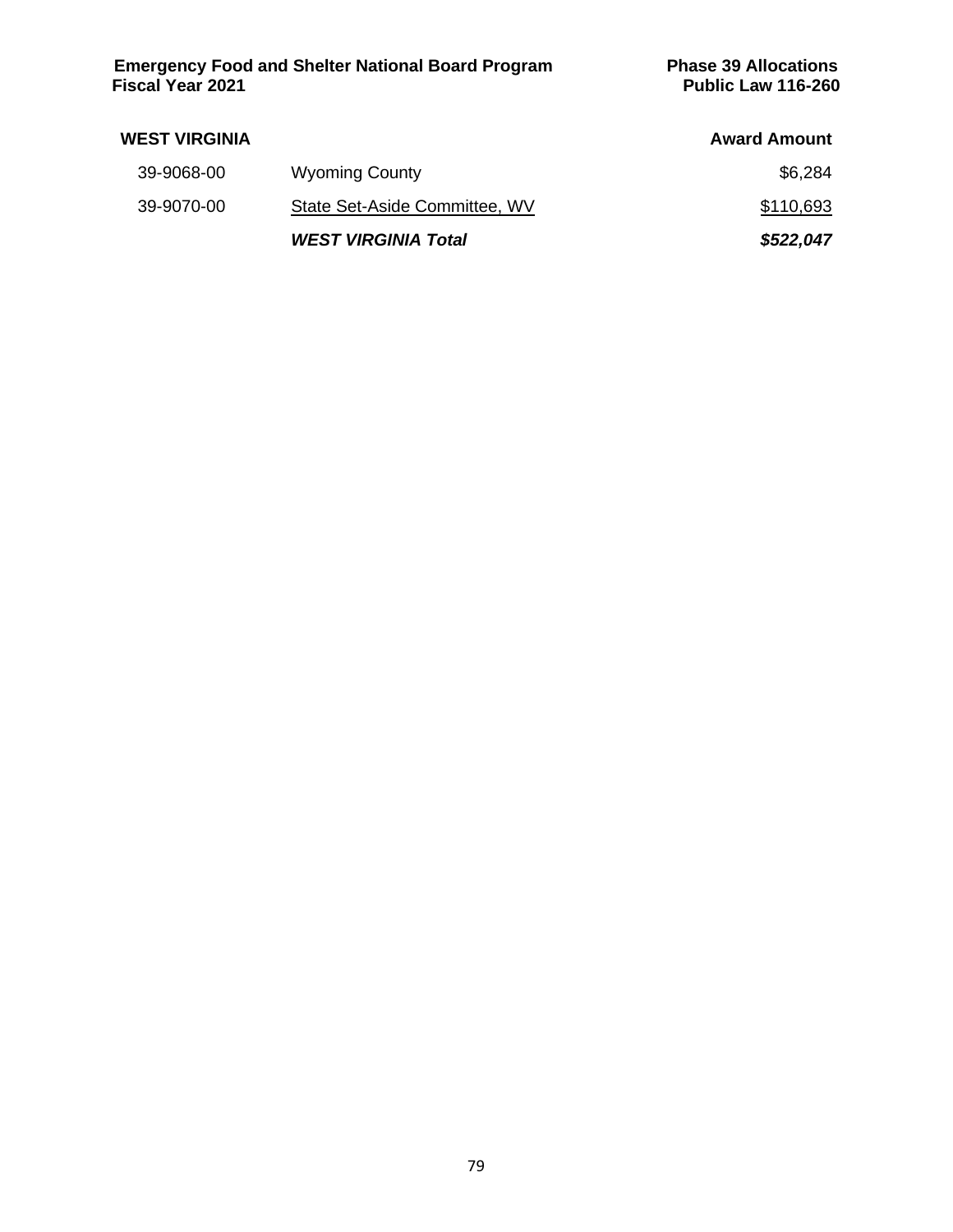| WISCONSIN  |                                          | <b>Award Amount</b> |
|------------|------------------------------------------|---------------------|
| 39-9072-00 | Eau Claire/Chippewa, Eau Claire Counties | \$48,442            |
| 39-9096-00 | <b>Adams County</b>                      | \$7,290             |
| 39-9102-00 | <b>Bayfield County</b>                   | \$6,491             |
| 39-9104-00 | <b>Brown County</b>                      | \$71,494            |
| 39-9126-00 | Dane County                              | \$138,582           |
| 39-9134-00 | Douglas County                           | \$14,802            |
| 39-9164-00 | Kenosha County                           | \$57,757            |
| 39-9170-00 | La Crosse County                         | \$30,165            |
| 39-9182-00 | <b>Marathon County</b>                   | \$32,738            |
| 39-9190-00 | Milwaukee County                         | \$376,473           |
| 39-9216-00 | Portage County                           | \$19,874            |
| 39-9220-00 | <b>Racine County</b>                     | \$69,010            |
| 39-9226-00 | <b>Rock County</b>                       | \$56,382            |
| 39-9236-00 | <b>Sawyer County</b>                     | \$6,122             |
| 39-9266-00 | <b>Winnebago County</b>                  | \$44,257            |
| 39-9272-00 | State Set-Aside Committee, WI            | \$474,814           |
|            | <b>WISCONSIN Total</b>                   | \$1,454,693         |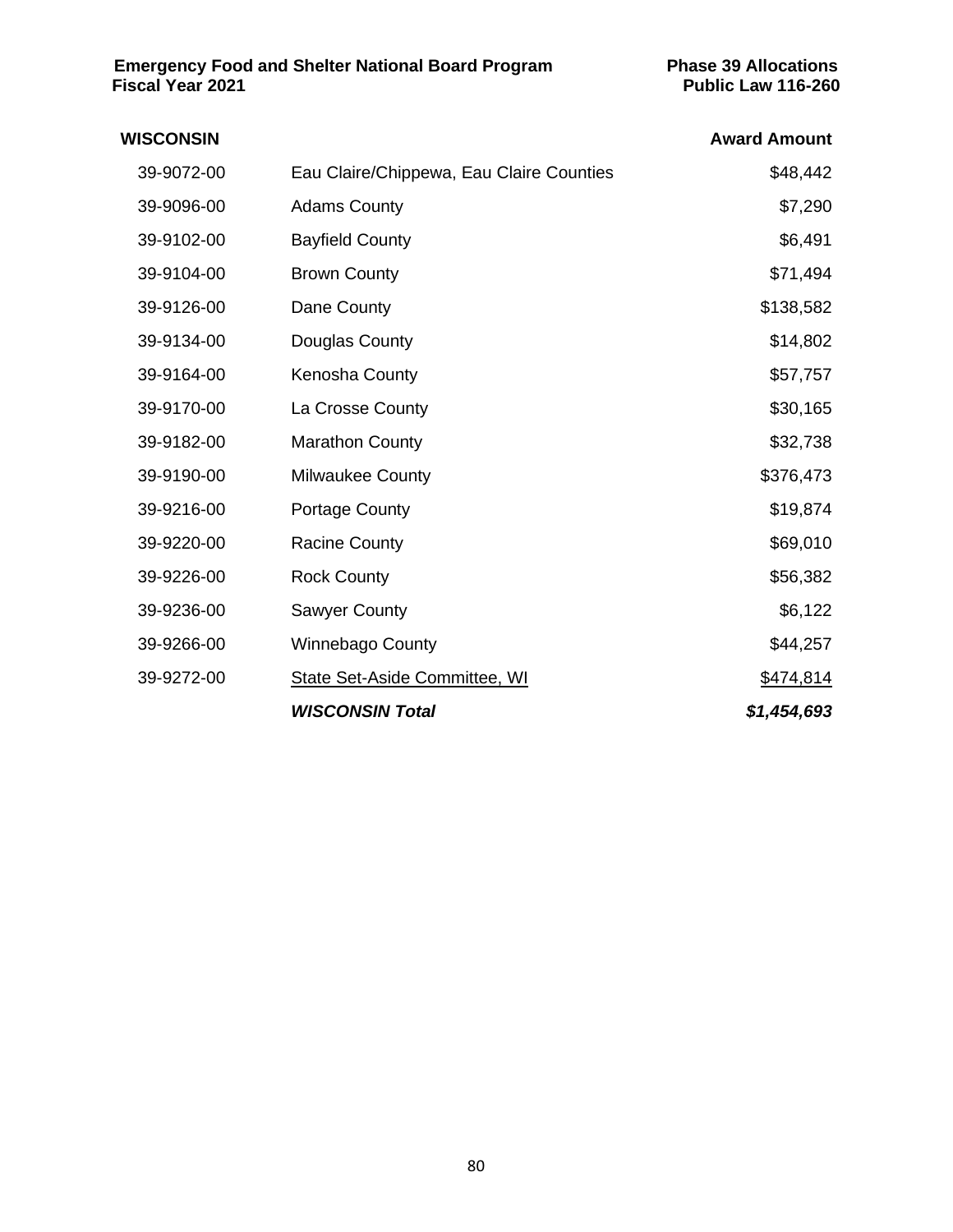| <b>WYOMING</b> |                               | <b>Award Amount</b> |
|----------------|-------------------------------|---------------------|
| 39-9276-00     | <b>Albany County</b>          | \$10,587            |
| 39-9280-00     | <b>Campbell County</b>        | \$18,262            |
| 39-9302-00     | <b>Natrona County</b>         | \$37,485            |
| 39-9316-00     | <b>Sweetwater County</b>      | \$17,315            |
| 39-9326-00     | State Set-Aside Committee, WY | \$166,351           |
|                | <b>WYOMING Total</b>          | \$250,000           |